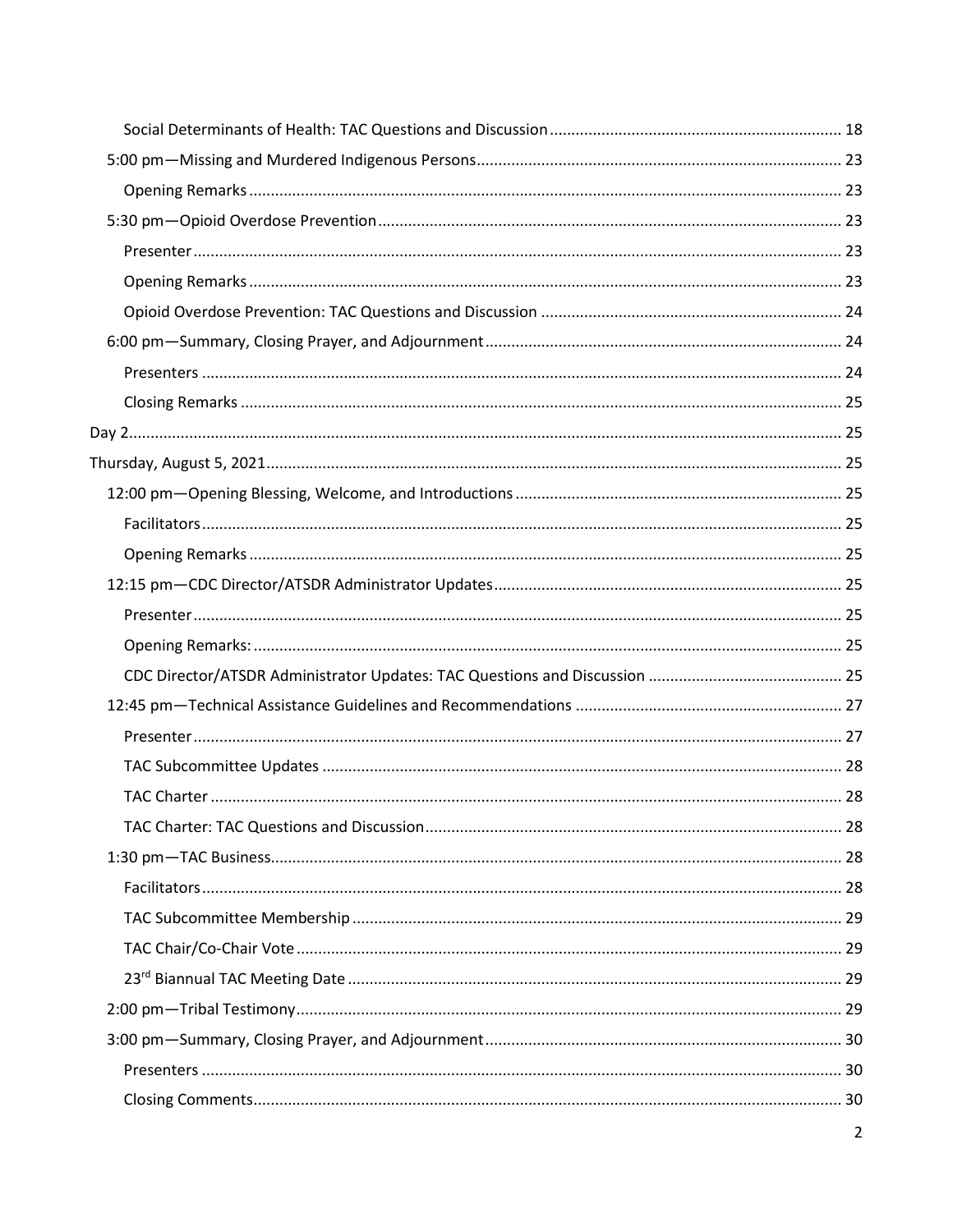# <span id="page-2-0"></span>**CDC/ATSDR TAC Meeting Participants and Attendees**

#### <span id="page-2-1"></span>**TAC Member Attendees**

| <b>President Alicia L. Andrew</b> | Legislator Connie Barker |
|-----------------------------------|--------------------------|
| Native Village of Karluk          | The Chickasaw Nation     |
| Alaska Area Delegate              | Tribes At-Large Delegate |

**Vickie Bradley, MPH, BSN, RN** *Eastern Band of Cherokee Indians* Tribes At-Large Authorized Representative

**Trinidad Krystall** *Torres Martinez Desert Cahuilla Indians* Tribes At-Large Delegate

**Councilmember Teresa Sanchez**  *Morongo Band of Mission Indians* California Area Delegate

**Jill Jim, PhD, MHA/MPH** *The Navajo Nation* Navajo Area Authorized Representative

**Lisa Pivec, MS** *Cherokee Nation* Oklahoma Area Delegate

**Sharon Stanphill, MD** *Cow Creek Band of Umpqua Tribe of Indians* Portland Area Delegate

**Deputy Principal Chief Bryan Warner (TAC Co-Chair)** *Cherokee Nation* Oklahoma Area Delegate

#### **Absent TAC Members**

| <b>Affiliation/Tribal Area</b>            | <b>Name</b>         | <b>Title</b>              |
|-------------------------------------------|---------------------|---------------------------|
| Ute Mountain Ute Tribe/Albuquerque Area   | Selwyn Whiteskunk   | Tribal Councilman         |
| Mandan, Hidatsa, and Arikara Nation/Great | Monica Mayer        | Councilwoman              |
| Plains Area                               |                     |                           |
| San Carlos Apache Tribe/Phoenix Area      | David Reede         | <b>Executive Director</b> |
| Inupiat Community of the Arctic Slope     | Doreen Fogg-Leavitt | Secretary                 |

#### **CDC Participants**

#### **John Auerbach, MBA**

Director, Intergovernmental and Strategic Affairs, Office of the Director (OD)

#### **Patrick Breysse, PhD**

Deputy Director for Non-Infectious Diseases (DDNID); Director, OD, National Center for Environmental Health (NCEH)/Agency for Toxic Substances and Disease Registry (ATSDR)

# **Sharunda Buchanan, PhD**

Director, NCEH

#### **Teresa Daub, MPH, CPH**

Branch Chief, Health Department Program Branch,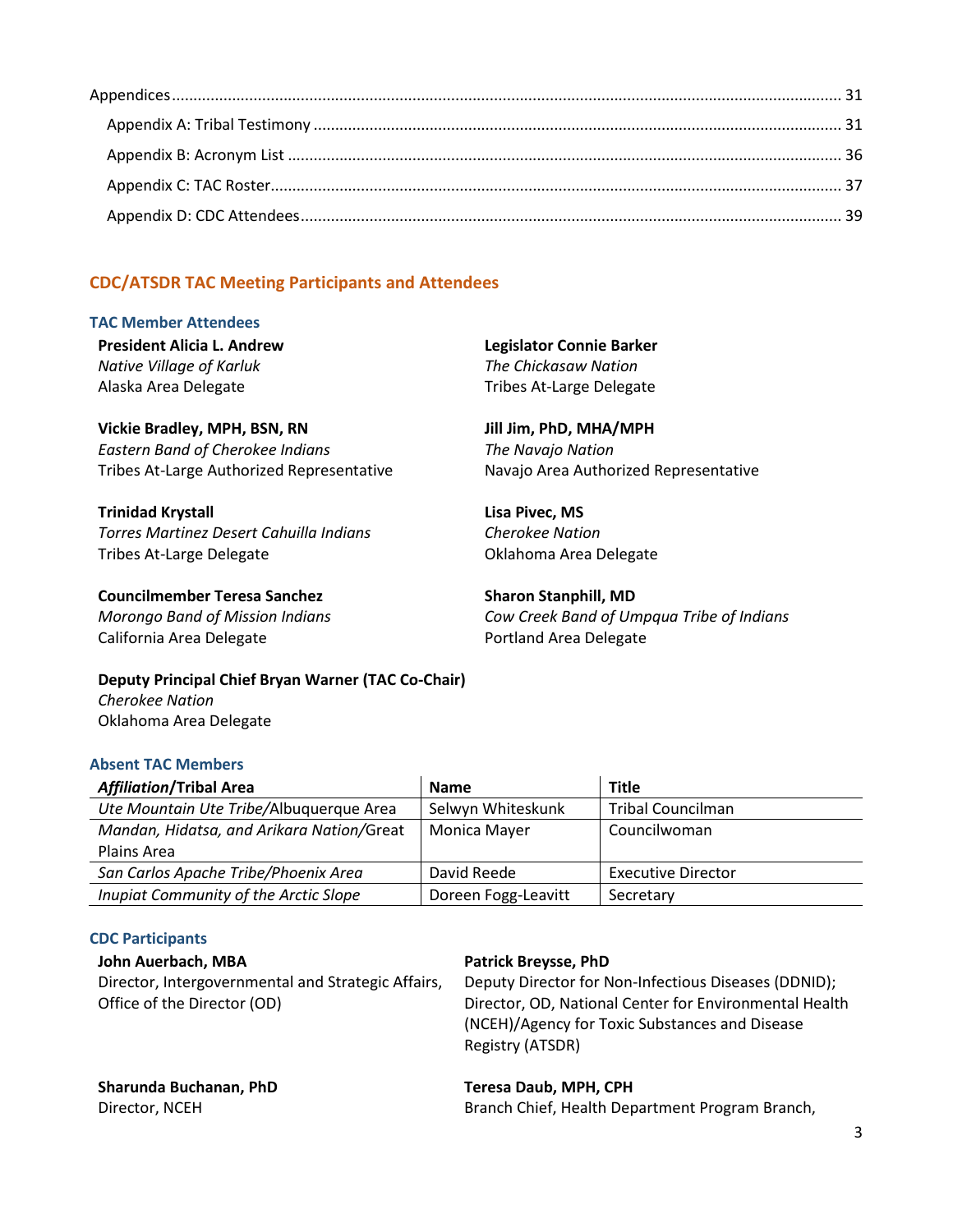**Leslie Dauphin, PhD** Acting Director, Center for Surveillance, Epidemiology, and Laboratory Services (CSELS)

**Karen Hacker, MD, MPH** Director, National Center for Chronic Disease Prevention and Health Promotion (NCCDPHP)

**CAPT Karen Hearod, MSW, LCSW** United States Public Health Service (USPHS), Director, Office of Tribal Affairs and Strategic Alliances (OTASA), CSTLTS

**CAPT Christopher Jones, PharmD, MPH, DRPH** Acting Director, National Center for Injury Prevention and Control (NCIPC)

**Jim Mercy, PhD** Director, Division of Violence Prevention, NCIPC

**Jose Montero, MD, MHCDS** Director, CSTLTS

**Kate Noelte, MPH** Deputy Division Director, Division of State and Local Readiness (DSLR), Center for Preparedness and Response (CPR)

**Steven Reynolds, MPH** Deputy Director, CSTLTS

**Elizabeth Skillen, PHD, MS** Health Scientist, Population Health and Healthcare Office, OADPS

**Craig Thomas, PhD, MS** Director, Division of Population Health, NCCDPHP

**CAPT Craig Wilkins, MPH**  USPHS (Ret.); Senior Advisor, OMHHE Division of Program and Partnership Services, Center for State, Tribal, Local, and Territorial Support (CSTLTS)

**Melanie Duckworth, PhD** Associate Director for Policy, Office of Minority Health and Health Equity (OMHHE)

**Jeffrey Hall, PhD, MA** Deputy Director, Minority Health and Health Equity Activity, OMHHE

**Robin Ikeda, MD, MPH** Director, Office of the Associate Director for Policy and Strategy (OADPS)

**Donna McCree, PhD, MPH** Associate Director for Health Equity, National Center for HIV, Viral Hepatitis, STD, and TB Prevention

**CDR Jenna Meyer, MPH, RN** USPHS, Deputy Director, OTASA, CSTLTS

**Georgia Moore, MS** Associate Director for Policy, CSTLTS

**Samuel Posner, PhD, MA** Acting Director, National Center for Immunization and Respiratory Diseases (NCIRD)

**Delight Satter, MPH** Senior Health Scientist, OTASA, CSTLTS

**Caroline Sulal, MBA** Branch Chief, National Partnership Branch, Division of Program and Partnership Services, CSTLTS

**Rochelle Walensky, MD, MPH** Director, CDC

**Ian Williams, PhD, MS** Deputy Director, CPR

# <span id="page-3-0"></span>Wednesday, August 4, 2021

<span id="page-3-1"></span>**12:00 pm—Opening Blessing, Welcome, and Introductions**

• Ms. Pivec welcomed TAC members and representatives, CDC officials, and other guests to the 22<sup>nd</sup> Biannual CDC/ATSDR TAC Meeting.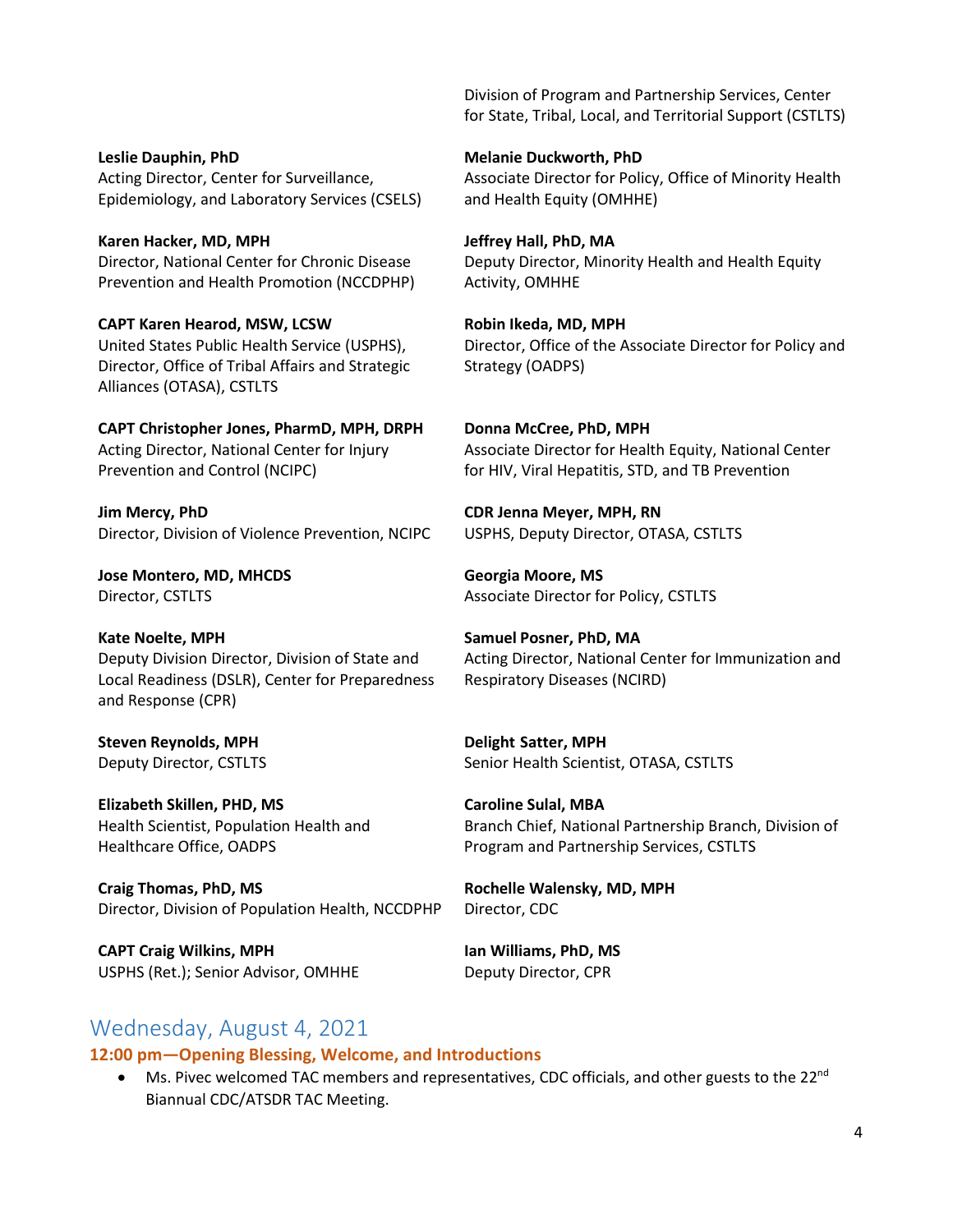- Legislator Barker provided the opening blessing.
- Dr. Montero welcomed everyone to the meeting and provided an overview of the agenda.
- Captain Hearod introduced herself as the new OTASA director and welcomed the TAC members.

# <span id="page-4-0"></span>**12:15 pm—TAC Business**

#### <span id="page-4-1"></span>**Facilitators**

- **Lisa Pivec**, **MS**, Senior Director of Public Health, *Cherokee Nation*, TAC
- **José Montero, MD, MHCDS,** Director, CSTLTS, CDC
- **CAPT Karen Hearod, MSW, LCSW,** USPHS, Director, OTASA, CSTLTS, CDC

### <span id="page-4-2"></span>**Roll Call**

• Commander Meyer conducted the roll call. A quorum was present to conduct business.

### <span id="page-4-3"></span>**TAC Roles and Responsibilities**

• Ms. Pivec discussed the TAC roles and responsibilities, including the Federal Advisory Committee Act (FACA) Unfunded Mandates Reform Act Section 204 exemption.

### <span id="page-4-4"></span>**CDC/ATSDR TAC Charter**

- Ms. Pivec proposed that the TAC Charter discussion be moved to the TAC Business portion of Thursday's agenda so that all TAC members would have the opportunity to look at comments made on the TAC Charter during Tribal Caucus.
- She provided a summary of suggested revisions to the TAC Charter during Tribal Caucus. She noted that the edits would be added to the draft charter and sent to the TAC members to review.
- Ms. Pivec also noted that during the second day of the  $22^{nd}$  Biannual TAC meeting, in the TAC Business portion of the agenda, the TAC will discuss whether the TAC Subcommittee should continue or be dismissed.

### <span id="page-4-5"></span>**CDC/ATSDR TAC Charter: Questions and Discussion**

### **Comments from Ms. Pivec:**

- The TAC has made a few recommendations for the TAC charter, including:
	- o Cite the January 26 Presidential ["Memorandum on Tribal Consultation and Strengthening](https://www.whitehouse.gov/briefing-room/presidential-actions/2021/01/26/memorandum-on-tribal-consultation-and-strengthening-nation-to-nation-relationships/)  [Nation-to Nation Relationships"](https://www.whitehouse.gov/briefing-room/presidential-actions/2021/01/26/memorandum-on-tribal-consultation-and-strengthening-nation-to-nation-relationships/) and providing guidance on engaging with tribal nations for technical assistance.
	- o Under "Purpose", strengthen the language and specify that the TAC does not replace formal consultation.
	- o Under "Authority", note that engagement between CDC and tribal officials should be action based.
	- o Under "Function", state the general function of the TAC and include eight specific functions.
	- o Under "Selection Process", note the process of selecting new members is a shared responsibility led by the OTASA Director, the TAC Chair, and the TAC Co-Chair.
	- o Under "Meetings", allow for virtual meeting participation, noting in-person meetings are preferred.
	- o Under "Meetings", note that CDC and ATSDR senior leaders should participate in the TAC meetings.
	- o Under "Meetings", specifying that OTASA Director is responsible for securing CDC senior leadership participation.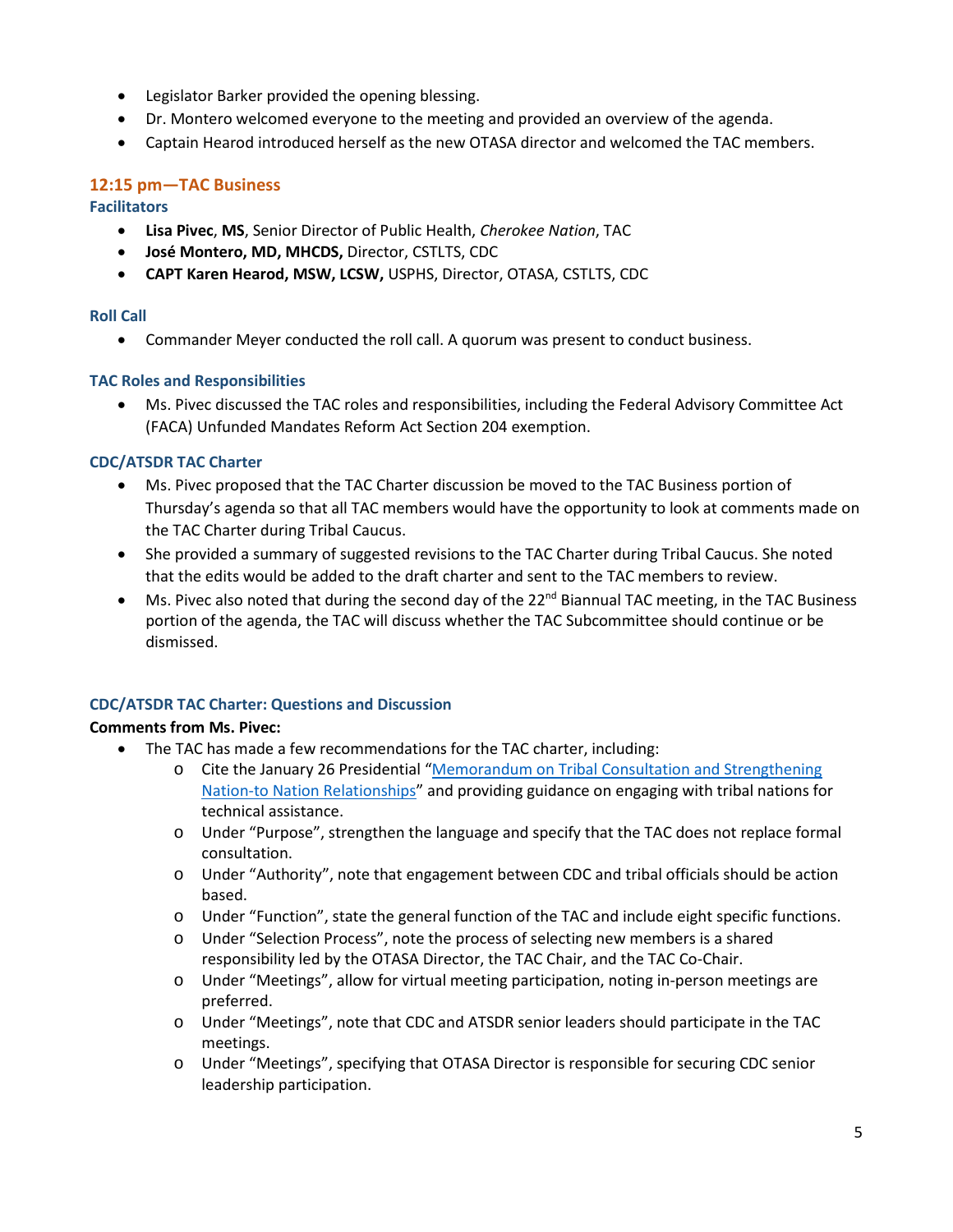- o Under "Reports", note that TAC minutes, reports, and other meeting materials will be distributed to all TAC members, as well as posted online.
- o All requests by TAC members regarding TAC content will receive acknowledgment within two business days of receipt and responses within 14 business days.
- o Specify that the TAC Chair, TAC Co-Chair, and OTASA Director will co-lead the development of each meeting agenda.

### **Response from Dr. Montero:**

- Thank you for this report and for the work that has been accomplished by the TAC subcommittee. This is great progress.
- Next steps after CDC receives the charter edits from the TAC include an internal review by CDC, approval from TAC members of the updated charter, and formal consultation on the updated charter.

### **Comment from Ms. Pivec:**

• Thank you to everyone involved.

# <span id="page-5-0"></span>**1:00 pm—Tribal Public Health Infrastructure**

### <span id="page-5-1"></span>**Presenter**

- **José Montero, MD, MHCDS,** Director, CSTLTS, CDC
- **Karen Hacker, MD, MPH,** Director, NCCDPHP, CDC
- **Craig Thomas, PhD,** Director, Division of Population Health (DPH), NCCDPHP, CDC

#### <span id="page-5-2"></span>**Opening Remarks: CSTLTS**

- Dr. Montero presented on funding mechanisms within CSTLTS that are focused on tribal public health infrastructure and described the findings of the 2019 [Public Health in Indian Country Capacity Scan](https://www.nihb.org/public_health/proj_phiccs.php) report completed in partnership with the National Indian Health Board (NIHB). The report can be found on NIHB's website.
- Dr. Montero described two programs focused on supporting tribal nations in capacity building, infrastructure, and emergency preparedness and response related to the 2019 Novel Coronavirus Disease (COVID-19) pandemic:
	- o CDC-RFA-OT20-2004 Grant: Supporting Tribal Public Health Capacity in Coronavirus Preparedness and Response
	- o The COVID-19 supplement as part of the CDC-RFA-OT18-1803: Tribal Public Health Capacity Building and Quality Improvement
- For the CDC-RFA-OT20-2004 Grant, CSTLTS looked at a sample of 36 recipients. More than two-thirds of this sample (25 out of 36) allocated CDC-RFA-OT20-2004 funds towards three or more strategies. The top were countermeasures and mitigation, communications, and emergency operations and coordination. This sample informs CDC of capacity needs and reiterates the importance of flexible funding mechanisms for tribal nations.

### <span id="page-5-3"></span>**Opening Remarks: NCCDPHP**

- Dr. Thomas discussed three programs within NCCDPHP focused on building tribal public health infrastructure: Good Health and Wellness in Indian Country (GHWIC), Tribal Practices for Wellness in Indian Country (TPWIC), and the Tribal Epidemiology Centers for Public Health Infrastructure (TECPHI).
- NCCDPHP partners with American Indian/Alaska Native (AI/AN) communities through the Healthy Brain Initiative: Road Map for Indian Country to address aging, caregiving, dementia, and Alzheimer's disease.

<span id="page-5-4"></span>**Tribal Public Health Infrastructure: Questions and Discussion Question from Dr. Montero:**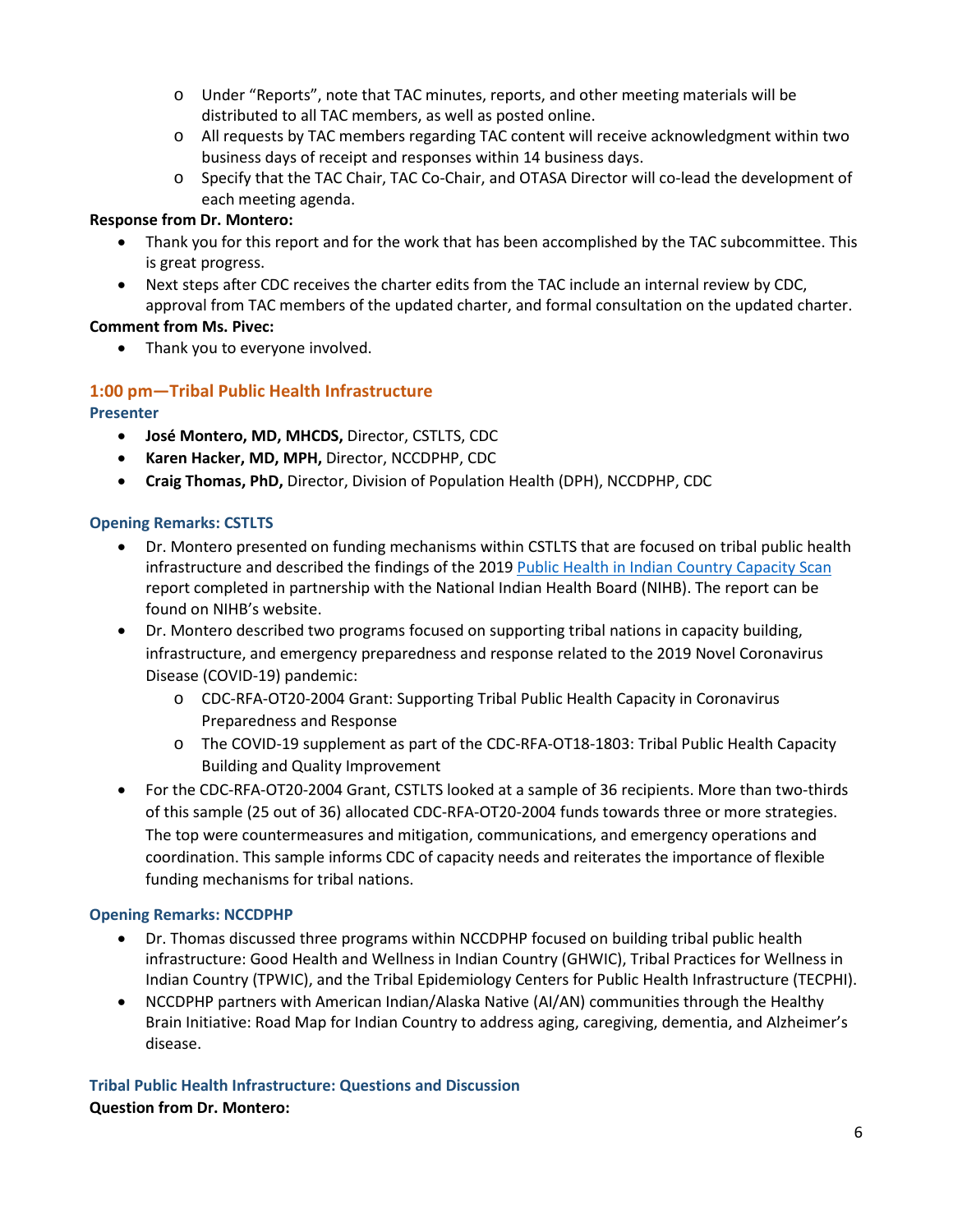• Dr. Montero posed questions to the TAC to guide the discussion. What is public health infrastructure? What does tribal public health infrastructure mean to the TAC?

# **Response from Ms. Pivec:**

- Cherokee Nation is looking at crosscutting programs that go outside of our public health services of direct care. By partnering with education, road work, and housing, Cherokee Nation is starting to address social determinants of health and build community support.
- Cherokee Nation is working to provide the 10 Essential Public Health Services in a way that is culturally relevant to our community.
- Each tribal nation's definition of public health will be different.
- For Cherokee Nation, it is about building and being able to put together an infrastructure that is identified as relevant by the community and consistent with the essential public health services. Instead of being limited to just the ten essential public health services, we need to add in things that are culturally relevant to our community.
- This should be completed at the tribal level through direct funding.

# **Response from Dr. Stanphill:**

- At the Cow Creek Band of Umpqua Tribe of Indians, and amongst many tribes in the Northwest, public health departments are just now being built.
- We are working on reaching the highest level of services and educating tribal leaders on what a tribal public health department should look like.
- It is important to know that some tribal nations will need a larger investment to begin to stand up a tribal public health department. Those who already have an infrastructure in place are completing more advanced work and becoming their own public health authority.
- Tribal nations need direct funding.

# **Response from Secretary Bradley:**

- The Eastern Band of Cherokee Indians subscribes to the 10 Essential Public Health Services outlined in a way that is culturally appropriate for our tribal nation. But what is culturally relevant for us may not be relevant to other tribal nations.
- Infrastructure and accreditation will look different for each tribal nation. There will be different needs depending on the scale and size of the tribal nation.
- The Eastern Band of Cherokee Indians' health department is not recognized in North Carolina. Our route for accreditation is very different than other county health departments. We are fortunate that we have good partnerships, but we are still excluded from having a voice in many areas.
- We rely on county partnerships for assurances of public health services in many areas.
- Some tribal nations do not provide all ten essential public health functions themselves. It is a costly and time-consuming process to seek public health accreditation. But without accreditation, it is hard to achieve credibility and trust in the states.
- Public health historically has not always been recognized as an essential health service in tribal communities. When tribal nations are trying to appropriate funding towards preventative services, funding is instead focused on acute healthcare such as diabetes or heart disease. It is hard to provide justification for tribal nations to put money in preventative services, but it is necessary to change the trajectory of population health in our communities.
- Tribal nations need federal support and appropriations towards public health. There needs to be funding to sustain full time employees (FTEs).

### **Comments from Dr. Jim in the chat box:**

• There needs to be allocation of funding for different levels of public health infrastructure development across tribal nations.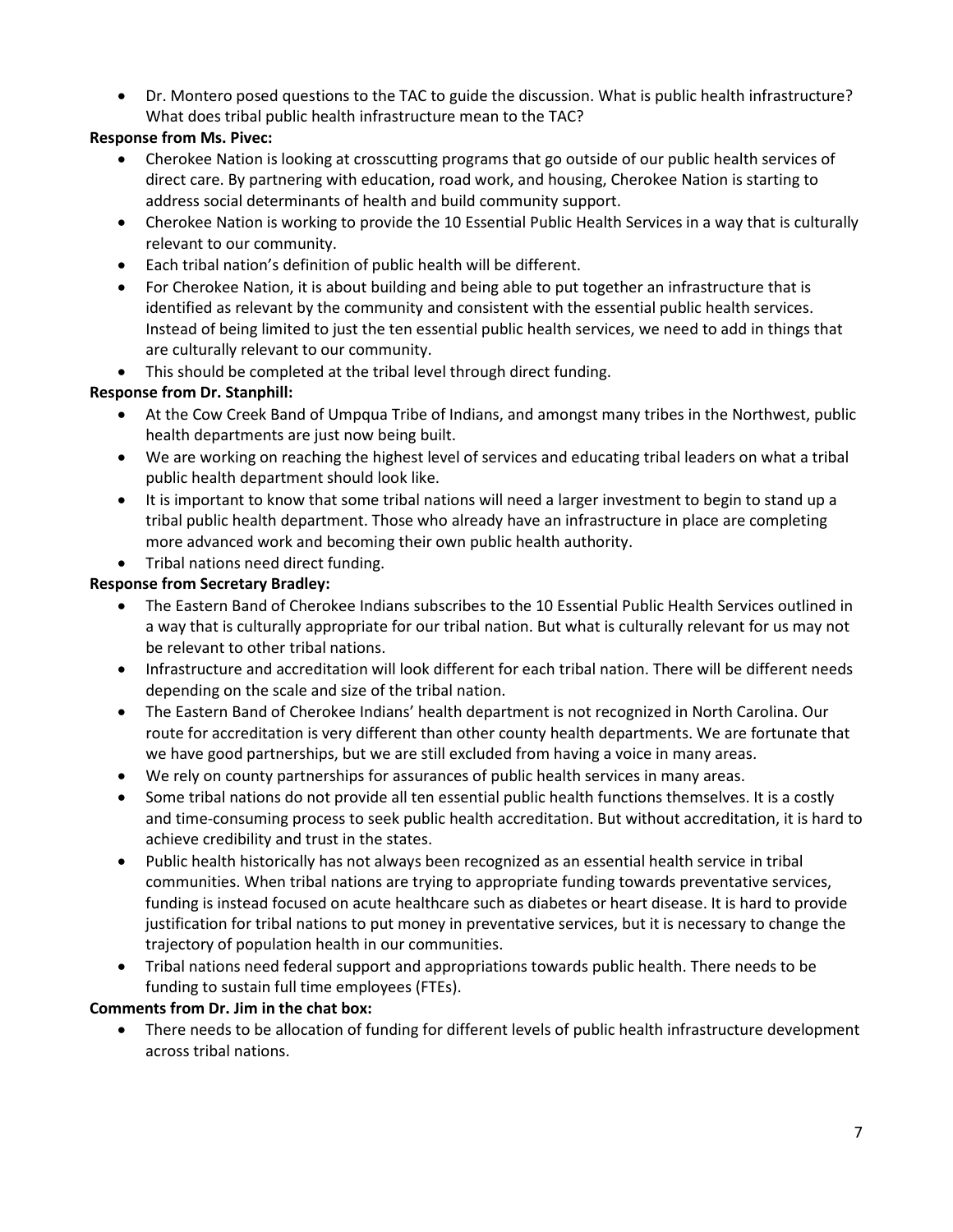• Tribal nations should be recognized as state/local health departments and included at the national level as so. Currently, we are excluded from the Association of State and Territorial Health Officials (ASTHO).

### **Response from Ms. Pivec:**

- Tribal nations need funding for building infrastructure at a community level.
- Tribal nations need to collect and analyze their own data to address issues facing AI/AN communities. Historically, tribal nations must rely on samples of AI/AN data and surveys that are not representative of their specific communities. Survey work is expensive, and often there is no funding to complete it. Tribal nations need to know what issues their community is facing to make changes.

#### **Comments from Secretary Bradley:**

- Eastern Band of Cherokee Indians completed its first health assessment, which was expensive.
- When looking at data at the state level in North Carolina, AI/AN is self-identified from respondents. It is not relevant to our community. To have effective data relevant to the community, Eastern Band of Cherokee Indians needs to complete its own tribal health assessment and tribal health improvement plan, but it is costly and staff intensive.
- Eastern Band of Cherokee Indians has codified a public health code and are developing an internet platform with results-based accountability as benchmarks. This will show progress and outcomes within the community. It has to be built internally since there are no established tribal products available.

#### **Comments from Dr. Montero:**

- Data and surveillance are key components of infrastructure.
- From this session, I have heard that infrastructure is different for all tribal nations.
- Knowing that difference, how should CDC look at the improvement, development, and creation of health departments within AI/AN communities?

#### **Response from Secretary Bradley:**

- As a start, CDC can provide resources for tribal nations with varying levels of population. CDC can provide resources and show best practices for different-sized health departments.
- CDC can provide examples of what tribal nations can do with different sizes of health departments, along with forecasting how many potential FTEs will be needed and the primary duties of these FTEs. CDC can provide an organizational structure and basic resource kits. In addition to that, CDC can provide templates for public health codes.
- When the Eastern Band of Cherokee Indians wrote its public health code and had it codified, there were a number of other tribal nations reaching out and asking to use the same code. There is no need to recreate something that already exists.
- As a starting point, CDC can offer itself as a resource and inform tribal nations of the resources it can provide. CDC can assist with basic resources to help develop health departments. This will help tribal nations see what these best practices look like for different-sized health departments. CDC can also produce educational packets around the 10 essential public health services.

#### **Comments from Ms. Pivec:**

- CDC can help by defining or acknowledging the importance of a tribal public health department and what it should or could be doing. Every tribal health department struggles to justify and understand what its roles are.
- If CDC acknowledges or talks about tribal public health and gives examples of what it could look like, then tribal nations can build public health infrastructure in a way that best fits their community. CDC can offer examples of what tribal public health infrastructure looks like.

#### **Response from Dr. Montero:**

• CDC has had discussions on this before, and it can become complicated. If CDC provides a template, it can quickly become the normal method for doing something. Also, if a tribal nation develops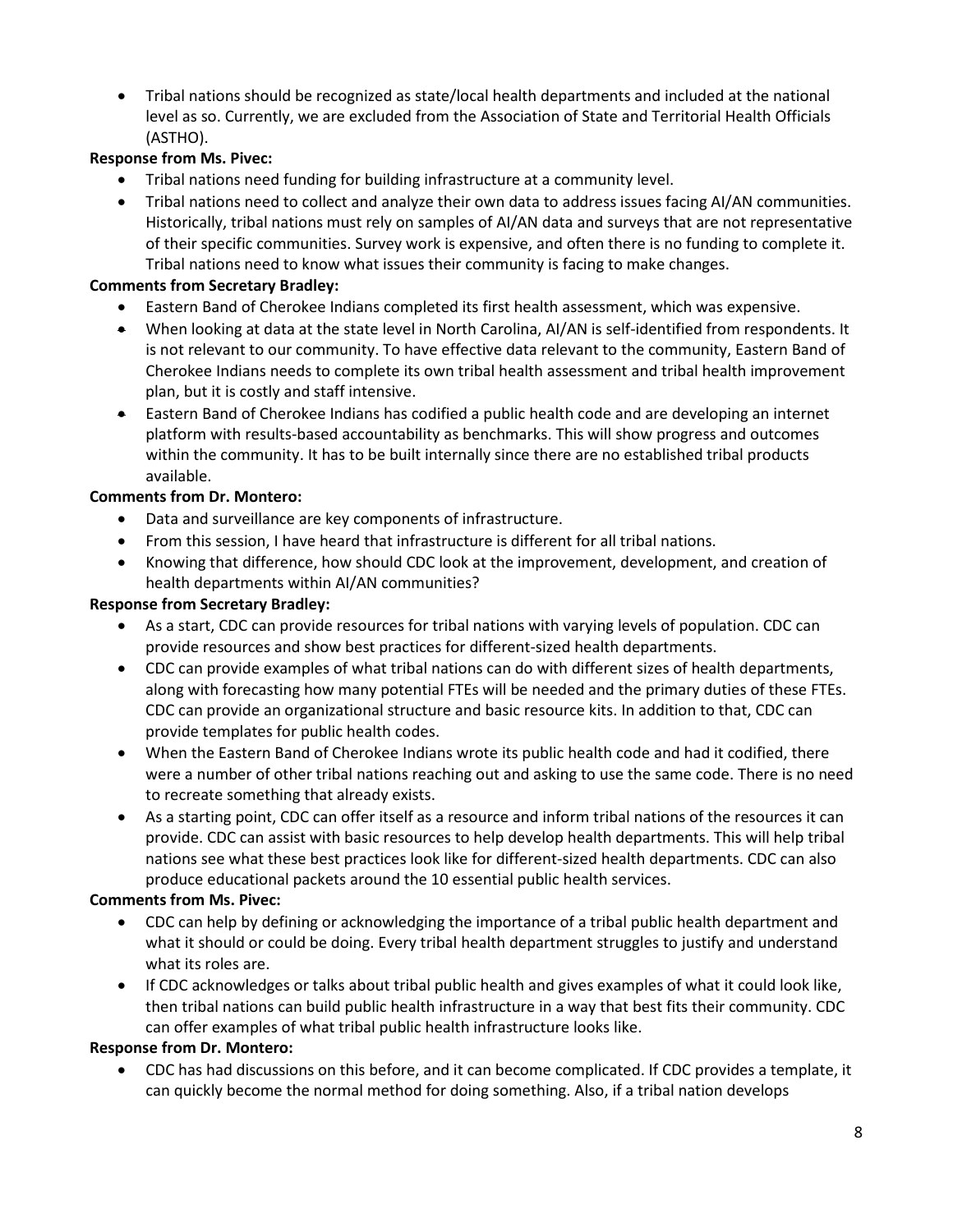something that is outside of the CDC template, it can be seen as not following the standards. Sometimes, in trying to provide templates, CDC alters good approaches. GHWIC has done great work on engaging cultural practices. Developing one standard is a risk.

• In workforce development, some tribal nations may need to form an association of tribal nations. When describing workforce development, it may not be valuable to say how many FTEs are needed, but instead to describe functions and job descriptions. The accreditation board has completed some of this work when it created the standards for working for tribal nations.

#### **Comments from Legislator Barker:**

As a tribal leader, I think something that would help leadership is for CDC to acknowledge that it is a good idea for tribal nations to engage in public health infrastructure.

### **Comments from Dr. Stanphill:**

- Most tribal nations use CDC's recommendations.
- Funding is pushed from CDC to the Indian Health Service (IHS). When IHS administers funding for tribal public health infrastructure, technical assistance is vital. This technical assistance includes codifying, templates, and information on what public health infrastructure should look like.
- Tribal nations share information and mimic one another. We take one another's work and mold it to fit different regions.
- I think tribal nations want to do it their own way and have specific needs to do that.
- CDC needs to continue to fund and expand the base and supplemental funds of CDC-RFA-OT18-1803. Both Tribal Epidemiology Centers (TECs) and tribal nations need to be funded.
- Tribal nations need enough funding to begin to build public health infrastructure with CDC as a technical assistance partner.

#### **Question from Dr. Montero:**

• I have heard that some tribes do not want CDC to give funds directly to TECs. How should the CDC fund TECs, and for what purposes?

### **Response from Ms. Pivec:**

- I support funding TECs, but it cannot be substituted for funding tribes. Both TECs and tribal nations need to be directly funded.
- I noticed in the presentation from CDC, the examples of work completed through TECs were great, but none were direct government public health infrastructure development.
- The CDC presentation mentioned that TECs were able to obtain over 100 staff members, and Indian Country needs that.

### **Comments from Secretary Bradley:**

- I agree. The reason that tribal nations need direct funding in public health infrastructure capacity building is because current public health infrastructure standards are created by agencies who are used to nontribal agencies.
- There are very few accredited tribal agencies, and because tribal nations are all different, it is hard to apply those standards in a lot of cases, especially for smaller tribal infrastructure. The size of the tribal nation affects the standards. Some tribal nations are not serving hundreds of thousands of people like the standards are designed to address.
- I think there are synergies in tribal public health departments across the country in terms of the essential public health services, but we are not tribal health department look a-likes. There needs to be a separate carve out and support for tribal public health departments.

### **Question from Dr. Montero:**

• What does funding for public health infrastructure look like? Is it funding to build, hire people, build data, or stand up a health department?

### **Response from Secretary Bradley:**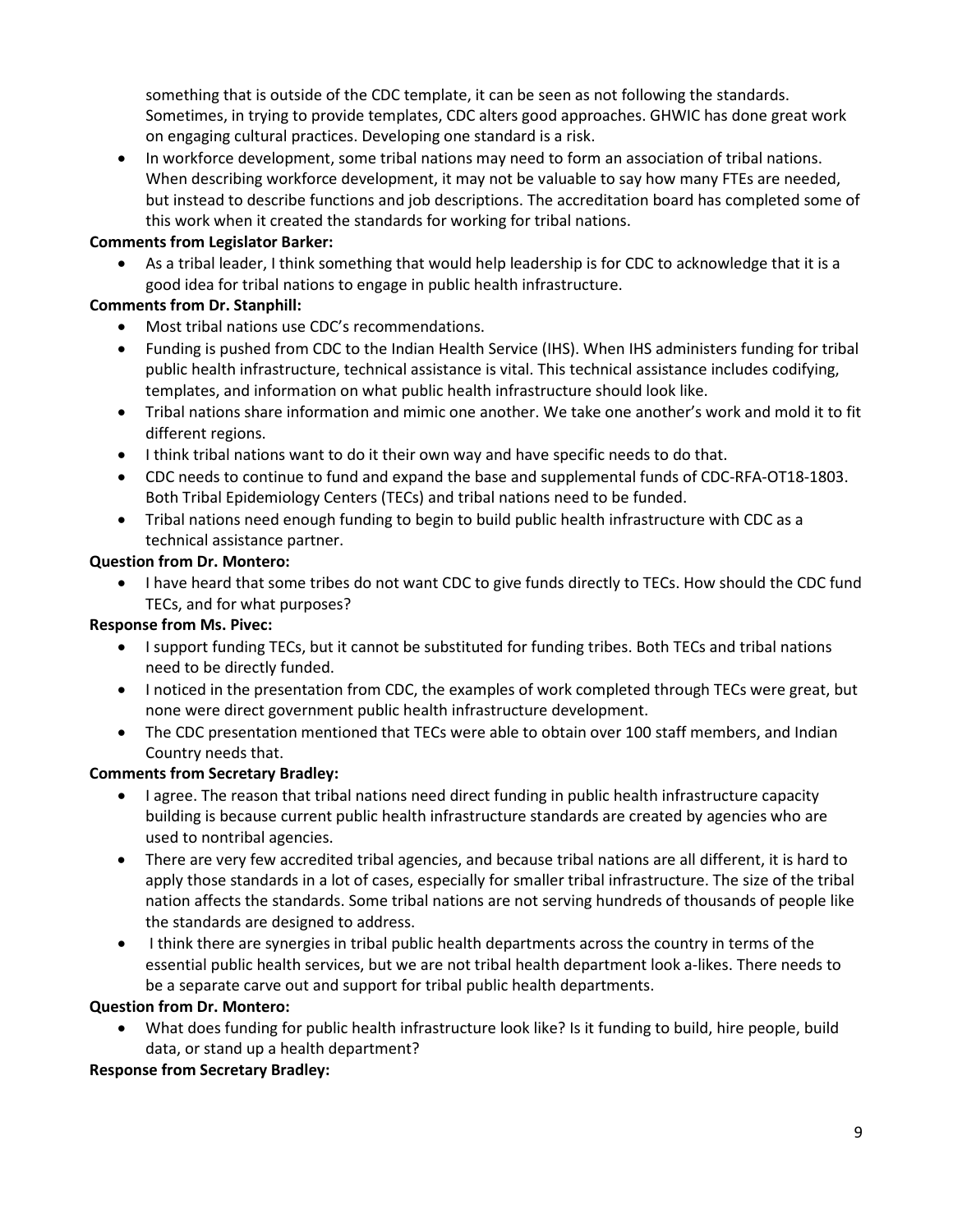- All of the above. There needs to be direct funding to help establish health departments in tribal communities.
- Startup funding for infrastructure can include operational costs and full-time employees or provide funding to contract expertise for assistance.

#### **Question from Dr. Montero:**

• How should CDC talk to tribal leaders about tribal public health infrastructure? What other vehicle or space should CDC work in to bring visibility of the need to develop public health infrastructure to tribal leaders?

#### **Response from Ms. Pivec:**

- CDC should post a policy or position statement. Something that can be referred to for best practices.
- The statement needs to talk about the importance of tribal public health infrastructure and that CDC supports that development.

#### **Response from Dr. Stanphill:**

- Another method that CDC could approach is posting a video that can be used to provide information for tribal leaders and other important decision makers.
- This video can also be shown with partner presentations, such as NIHB.
- The video can state that CDC supports public health infrastructure and will provide technical assistance.

#### **Comments from Ms. Pivec:**

• CDC can highlight that tribes are in a unique position. Tribal nations have boots on the ground and can be an effective public health force for all citizens in the area whether they are part of the tribe or not.

#### **Comments Secretary Bradley:**

- In Oklahoma, tribal nations were ahead of states and counties administering COVID-19 vaccines. Chickasaw Nation helped vaccinate the public.
- The conversation on public health infrastructure needs to be public. CDC should make a statement on tribal public health infrastructure.

#### **Comments from Dr. Thomas:**

• I wanted to point out a program with the Division of Global Health Protection called the National Network of Public Health Institutes (NNPHI), which is focused specifically on developing health departments for other countries. It could be a model to apply for this. It is very effective and has some great tools and models.

#### **Comments from Secretary Bradley:**

- To truly understand tribal sovereignty, states should not pass funding to tribal nations. Tribes are sovereign nations and separate from states. Ms. Pivec championed a paper on tribal health governance transformation, using public health authority as a resource to strengthen tribal sovereignty.
- That is another perspective—if tribal nations are recognized as exercising sovereignty through public health authority, then that elevates the importance to tribal leaders.
- Additionally, something that CDC can do is publish a position paper on the importance of exercising public health authority as a tribal nation. Tribal leaders look to CDC as subject matter experts for public health support. Anything CDC can do to lend support for this would be beneficial.

#### **Questions from Dr. Montero:**

• In the past, CDC has provided support for tribal nations to develop and assess the public health code. CDC also worked with tribal nations during the pandemic to look at authorities and powers. Part of the lessons that we are learning as a nation is how to better codify and where to go in the future with those particular authorities.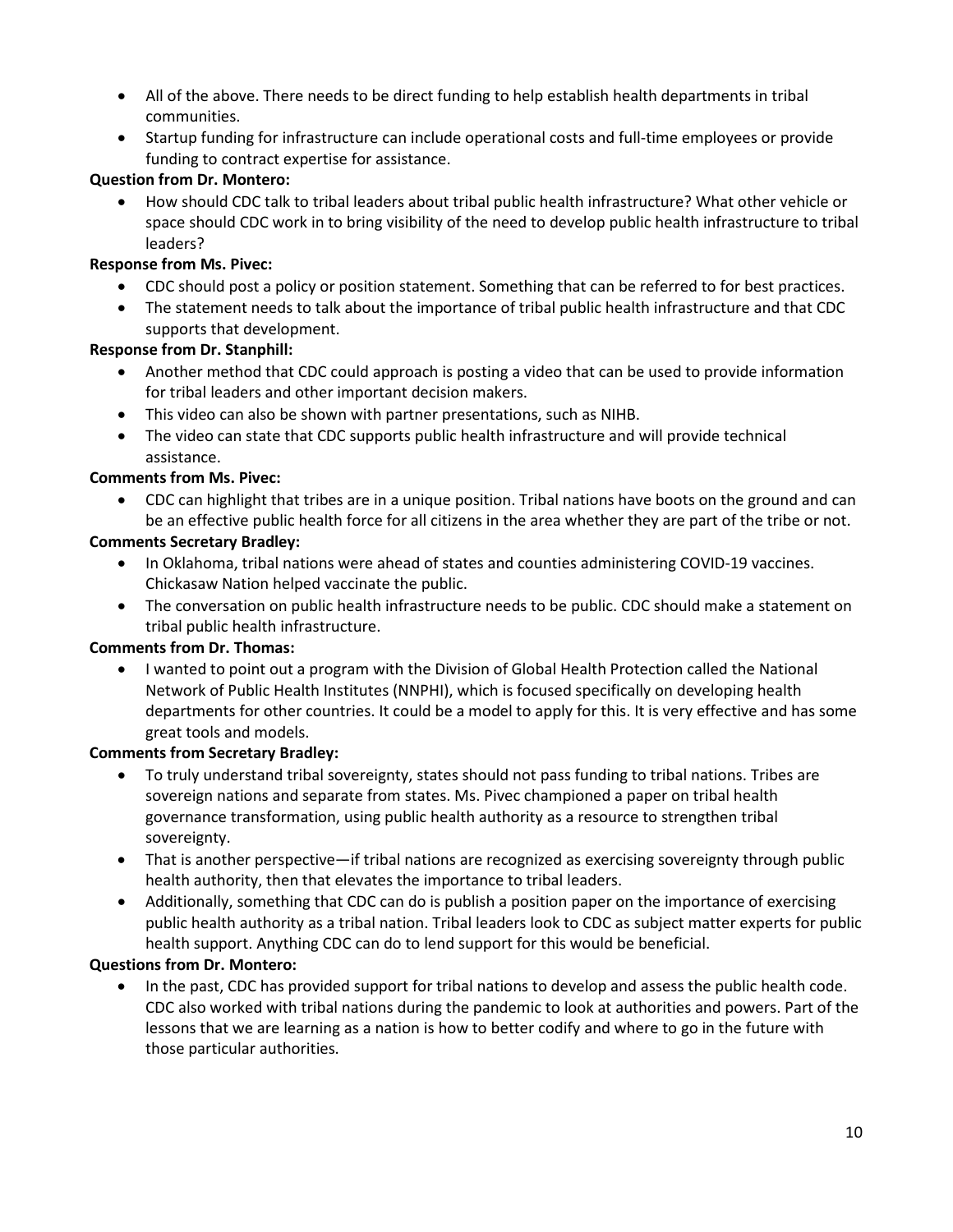- Thank you for the suggestions provided during this session. CDC will discuss internally how to best follow through on requests. We will do that directly through the different calls we have through the next several months before the next TAC meeting.
- How do we codify the functions of tribal health departments? How do we make the 10 essential public health services implementable and scalable to different levels?
- How does public health accreditation apply to smaller tribal nations?
- How can CDC use workforce development to build public health infrastructure?
- What suggestions does the TAC have for CDC in regard to building a public health workforce down the road? Not solely on funding, but also building workforce capacity.
- We would appreciate hearing any comments and suggestions.

### **Response from Dr. Stanphill:**

• When CDC is creating grants and funding opportunities for tribal nations, there are many public health experts in Indian Country that can be consulted and help CDC design the grants. That would be really helpful. These public health experts can help CDC focus on some of the public health infrastructure topics we have discussed.

# **Question from Dr. Montero:**

• NCCDPHP at CDC has done something similar to that. Is that the model you are looking for? Or is it different from what they have historically done while consulting with tribal nations in developing grants?

### **Response from Dr. Stanphill:**

- Consulting with tribal nations does mean consulting with tribal leaders, but I am referring to tribal public health experts as well.
- Tribal nations can provide answers into how funding should be utilized.

# **Response from Secretary Bradley:**

- One of the domains in accreditation is committed to workforce development and maintaining a competent public health workforce by increasing public health competencies and professional development by individual training. All of this takes money.
- Developing a workforce development plan for a tribal public health department is significant. When talking about cooperative agreements, instead of passing funds from the state or other national agencies to tribal nations, direct appropriation for workforce development would be helpful.
- This has been done with some of the GHWIC funding. Tribal nations do not often have funding to host training for groups of people. It is easier to identify a service and bring someone in to train a workforce of 10 or 20 then to send one person out.
- It oftentimes comes down to funding because when you are competing for appropriations at the tribal level, there are so many other acute needs that oftentimes training is not on the priority list, especially for new competencies or new agencies.
- Workforce development is significant, particularly in tribal public health departments as we begin to build capacity. We need to look at long-term goals—what will we look like five years down the road? Tribal nations must have a workforce development plan.
- Tribal nations also have to have continuity in our authorities to build competencies to sustain a workforce in tribal systems and in tribal communities.

### **Response from Ms. Pivec:**

- A lot of Cherokee Nation's Infrastructure development came from the NNPHI grant several years ago, and that set us up for accreditation because we were able to use that money to fund core staff and develop infrastructure.
- We are still working on infrastructure. This process will take a lot of time. We have not been funded at the same level as state and local health departments.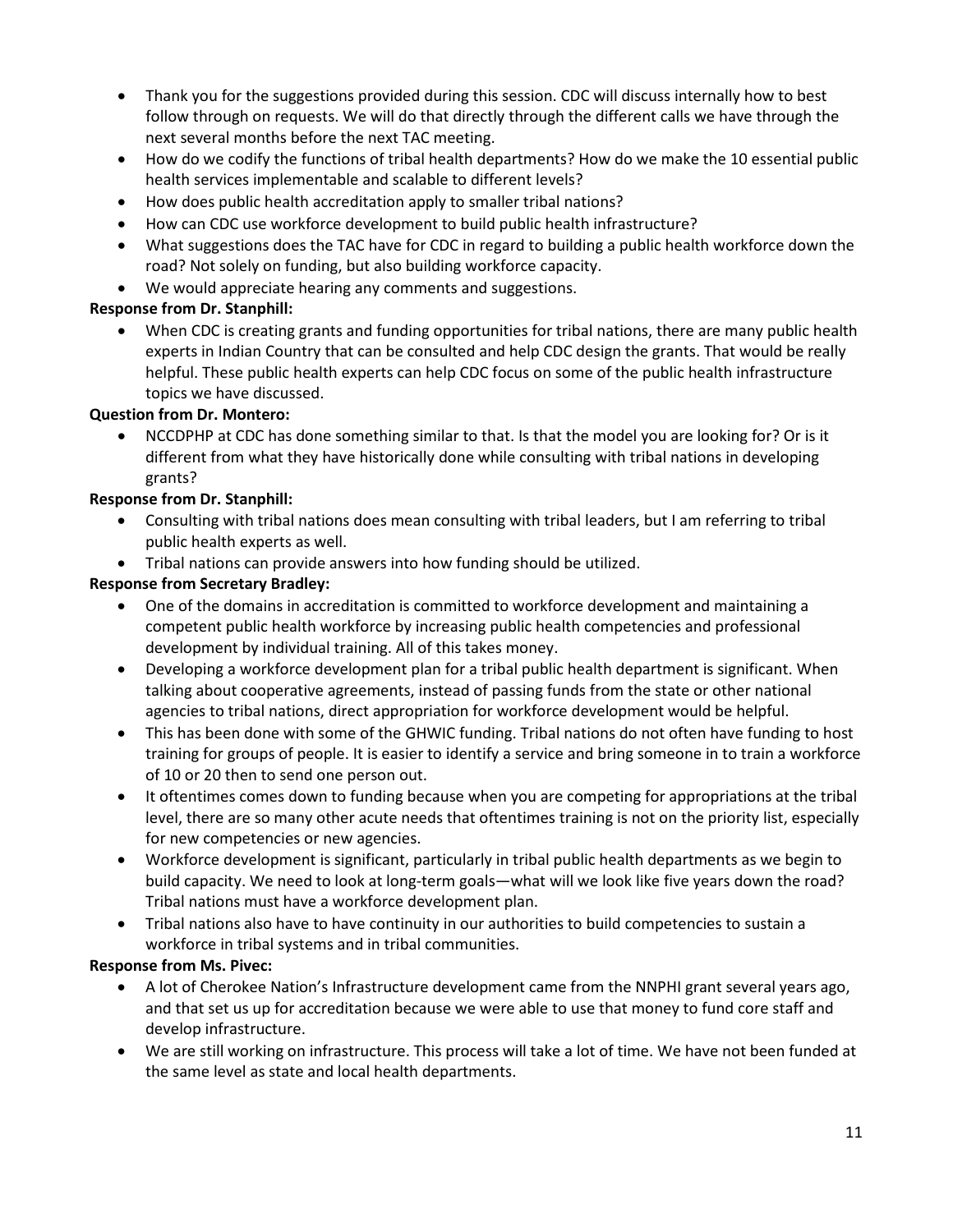• Funding for infrastructure development is necessary, and something along the lines of the previous NNPHI grant for tribal nations specifically would be helpful.

# **Comments from Dr. Stanphill:**

- I would like to provide an example of workforce development from Southern Oregon. There has been a high turnover rate of healthcare workers due to burnout. Tribal nations cannot keep up with the salary requirements that the hospitals are able to provide for nursing staff.
- When the pandemic hit, we were just starting up our public health department, and we had to train clinical nurses on public health nursing.
- We do not have the curriculum for public health nursing or public health policy.

# **Comments from Dr. Montero:**

- I agree. The issues with public health nurse training and many other trainings have always been complex.
- We at CDC have been developing and supporting networks of training. People can join CDC Train, which has access to public health training.
- CDC will provide a summary of trainings and options that are available in our biweekly updates. There are also several initiatives across CDC to build public health workforce and training that we can share information on.

### **Comments from Dr. Thomas:**

- There is such variability at the state and local levels when it comes to public health infrastructure that it may not be appropriate to use as a scale, but tribal nations need to know where to go for services and functions that are needed. That is an important piece to the conversation.
- Really understanding what the major gaps and barriers are moving forward would be helpful.
- CDC is focused on positive ways forward to address infrastructure needs.

# **Summary from Dr. Montero:**

- Thank you for this conversation. This style of discussion is helpful.
- In summary, I heard that funding is a core aspect of tribal public health infrastructure. There needs to be funding for both tribal nations and TECs so we can build a systematic infrastructure that can respond to different levels of needs. Tribal public health infrastructure will be different for everyone.
- We need to look at all the different components, understanding that data is paramount to know what is happening and how to develop actions.
- Tribal nations need to know what the best practices are and adapt those to different sizes and needs.
- CDC needs to highlight the importance of public health infrastructure in Indian Country, so leadership knows the level of importance.
- CDC will share resources on workforce development on CDC Train as well as information on initiatives that are geared towards workforce development through the biweekly updates.

# **Comment from Ms. Pivec:**

- Thank you, public health infrastructure is an important topic.
- The National Congress of American Indians might be a good forum to talk about public health infrastructure development.

### **Comments from Dr. Jim in the chat box:**

- Offering scholarships for AI/AN students to go into the public health field would be helpful. How can CDC collaborate with AI/AN students to increase public health capacity? So, working with NIHB is a good thing.
- There should be separate epidemiology and public health infrastructure funding to tribes.
- IHS does support certain public health programs, but CDC should assess and support public health infrastructure capacity building.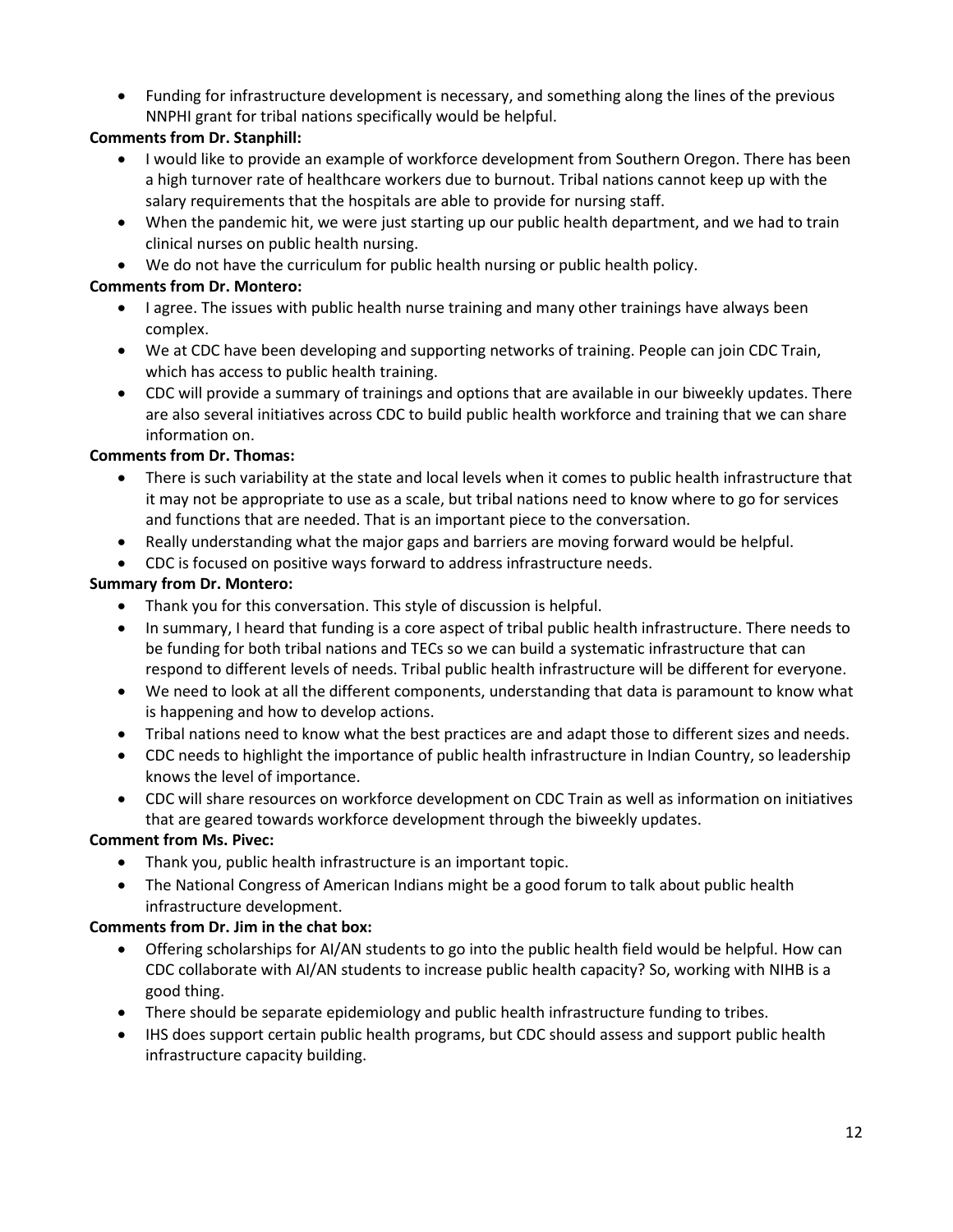#### <span id="page-12-1"></span><span id="page-12-0"></span>**2:30 pm—Tribal Public Health Data Facilitator**

- **Amy Branum, MSPH, PhD,** Health Statistician, National Center for Health Statistics (NCHS), CDC
- **Leslie Dauphin, PhD,** Deputy Director, CSELS, CDC

# <span id="page-12-2"></span>**Opening Remarks: CSELS**

#### **Dr. Leslie Dauphin:**

- Dr. Dauphin provided an overview of CSELS, outlining the mission and examples of work in core areas.
- CSELS has been accelerating work on electronic case reporting (eCR) which has automated the case reporting process. CSELS is supporting eCR for tribal entities with two projects in this area:
	- o Expanding Electronic Case Reporting to Benefit Urban Tribal Populations
	- o Improving Electronic Data Access for Reportable Conditions for Tribal Governments
- Throughout the COVID-19 response, CDC has worked with TECs to ensure access to the COVID-19 case data.
- CDC's Data Modernization Initiative is at the heart of a national effort to create modern, integrative, real time, trusted public health data and surveillance that can protect communities from health threats.
- Dr. Dauphin explained that one of the core functions of CSELS is to build the public health workforce through training and opportunity. CSELS manages CDC Train and the Training & Continuing Education Online.

#### <span id="page-12-3"></span>**Opening Remarks: NCHS**

#### **Dr. Amy Branum:**

- Dr. Branum described the mission of NCHS and data access tools that NCHS provides, and she discussed current NCHS work on the misclassification of AI/AN data in data systems.
- NCHS is working on the misclassification of AI/AN people, specifically in mortality files.
	- o As part of the CDC CORE Health Equity Initiative, NCHS will link the 2010 Census to the National Vital Statistics System Mortality data to better measure mortality of the AI/AN population.
- Under the Data Modernization Initiative, NCHS currently has projects focused on improving data access, including revising the website and using data science tools to improve data visualization and other access tools.

#### <span id="page-12-4"></span>**Tribal Public Health Data: TAC Questions and Discussion**

#### **Question from Ms. Pivec:**

• Dr. Dauphin, in regard to the specific funding for building infrastructure, is there legislative language that prohibits directly funding tribes?

### **Response from Dr. Dauphin**:

- CDC recognizes TECs as public health authorities, so we have been working to ensure that data are available to TECs.
- In terms of the funding mechanisms, there are two different funding authorities. There is the CDC-RFA-OT18-1803 cooperative agreement, which is available for TECs to apply to. CDC is using the cooperative agreement as a primary mechanism to provide funding and support.

#### **Question from Ms. Pivec:**

- Is there legislative language that restricts tribal nations from being able to apply for the data infrastructure funding?
- Are states given money through this funding to work with tribal organizations or tribes?

#### **Response from Dr. Dauphin**: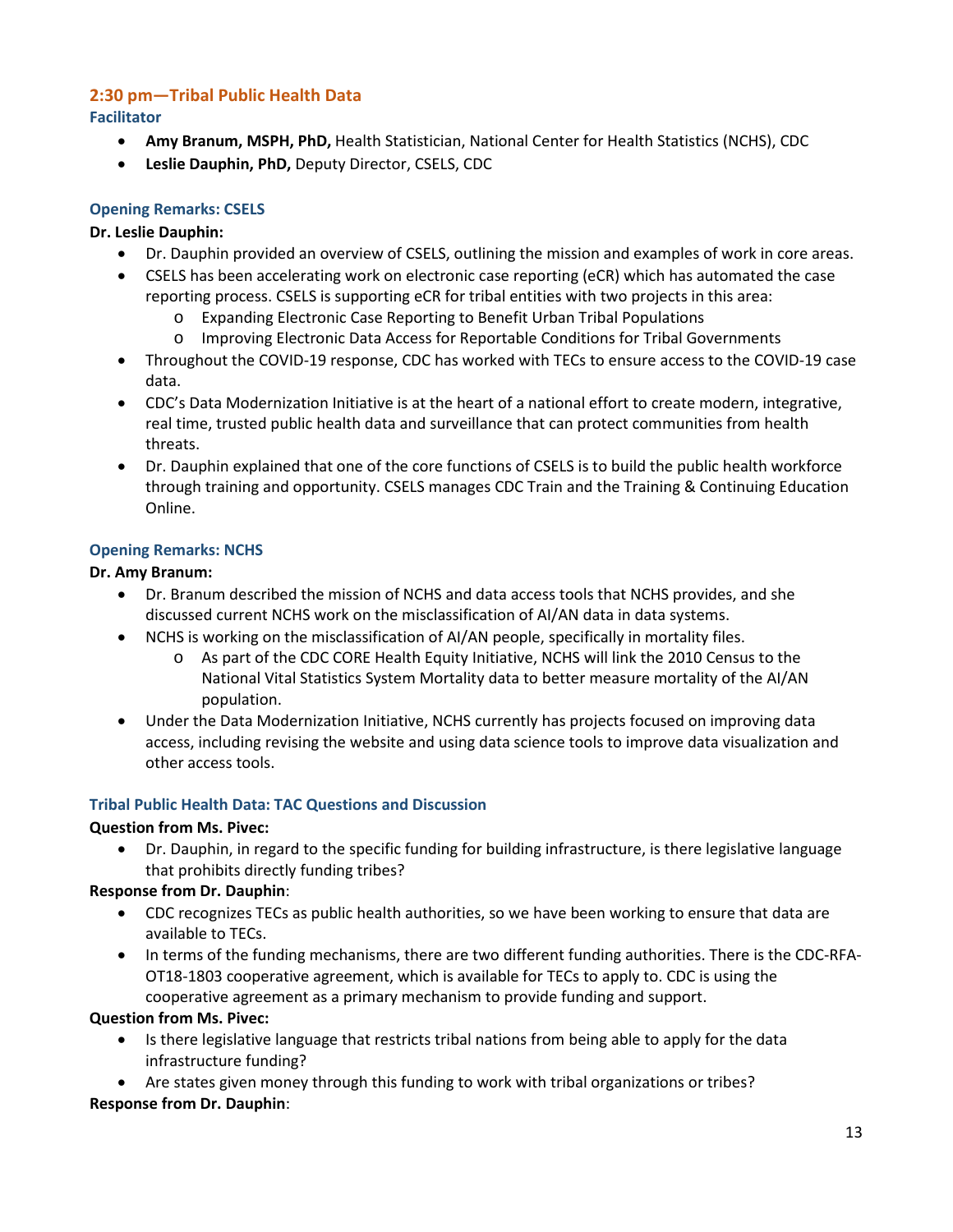- For your first question, I believe there are no restrictions in legislative language.
- The states are not given money through this funding to work with tribal nations.

# **Question from Dr. Montero:**

• How can we help build workforce capacity around data analytics, collection, and dissemination in Indian Country?

### **Response from Dr. Dauphin**:

- The first step is understanding what the needs of the community are. How do we at CDC provide resources, tools, and trainings to address the needs?
- A formal needs assessment is one area in which CDC may be able to become involved. Finding out what the specific needs are and identifying what skills are currently available is going to require engagement. The next step is developing creative ways to deploy resources.
- Training is another way to develop a public health workforce.
- Listening to tribal nations and AI/AN communities is the best start.

# **Comments from Ms. Pivec:**

- The NNPHI grant was how Cherokee Nation was able to hire staff to start cultivating the idea of projects involving data. We have a fairly robust staff.
- Having funding to hire staff and train them to understand our systems and listen to AI/AN community needs is important.

# **Questions from Dr. Montero:**

- How do we facilitate data access to tribal nations?
- How should CDC provide access to TECs and tribal nations?
- How can the process be improved?

# **Response from Secretary Bradley:**

- There are no data systems that track public health qualitive data around population health measures in AI/AN communities.
- Tribal nations have to develop their own software platform to be able to collect and develop data.
- Eastern Band of Cherokee Indians has codified population health measures, but it is hard to find benchmarks in populations similar to ours because most data are state data.
- We have to build a data set from the ground up to be able to develop our own outcome measures.

# **Comment from Dr. Dauphin**:

• This might be the area where the technical assistance group within CSELS might be helpful.

# **Comments from Legislator Barker:**

- We are trying to think of ways to collaborate in a more effective way.
- There cannot be a one size fits all approach. A collective individualized needs assessment for tribal nations would be beneficial, with CDC as a partner to develop the plan. Every tribal nation will have different needs.

### **Comment from Ms. Pivec:**

• Each tribal nation will have different capacity. It is important to note that larger tribes can also provide technical assistance to smaller tribes in their areas as support.

### **Question from Dr. Stanphill:**

- S. 1397 $-117$ <sup>th</sup> Congress (2021–2022): The Tribal Health Data Improvement Act of 2021 recently introduced and reaffirmed tribal public health authority and tribal nations' ability to access public health data.
- The act requires CDC to take certain actions to address, collect, and make available AI/AN data.
- Is that happening through the TECs?
- Is tribal data being made available to tribal nations?

### **Response from Dr. Dauphin**:

• Yes. Right now, the COVID-19 case data is available, and that is happening through the TECs.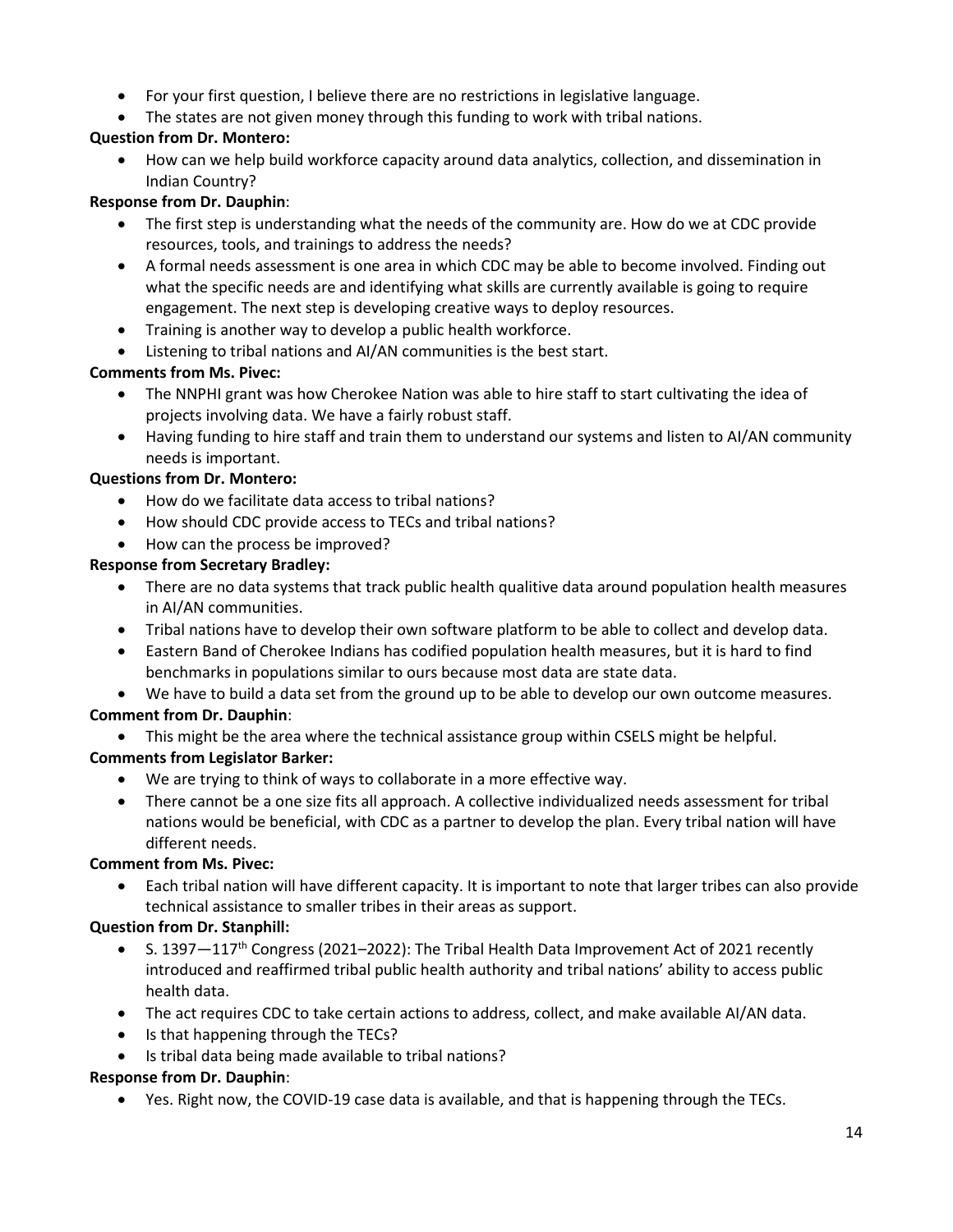### **Question from Dr. Stanphill:**

• Is the data being passed on to tribal nations?

# **Response from Dr. Dauphin:**

• The US Department of Health and Human Services (HHS) Protect Public Data Hub is one example of a program that offers data to TECs.

### **Question from Ms. Pivec:**

• The data goes to TECs as public health authorities, but it cannot go to tribal nations as public health authorities?

# **Response from Dr. Dauphin**:

- The mechanism that CSELS is currently using is through the TECs. I'm not sure if it can go to tribal nations directly.
- CDC does not have ownership of all the data that is collected. Each data system is unique in terms of data ownership and sharing agreements and content. CDC is not the data holder, so we have to work with state departments to share data with TECs for COVID-19 data.

# **Question from Dr. Stanphill:**

• Does CDC make sure that the TECs have access to national datasets with tribal data in it?

# **Response from Dr. Dauphin**:

• Yes, I will follow up and let you know exactly what national datasets are available to TECs. I will create a line list of available datasets.

# **Comments from Secretary Bradley:**

- The information that goes to the TECs does not always go out to the tribal nations and it is not always accurate.
- For instance, the Eastern Band of Cherokee Indians' vaccination rates were not entered into the COVID-19 Vaccine Management System at the state level because we were not recognized as a public health authority. Since the COVID-19 vaccine came from IHS, it went into Eastern Band of Cherokee Indians' own electronic health record, which manually sends the data to the state. We do not have direct access.
- The data transfer to the state is completed by the epidemiologist on staff. The state would not receive that data and it would not feed into the national database if the epidemiologist was not staffed.

# **Comments from Ms. Pivec:**

- This circles back to the leadership discussion in the public health infrastructure session. When TECs are recognized by the state but tribal nations are not, it further cements the idea that tribal nations are not recognized as a public health authority. This permits the idea that TECs are all that is needed, and tribal public health departments are not needed.
- As sovereign nations, tribal nations should be afforded data access as public health authorities.

# **Question from Dr. Stanphill:**

• Is there training on national datasets for tribal nations to take on exchanging data with state and local iurisdictions?

### **Comments from Ms. Pivec:**

• During the height of COVID-19 in Oklahoma, tribal health departments were sharing information with the TECs, but only one TEC would share data with the tribal nations. That's concerning, because TECs need to have that information, and in areas where the tribal nation has the infrastructure, they should be afforded the information as well.

### **Comments from Secretary Bradley:**

- The information that the TECs have is limited, and communities are looking for full transparency, so Eastern Band of Cherokee Indians has developed our own dashboards internally that show positivity rates and deaths, broken out into gender, ages, and by tribal community within our tribal lands.
- Many tribal nations have created data dashboard systems internally.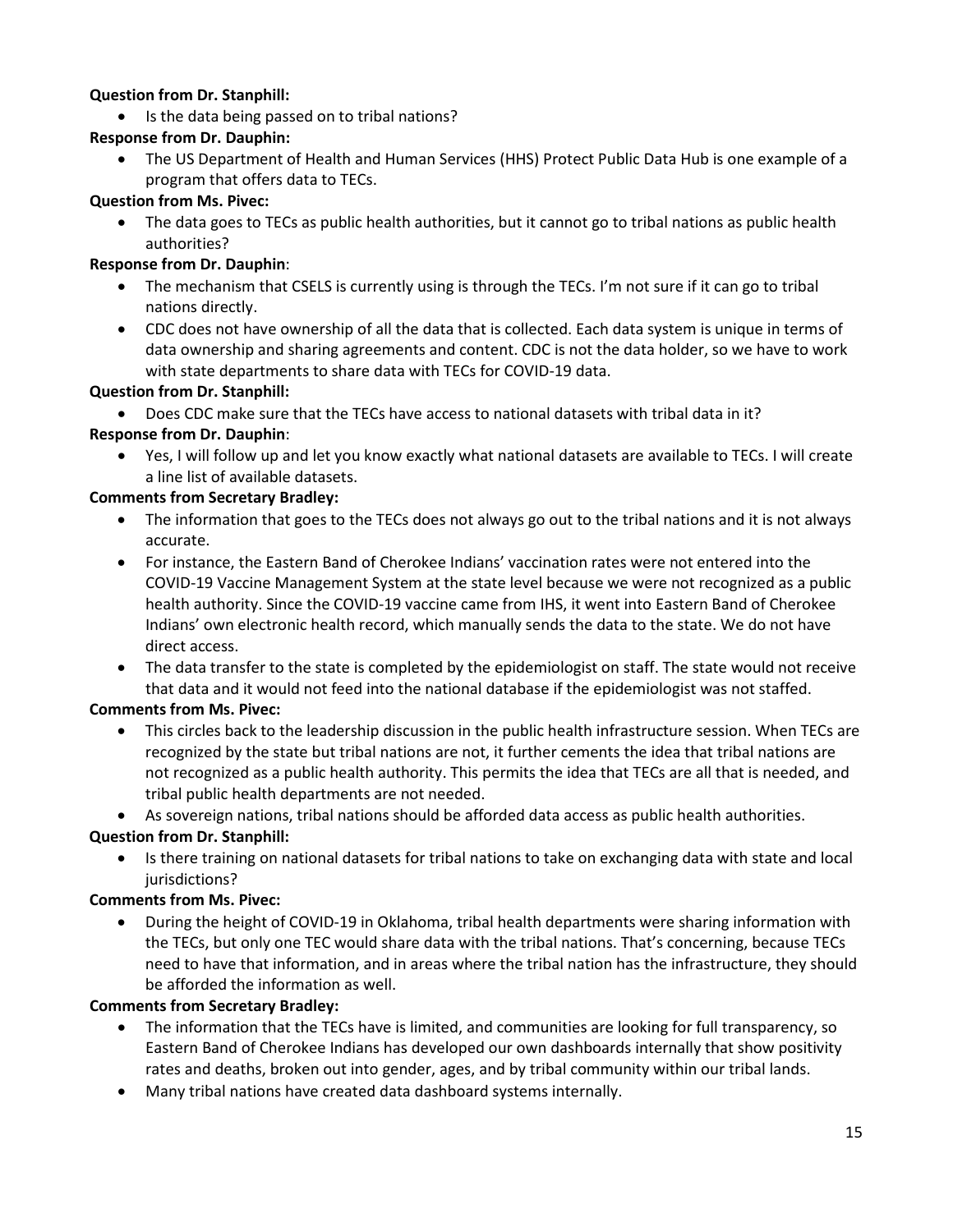#### **Comment from Ms. Pivec:**

• In Oklahoma, currently, the state is not sharing information with Cherokee Nation in real time.

### **Question from Dr. Montero:**

• Ms. Pivec, before COVID-19, was Oklahoma sharing data with you in real time? Or has that changed now?

### **Response from Ms. Pivec:**

- Yes, there is a tribal liaison at the Oklahoma Department of Health who helps champion the state to work on data sharing with tribal nations. It was working well until COVID-19.
- Tribal public health data is an incredibly important topic. These issues are critical to us. Tribal nations must have that information and have the ability to develop it specifically for their areas.
- Not all tribal nations rely on TECs for information; they would prefer to be able to complete data work themselves. In other areas, some tribal nations rely completely on the TECs. It should not be one or the other, both tribal nations and TECs should have access to data.

# **Question from Dr. Montero:**

• Dr. Branum, is NCHS linking the 2010 census data to mortality data by 2023?

# **Response from Dr. Branum:**

- That is correct. The purpose of the data linkage is to evaluate race/ethnicity data.
- The data linkage will be used as part of the methodical evaluation to compare mortality data against census data for 2010 and see how they are comparing on race/ethnicity. This is something that CDC can do with other linked data, but the mortality data of all deaths that occurred in a given year will provide the best picture of how CDC mortality data is comparing against the census data.

# **Question from Dr. Montero:**

• Will it be an ongoing process showcasing accurate mortality rates in AI/AN communities over time?

# **Response from Dr. Branum**

• These evaluations have been done periodically. This next one will be the start of a larger process to evaluate where CDC currently is. At this point in time, I am not sure if the plan moving forward will be to evaluate data routinely or if this is going to be used as a measure to see where CDC is and where it needs to go to improve data classification.

# **Comment from Ms. Pivec**:

• This is a highly technical issue, and TAC members need experts in data. We would like to bring technical advisors to the TAC meetings to answer and ask these questions on behalf of the area.

# **Comment from Dr. Stanphill:**

• I want to re-emphasize the importance for both TECs and tribal nations to have access to national data.

# **Comments from Ms. Pivec:**

- Many tribal leaders and authorized representatives that are on today are really in the midst of a critical situation with COVID-19.
- There are so many things happening at once, but we appreciate the opportunity to be able to discuss these important issues.

# **Question from Dr. Montero:**

- How should CDC determine what data is critical to look at first? How should the priority for the data be determined?
- The goal is to use data in decision making. Sometimes, communities are not aware of problems because there has not been data available.
- How can CDC help or support assessments?
- There was discussion on a needs assessment. Can you elaborate a little bit more on how we at CDC can help or support you through those assessments and how to pick and choose data that are useful for you at a tribal level to address a public health issue?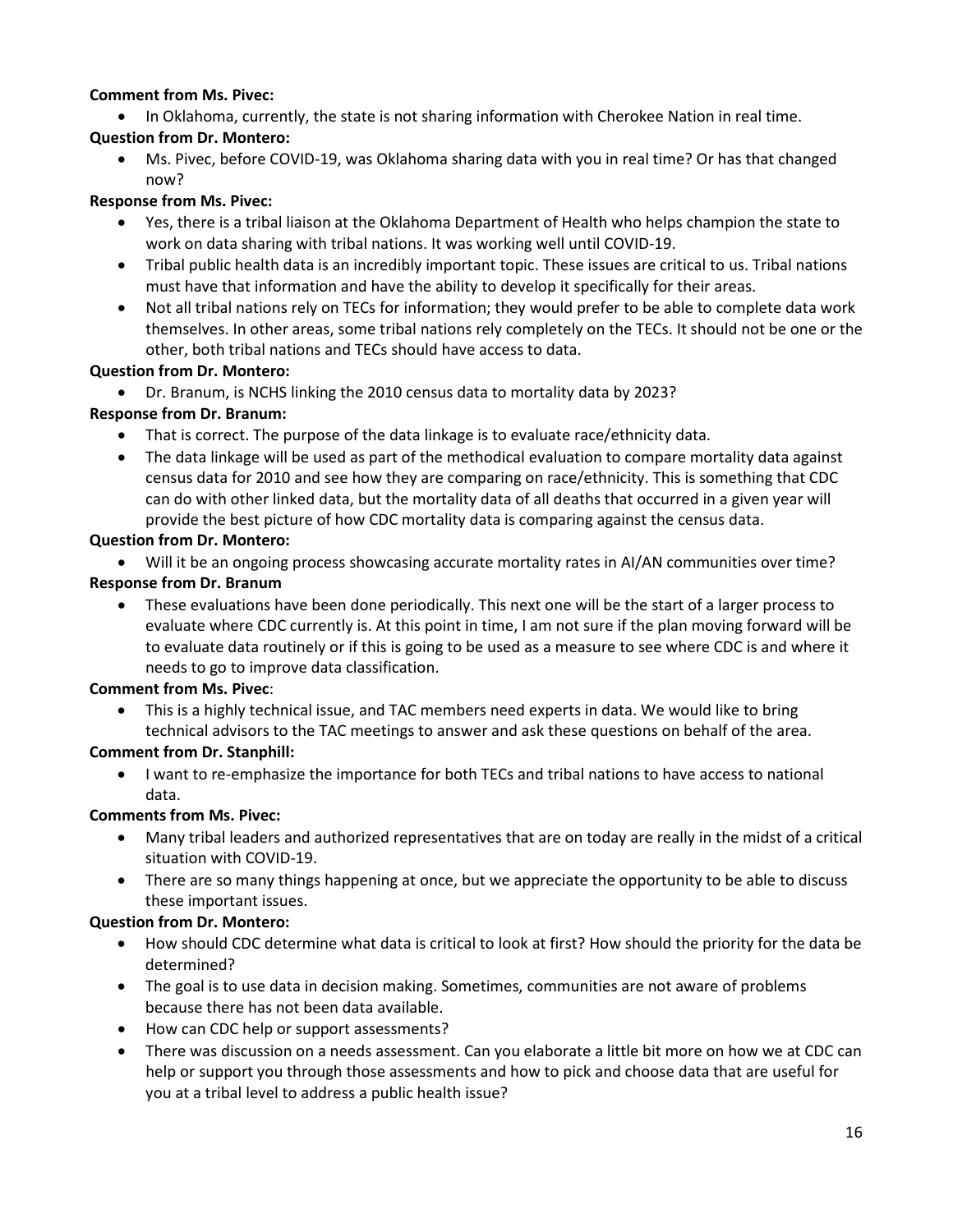### **Comment from Dr. Dauphin:**

• I suggested needs assessments because each tribal nation will have different needs. That is a great place to start.

### **Comments from Ms. Pivec:**

- Tribal nations need data information to prioritize needs.
- Tribal nations can use the information from tribal health assessments to improve tribal health improvement plans.

### **Comments from Secretary Bradley:**

- When talking about tribal health assessments, Eastern Band of Cherokee Indians relies on internal partners because the data that we extract from the state is an inaccurate representation of our community. For the state data, people self-identity as AI/AN. We need health data that are specific to our tribe, which is the only federally recognized tribe in North Carolina. The data we receive are erroneous.
- It is difficult to use state data to develop priorities for health improvement. Eastern Band of Cherokee Indians completes health assessment surveys and collects qualitative and quantitative data locally.

#### **Question from Dr. Montero:**

- Thank you for explaining what support you would need from CDC.
- Some tribal nations already have needs assessments—are those comprehensive enough?

#### **Comments from Ms. Pivec:**

- Communities want access to accurate county-level information. That can be difficult to provide, so Cherokee Nation is exploring ways to tailor it to a community census track.
- Tribal nations need to be able to produce reports that have local data.

#### **Comments from Dr. Stanphill:**

- Data linkages are important. The TECs in the Northwest and Idaho were able to identify more COVID-19 cases due to data linkages.
- We currently do not know what national datasets are available for TECs. A list of available datasets would be useful to compare data.
- Many tribal nations in the Northwest have done assessments and know what data we want to get; it is just hard getting it.

### **Comments from Ms. Pivec:**

- There are complex issues in each area, and needs may look different for each tribal nation.
- Thank you—we appreciate this discussion and will likely be revisiting the topic again at another TAC meeting.

#### **Comment from Dr. Stanphill in the Zoom Chat Box:**

• We could use a database of different public health codes already adopted by other jurisdictions as a resource.

### <span id="page-16-0"></span>**4:00 pm—Social Determinants of Health**

### <span id="page-16-1"></span>**Facilitator**

• **Karen Hacker, MD, MPH,** Director, NCCDPHP, CDC

### <span id="page-16-2"></span>**Opening Remarks**

- Dr. Hacker presented on the framework and mission of NCCDPHP.
- She discussed moving toward an upstream approach when working on social determinants of health (SDOH) and looking at them from a population level perspective. Health impact assessments help people understand the health effects of the built environment.
- NCCDPHP has been involved in programs with AI/AN communities, including: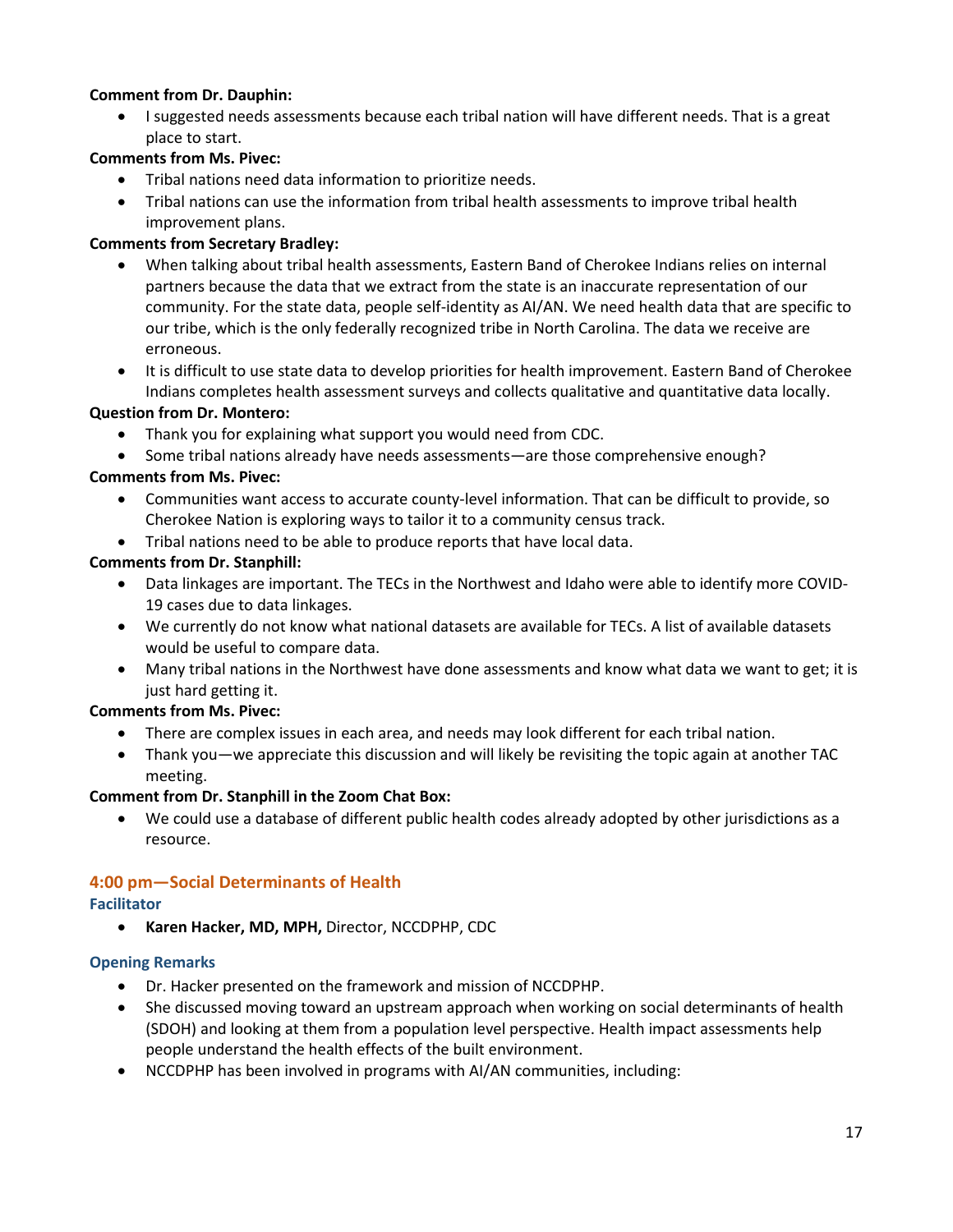- o TPWIC, which is focused on preserving culture and the relevance of the way an individual tribal nation sees health and wellness
- o Racial and Ethnic Approaches to Community Health, which focuses on built environment, tobacco policies, food availability, and availabilities to clinical care
- NCCDPHP is supporting communities to develop and implement solutions to advance health equity. Those things include identifying and implementing the evidence for community driven practices and measures and building workforce capacity. NCCDPHP has an SDOH notice of funding opportunity (NOFO) that is focused on planning.
- Dr. Hacker explained that NCCDPHP continues work in the Healthy Tribes program. NCCDPHP has expanded NOFOs that previously were not a part of the Healthy Tribes program so AI/AN communities may apply.

# <span id="page-17-0"></span>**Social Determinants of Health: TAC Questions and Discussion**

### **Questions from Ms. Pivec:**

- What, as TAC members, do you feel are the most critical SDOH needs?
- In discussions with Dr. Hacker before the TAC meeting, we discussed the fact that SDOH are unique for tribal nations. Historical trauma contributes to today's SDOH.
- When looking at SDOH on an individual tribal level, what is the best way to determine SDOH for a specific tribal nation? That's an ongoing question with a unique answer for each tribal nation. This is an important issue—many of the things that the TAC has been asking CDC for over the years falls under the SDOH realm and receiving resources to address this is important.

### **Response from Legislator Barker**:

• In Chickasaw Nation, we are equipped to build tribal housing and provide elder care, but speaking from a Tribes At-Large perspective, lack of clean water and housing is a large issue. Elders need homes to live in. Some Elders do not have adequate resources to live independently. Housing and water are basic needs.

# **Comments from Dr. Stanphill:**

- GWHIC has been incredibly helpful and a good source of funding for tribal nations. It has been very open and culturally adaptable. Tribal nations have been able to leverage and work within our own culture and communities in ways that are best for us.
- Regarding food, medical care, and water, each tribal nation will address the topics differently. I'm grateful for those opportunities and funding sources which can be used by the tribal nation in a way that works best for the community.
- Adverse childhood experiences (ACEs) and childhood trauma prevention is important. In the Northwest, we have been focusing in on ACEs as an SDOH, which can later lead to chronic diseases.

# **Comments from Ms. Pivec:**

- Being able to have flexible ways to spend funding to address SDOH, such as ACEs, is important. There is a lot of science around trauma-informed care. As a whole, that looks different for tribal nations.
- One of the things that we say at Cherokee Nation is that answers lie with our Elders and culture.

# **Comments from Dr. Jones:**

- Thank you for raising the issue of ACEs. It underscores the opportunity of how we can work collaboratively across CDC. At the NCIPC, we have a specific but small funded program to do comprehensive ACES prevention work, but there is a long history of looking at the specific ACEs in our violence prevention work as well as the effects of living in a household with challenges like substance use and mental health.
- How communities engage with healthcare systems is important because there are trauma-focused cognitive behavioral therapies and trauma-informed care. There are also health systems policies.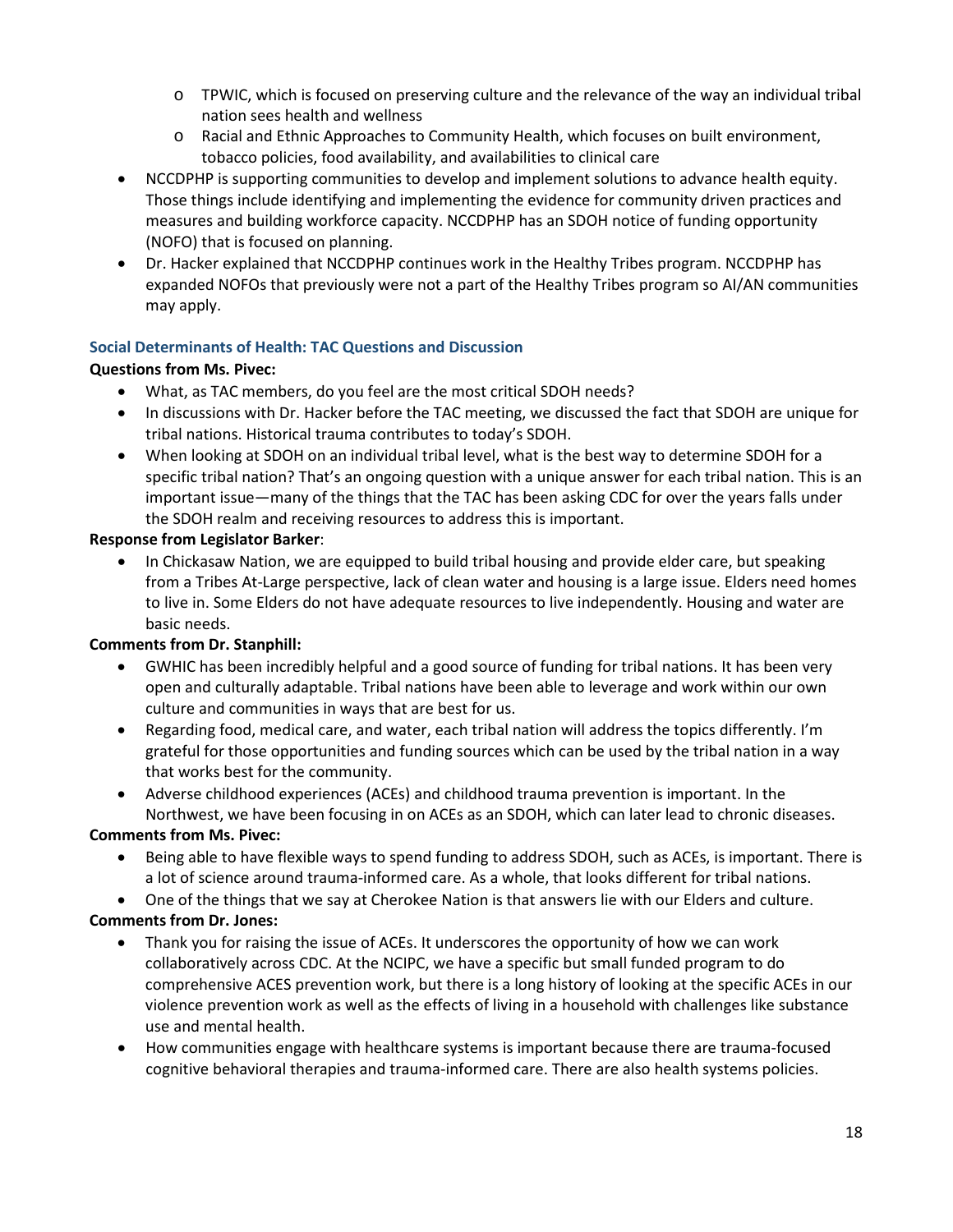- Those are typically to mitigate the risk of people who have already experience ACEs. In some cases, there may be multi-generational opportunities within the health system to try to break the cycle of ACEs. This underscores the importance of the public health lens as we think about bigger contextual factors that contribute to stress and contribute to why child abuse and neglect might occur.
- NCIPC provides technical assistance and funding to tribal nations, as well as for ACEs prevention resources. I would be happy to have further conversations on that.
- This is critical given decades of science showing the connection between the exposure to ACEs and later development of chronic disease and poor health outcomes.

### **Question from Dr. Hacker:**

• What are ways tribal nations are trying to address these social determinants? Are there multisector activities?

# **Response from Legislator Barker:**

- At Chickasaw Nation, we are encompassing a holistic approach to health in our clinics and hospitals.
- It is a public health approach to holistic medicine. Although the patient may be there for a clinical problem, we ask them questions about mental health. Try to make it a holistic exam that is both mental and physical.

# **Response from Dr. Stanphill:**

- The Northwest Portland Area Indian Health Board (NPAIHB) works closely with the state.
- There is a population management team that is similar to a care coordination team. This team will join a patient and ensure that they receive all resources they could potentially need.
- As tribal members, the population management team can provide services such as housing. Homelessness is huge part of SDOH.
- There is an assessment that we do with all patients. The assessment is extensive and not just simply about following up but also about starting to uncover needs such as transportation and education, which impacts the entire family and can lead to chronic disease.
- Tribal nations are good about hearing the whole situation impacting not only the individual, but also the family. These appointments are long to ensure all needs are addressed and there is engagement and relationship building with the patient.
- The population management team is helpful, but it comes down to funding and resources. More funding is necessary.

# **Comments from Legislator Barker:**

- In the Chickasaw Nation, case management in completed in the clinical setting instead of a hospital setting. One conversation may bring up other issues, such as housing or immunization access.
- Funding is the main resource needed. Each patient needs to be treated from a case management perspective.

# **Comments from Ms. Pivec:**

- At Cherokee Nation, we are working on SDOH in close partnership with the cultural and language department for a grass roots approach with community members to discuss how to help and what help is welcome. Some community members do not want help, and that must be respected. That is some of the feedback that we have heard.
- It is important to have boots on the ground and engage with language and culture. Opportunities we are embarking on—we want to make sure that they are helping us and are a forward voice in the community.
- Another thing we are doing is a cross-collaborative experiment across several departments in the Cherokee Nation. We are bringing together all departments to engage collaboratively. How do we address the needs of our citizens and communities in concert with one another?

### **Question from Dr. Hacker:**

• How might a smaller tribal nation try to approach SDOH?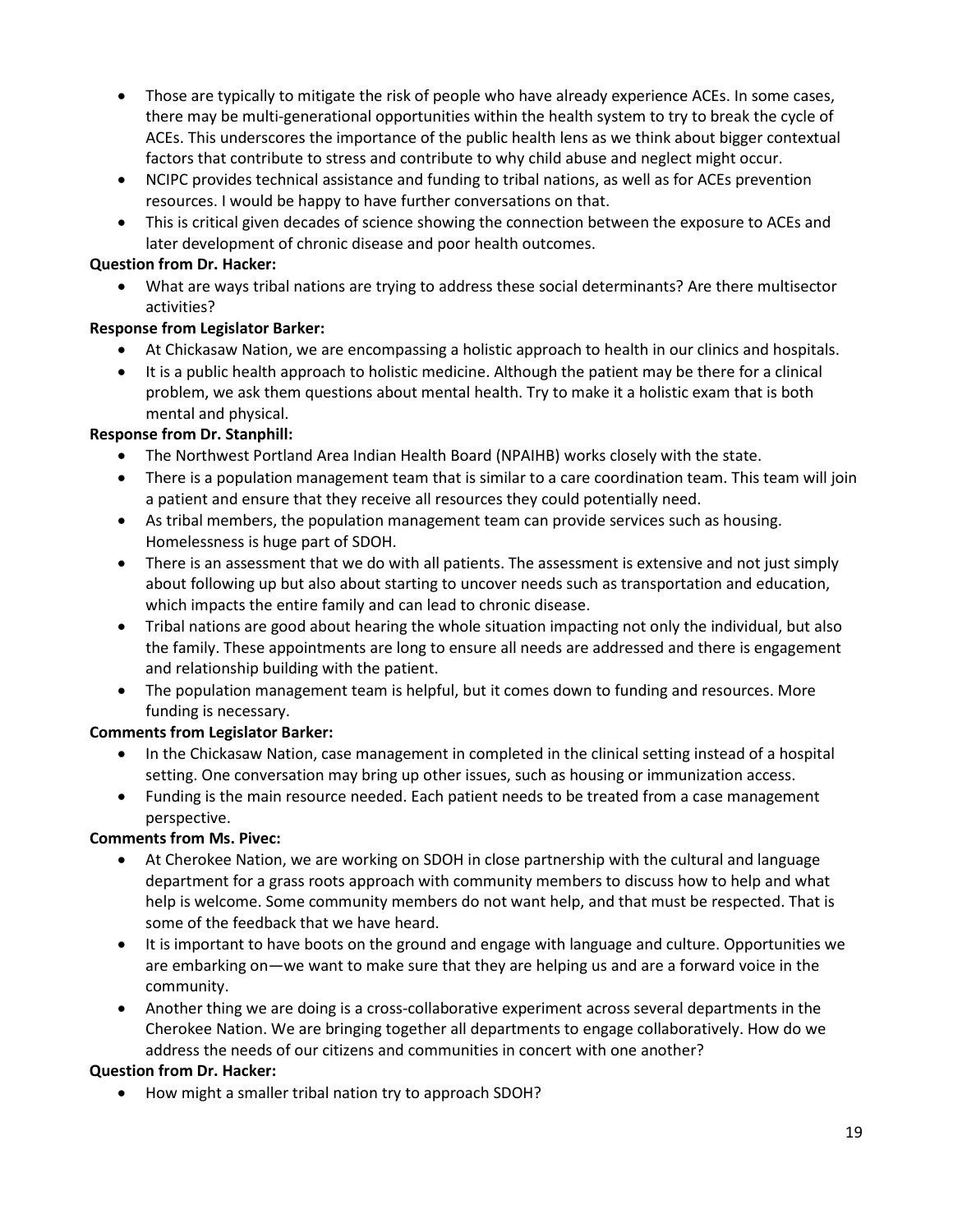### **Response from Dr. Stanphill:**

• Do you mean different departments creating a multi-disciplinary team instead of completing it all on the clinical side?

# **Question from Dr. Hacker:**

- That would be very helpful to know as well
- If there is a smaller tribal nation who is dependent on county resources or city resources, how is that working?
- How do tribal nations currently address SDOH if they do not have additional resources?

# **Response from Dr. Stanphill:**

- The Cow Creek Band of Umpqua Tribe of Indians would be considered fairly small. For example, we are incorporated into the community, so we do not have our own school system. Cow Creek Band of Umpqua Tribe of Indians is on the hospital's board. We become involved in the community in whatever ways possible.
- We work closely with the state, and we do not have large amounts of infrastructure. Instead, we work with the community around us. Lots of time is built in expanding relationships and collaborations with police, fire, and referrals to make our funding go further.
- We give a lot back to the community, and they are aware of that, so the community is always eager to engage with us.

# **Question from Ms. Pivec:**

• What challenges and opportunities do we face as tribal nations in addressing SDOH?

# **Response from Secretary Bradley:**

- Challenges include working in silos without an integrated data system. It would be helpful to have an integrated package with real-time data to see services and resources that a tribal member is currently receiving and to see if we can wrap them around support systems that improve areas of social determinants.
- The challenge is to unify a system so that communities can receive a full comprehensive array of supportive services to help improve measures of population health that are connected to social determinants.
- The size of the tribal nation can be a challenge but also an opportunity. Tribal nations can work quickly to find resources.
- We need to be able use data to determine if outcomes are improving because of the services we provide. How do know if outcomes are improving and how do we measure outcomes?
- The challenge is integrating data systems to gather information about our communities to develop programs and services to help them.

# **Comments from Legislator Barker:**

- Some of the challenges for the Chickasaw Nation are that our citizens live intermingled with the general population. What impacts the nonnative population may also impact Chickasaw Nation.
- It is important that funding mechanisms allow tribal nations to define the community, which might include nonnative people, along with AI/AN people.

# **Comment from Ms. Pivec:**

- It is important to look at SDOH not just on the individual level. Although SDOH can be incorporated into the medical system and delivery of care systems, it cannot just be solved on the individual level.
- The healthcare delivery is important, but it must be balanced by looking at community as a whole.
- Another challenge is determining what is leading to the SDOH. It will look different for each tribal nation.
- How do we heal historic trauma in our areas? Each tribal nation has its own context to historical trauma.
- There are many opportunities to bring different divisions together to work in concert to address SDOH.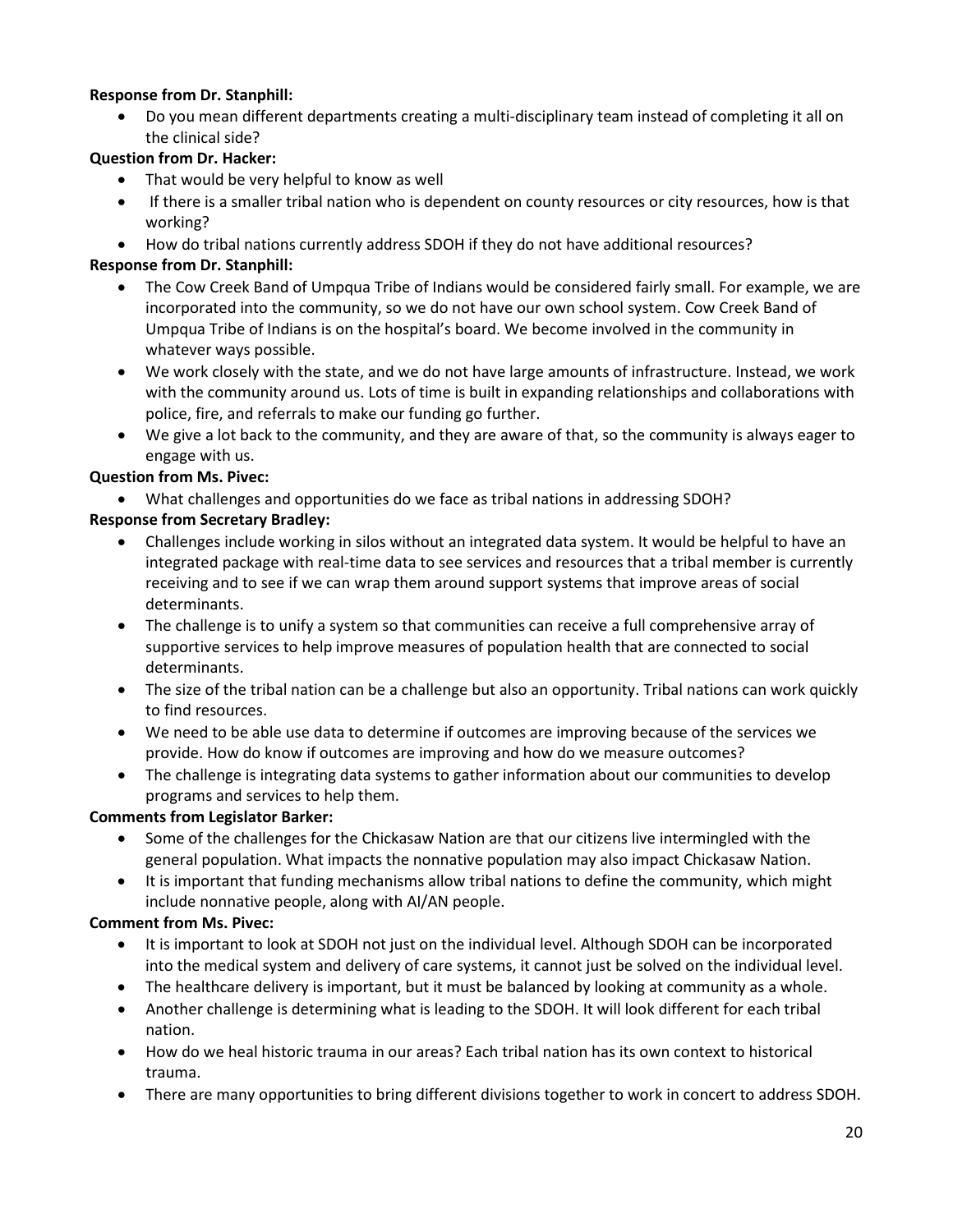#### **Question from Dr. Hacker:**

• Are TAC members involved in policy at the tribal level or at the community level?

### **Response from Ms. Pivec:**

• Yes, we have an in-depth government relations department that helps with developing and analyzing policy. As a public health department, we support and facilitate local policies and municipalities. We help give them the tools to go before the city, county, and school board and work with them to promote policy change.

#### **Comments from Dr. Stanphill:**

- NPAIHB leads many efforts in regard to policy and works with tribal nations at the state and federal level, as does NIHB.
- Many tribal nations have staff to complete policy work. Even in the local community, we help set policy at the state level.

#### **Question from Dr. Hacker:**

• The last question is focused on funding received by NCCDPHP. If we receive resources focused on SDOH, what should CDC do with it? What would make the difference for tribal nations working within SDOH?

### **Comments from Dr. Stanphill:**

- Nonrestrictive funding that allows for creative solutions and extensions of what is already being completed by the tribal nation would be helpful.
- For example, in the state of Oregon, we received an impact grant that had few parameters and allowed for creative thinking. Tribal nations provided innovative solutions for responding to mental health crises. Instead of having law enforcement respond to situations, mental health workers responded. Both small and large tribes were able to participate. The program is being piloted, and the state is learning from us.
- Tribal nations know what is going to work and what resources are needed.

#### **Comment from Legislator Barker:**

• CDC needs to ask the tribal nation what will work best for their community. Let tribal nations come up with their own plan and tell CDC what they need.

#### **Question from Dr. Montero:**

• Dr. Stanphill, do you mind sharing that experience with CDC?

### **Comment from Dr. Stanphill:**

• I will share that information.

### **Comment from Dr. Montero:**

• Thank you. It will be interesting to analyze that information and use it as an example here.

### **Comments from Ms. Pivec:**

- Cherokee Nation received funding from the Robert Wood Johnson Foundation that had few parameters.
- Using the funding, Cherokee Nation was able to engage with its community, which developed a sense of community and belonging.
- There has been limited funding to sponsor cultural activities. GHWIC is a great model.

### **Comments from Secretary Bradley:**

- Funding for basic needs is important as there are very few funding opportunities that will fund basic needs.
- Housing is a part of SDOH.
- Tribal nations can complete needs assessments and gap analyses but that does not fix the issue until there is the ability to put services and boots on the ground.
- Health navigators could help communities understand systems and resources in place.
- Let tribal nations determine what to use the funding for and define the scope of work.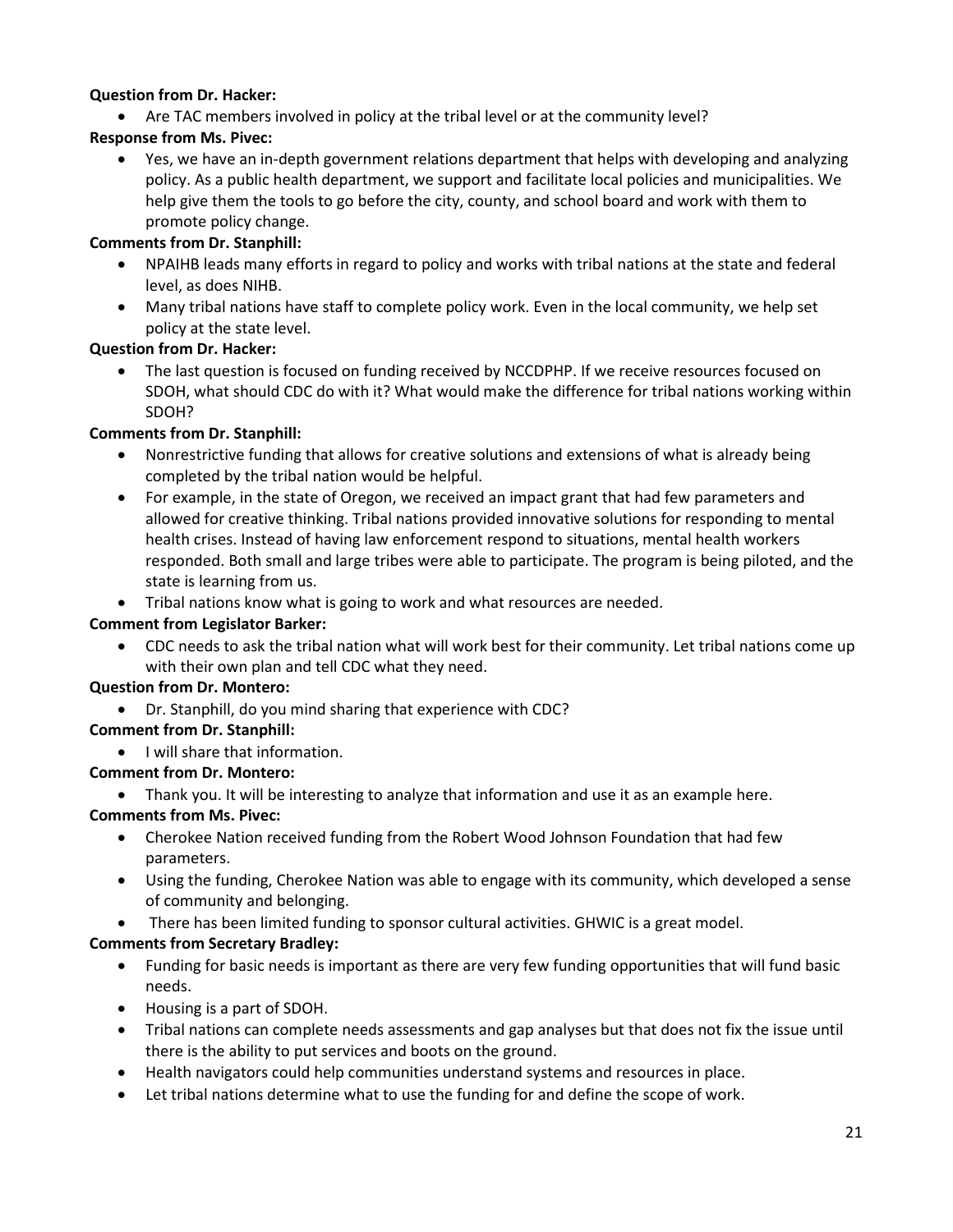#### **Comment from Dr. Hacker:**

• Currently, the funding is for planning and not implementation. It sounds like it might be worthwhile to continue with planning resources even if you receive implementation resources.

#### **Comments from Secretary Bradley:**

- Yes, planning is essential in the initial phase. That would be very useful.
- As the phases progress, we have to get to a point where we can put boots on the ground and get funding for implementation.

#### **Comments from Ms. Pivec:**

- When piloting new programs, there may be a bit of natural chaos to the process, which is normal for most communities to experience.
- Investment in building supplies to build community resources that address social determinants of health is important.

### **Questions from Dr. Montero:**

- How do tribal nations leverage their funding across sectors?
- How are tribal nations connecting across their social programs and using that in an integrated social determinants of health approach?

#### **Comment from Secretary Bradley:**

• Eastern Band of Cherokee Indians uses an integrated model. For example, public health and human services is integrated. When creating treatment plans, full continuum of care is addressed.

#### **Comment from Ms. Pivec:**

• From a public health perspective, Cherokee Nation is doing this work on an individual level and community level. We work with other departments to fill those needs.

#### **Question from Dr. Skillen:**

• I am here from the policy office. Are there specific tools or messages that would be helpful in terms of crafting or supporting tribal engagement in local policy? The policy office creates guides and provides translation tools.

### **Response from Ms. Pivec:**

• That would be helpful for engaging on government relations and with our internal partners.

### **Comments from Secretary Bradley:**

- We try to address those social determinants through the lifespan or through the continuum when someone's on the path to recovery by creating temporary homes.
- Eastern Band of Cherokee Indians has innovative programs. For example, there is the Mother Town Project where we provide temporary employment with stipends, and people can build life skills training with continued support to connect to permanent jobs and housing in the community. That is an example of how we tie multiple services together.

#### **Comment from Ms. Pivec:**

• I have been to Eastern band of Cherokee Indians, and they have a great system that seamlessly provides public health and clinical delivery. They work in concert caring for their people in a way that is consistent and a good model for SDOH approach.

### **Comment from Dr. Montero:**

• Thank you for reminding us of those successes.

### **Comments from Dr. Hacker:**

- Tribal nations have been completing work in SDOH for a long time, and there is much we can learn from one another.
- From what I have heard today, if NCCDPHP receives additional funding, then the goal is to help build on what is already being completed rather than starting something completely separate.
- Thank you for a rich discussion.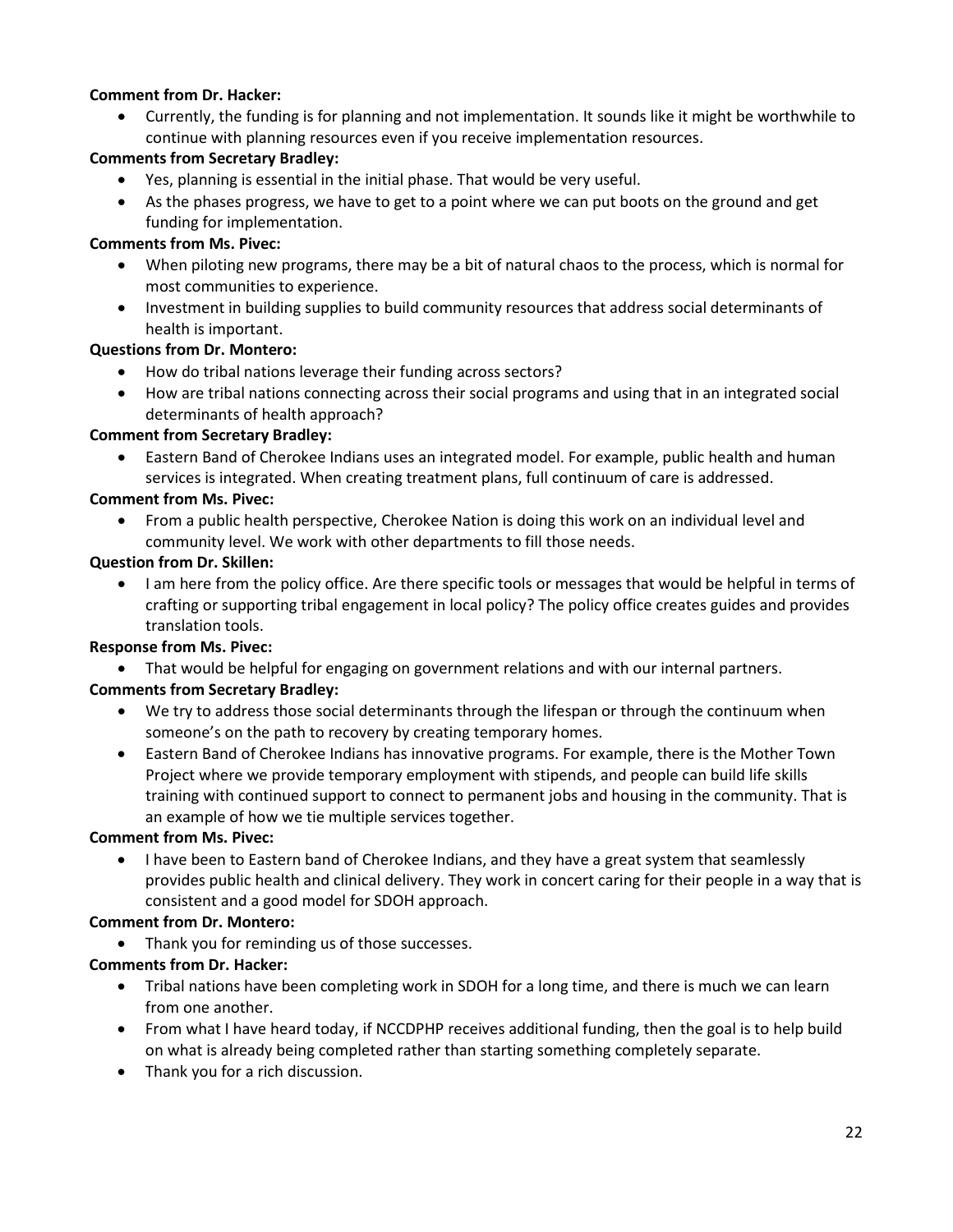# <span id="page-22-0"></span>**5:00 pm—Missing and Murdered Indigenous Persons**

### **Presenters**

- **Marcia Good,** Executive Director, Office of Tribal Justice, Department of Justice
- **Michelle Suave, MPP,** Acting Commissioner, Administration for Native Americans, Acting Deputy Assistant Secretary for Native American Affairs, Administration for Children and Families, HHS, *St. Regis Mohawk Tribe*
- **James Mercy, PhD,** Director, Division of Violence Prevention, NCIPC, CDC
- **Delight Satter, MPH,** Senior Advisor, Tribal Research, OTASA, CSTLTS, CDC
- **Laura Kollar, PhD, MA,** Behavioral Scientist, Division of Violence Prevention, NCIPC, CDC

### <span id="page-22-1"></span>**Opening Remarks**

- Ms. Good provided an overview and background of the Presidential Task Force on Missing and Murdered AI/AN people, known as Operation Lady Justice (OLJ), as well as a breakdown of the task force membership and tasks assigned under the Executive Order 13898.
- More than 95% of AI/AN people who go missing return home and do not become long-term missing persons. OLJ is focused on finding the underlying cause of the issue rather than what is portrayed by the field and media. This involves focused listening to tribal nations through consultation and panels.
- Dr. Mercy provided a high-level look at data on homicides among tribal populations in the United States.
- Ms. Satter gave an overview of work completed to address the issue of missing and murdered indigenous persons, including listening sessions and panels such as the "Changing Directions: Protecting Communities and Prevention Violence" panel discussion.
- Dr. Mercy covered the public health approach for violence prevention and the National Diabetes Prevention Program's vision for making progress, which is focused on SDOH and primary prevention methods. He noted that through all of this work, an underlying theme is the need for close partnerships.
- CDC worked in collaboration with NIHB to create an ACEs resource basket and collaborated with the Association of American Indian Physicians to create an ACEs toolkit.
- Dr. Mercy concluded by stating a public health approach based on science and grounded in close partnership and traditional native wisdom offers a promising way forward.

# <span id="page-22-2"></span>**5:30 pm—Opioid Overdose Prevention**

### <span id="page-22-3"></span>**Presenter**

• **Chris Jones, PharmD, MPH, DRPH,** Deputy Director, NCIPC, CDC

### <span id="page-22-4"></span>**Opening Remarks**

- Dr. Jones provided an update on CDC's opioid overdose prevention work and noted that AI/AN populations have been heavily impacted by overdose-related deaths.
- Overdose Data to Action (OD2A) funds 47 states and a number of large cities and local health departments to advance overdose prevention and to scale up prevention activities that reduce overdose and related harms. Program recipients are required to direct a minimum of 20% of their prevention funding to local communities. Currently, six states have made connections with local tribal nations and tribal organizations as a part of the OD2A program.
- Dr. Jones also discussed the Overdose Detection Mapping Application Program, which provides near real-time suspected overdose surveillance data across jurisdictions to support on-the-ground efforts to mobilize an immediate response to a sudden increase or spike in overdose events.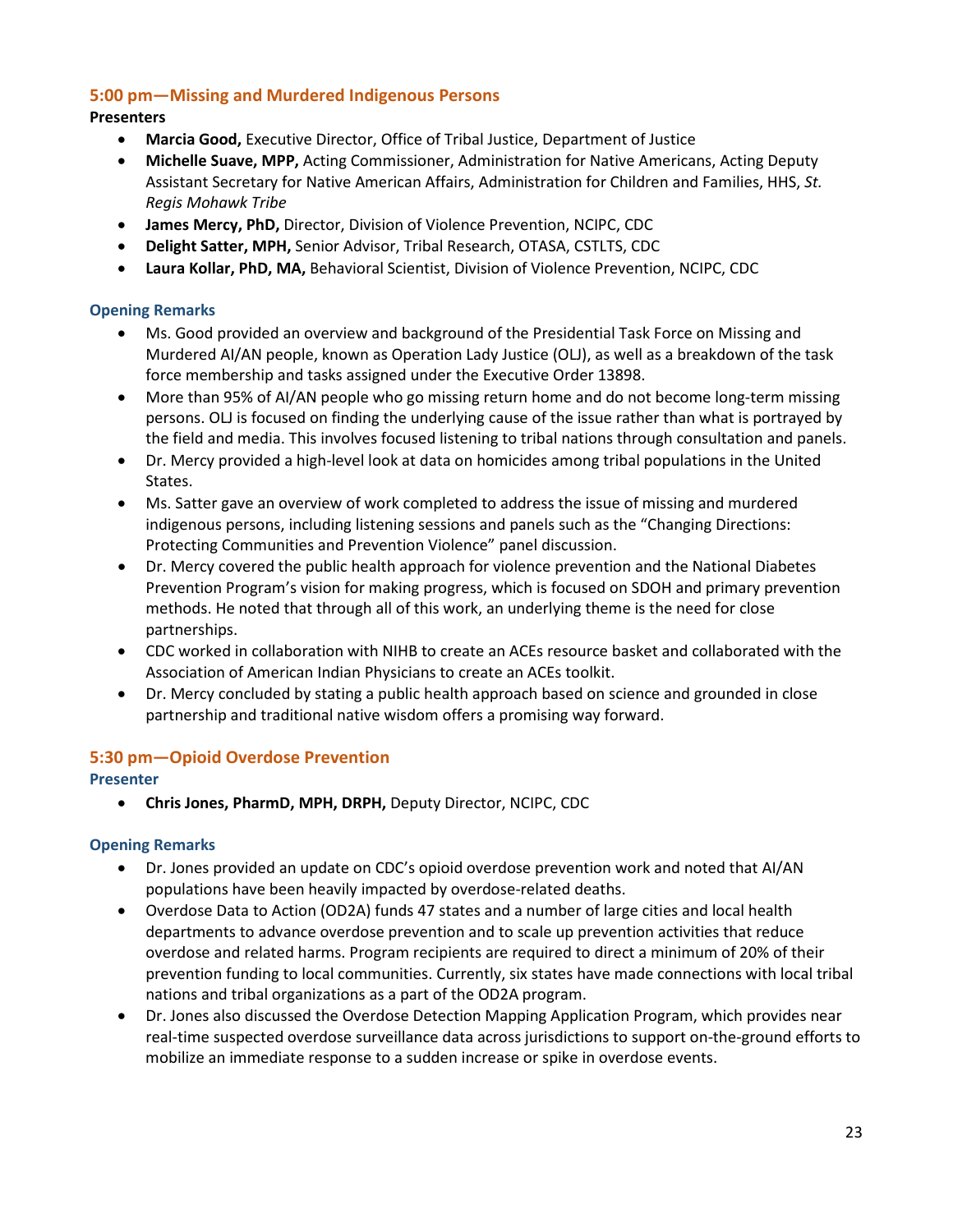### <span id="page-23-0"></span>**Opioid Overdose Prevention: TAC Questions and Discussion**

#### **Comments from Dr. Stanphill:**

- In the Portland area, we are experiencing high rates of fentanyl overdoses and shortages of naloxone, also known as Narcan.
- With the fentanyl overdoses and the lack of supply of naloxone, we are wondering what CDC can do to support us and help us locally in the Northwest.

#### **Response from Dr. Jones:**

- Fentanyl is moving westward, and we are seeing some of the largest increases in the states in the western part of the United States.
- CDC recommends people carry an adequate supply of naloxone, but the data is somewhat mixed if multiple doses are needed. The United States Food and Drug Administration (FDA) did recently approve a higher dose naloxone product that will be on the market.
- It is important to understand what the local trends are and the naloxone supply that is needed. There are cases where someone receives a large dose of fentanyl or a more potent fentanyl drug where multiple doses of naloxone might be needed.
- CDC is supporting fentanyl overdose prevention efforts by providing awareness that fentanyl is now in communities in the western part of the United States, and public health entities should prepare for that.
- CDC has had conversations with other community organizations, such as syringe service programs, and has heard they were not able to get their supply of naloxone or were close to running out.
- CDC heard from the naloxone manufacturer that the naloxone shortage should have been addressed in July so supply shortages should end soon.
- Another option is to look at other manufacturers and different formulations of naloxone. Some are not as convenient to use but are available. I will see if I can get more information about the supply shortages and share it through Dr. Montero.

### **Comment from Dr. Stanphill:**

• I was just given this information, so I am not sure if this has been resolved in the Northwest yet. Please provide the information to the NPAIHB board, who will distribute the information to the tribal nations.

### **Comments from Ms. Pivec:**

- The last two presentations have highlighted the need to focus on SDOH and to look at tribal solutions and cultural solutions within tribal nations to address issues.
- With this critical time of COVID-19, this is going to be a continued problem.

### **Comments from Dr. Stanphill:**

- Tribal nations need to be able to support issues from different types of approaches.
- Most tribal nations would like to have flexibility for different approaches described within the funding agreement.
- The Special Diabetes Program for Indians has done amazing work because it is a flexible funding opportunity, and I hope that can also be applied to behavioral health funding sources.

#### **Comment from Ms. Pivec**:

• Thank you Dr. Stanphill, I agree with your statement that tribal nations need to be able to try different things at the individual tribal level to see what works for our communities.

### <span id="page-23-1"></span>**6:00 pm—Summary, Closing Prayer, and Adjournment**

#### <span id="page-23-2"></span>**Presenters**

- **Lisa Pivec**, Senior Director of Public Health, *Cherokee Nation*, TAC
- **Dr. Montero, MD, MHCDS,** Director, CSTLTS, CDC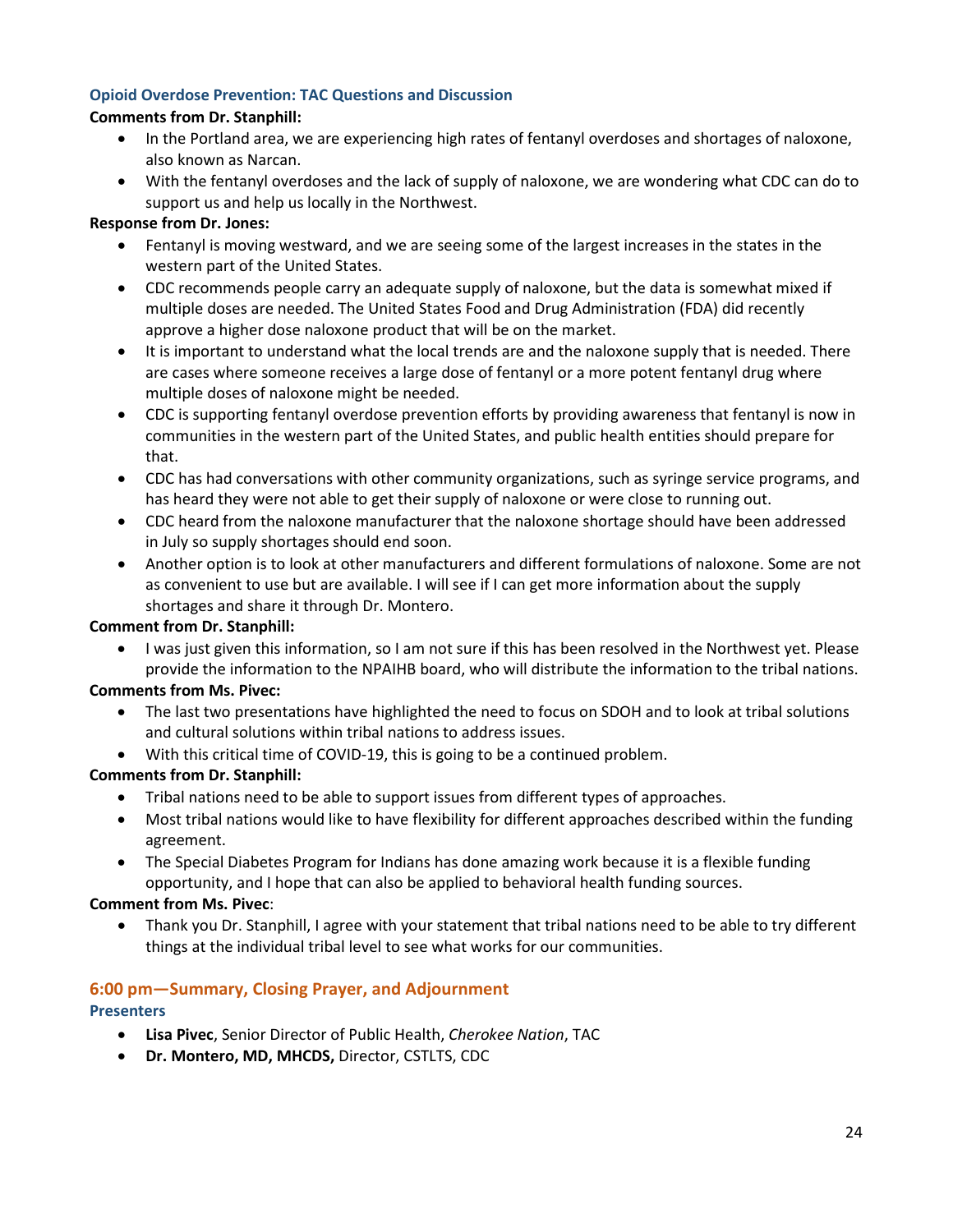#### <span id="page-24-0"></span>**Closing Remarks**

- Legislator Barker thanked Ms. Pivec for leading the TAC meeting.
- Dr. Montero provided summary highlights of the meeting and thanked everyone for attending and participating throughout the meeting.
- Ms. Pivec expressed thanks to the TAC, CDC, presenters, and partners for participating and providing input during the meeting and reminded everyone about the second day of the  $22^{nd}$  Biannual TAC, Tribal Caucus and Tribal Consultation.
- Legislator Barked closed the meeting with a prayer.

# <span id="page-24-1"></span>Day 2

# <span id="page-24-2"></span>Thursday, August 5, 2021

#### <span id="page-24-4"></span><span id="page-24-3"></span>**12:00 pm—Opening Blessing, Welcome, and Introductions Facilitators**

- **Bryan Warner**, Deputy Principal Chief, *Cherokee Nation*, Co-Chair, TAC
- **José Montero, MD, MHCDS,** Director, CSTLTS, CDC
- **CAPT Karen Hearod, MSW, LCSW,** USPHS; Director, OTASA, CSTLTS, CDC

#### <span id="page-24-5"></span>**Opening Remarks**

- Deputy Principal Chief Bryan Warner welcomed everyone to the meeting and provided an opening blessing.
- Captain Hearod welcomed everyone to the last day of the TAC meeting and briefly discussed the agenda for the day.
- Commander Meyer conducted the roll call. A quorum was present to conduct necessary business.
- Deputy Principal Chief Warner discussed TAC roles and responsibilities as well as the FACA exemption.
- Deputy Principal Chief Warner provided a TAC membership update and introduced the new TAC members.

### <span id="page-24-6"></span>**12:15 pm—CDC Director/ATSDR Administrator Updates**

#### <span id="page-24-7"></span>**Presenter**

• **Rochelle Walensky, MD, MPH,** Director, CDC; Administrator, ATSDR

#### <span id="page-24-8"></span>**Opening Remarks**

- CDC Director Dr. Walensky provided brief CDC updates as well as an update on the COVID-19 pandemic and acknowledged the leadership of tribal nations in the COVID-19 response. Dr. Walensky thanked tribal leaders for providing support to the United States and public health system.
- CDC is committed to standing in partnership with tribal nations against COVID-19 by expanding funding, providing remote technical assistance at the request of tribes, sending in CDC experts and staff on field deployments, and providing support for vaccine implementation.
- The CDC Emergency Operation Center's Tribal Support Section has provided technical assistance to 29 tribal nations and five tribal service units, with 58 cumulative CDC staff deployments through the response thus far.
- CDC also supports public health capacity in Indian Country by assigning 14 Public Health Associate Program (PHAP) associates to tribal host sites or to assignments that were tribally focused.

### <span id="page-24-9"></span>**CDC Director/ATSDR Administrator Updates: TAC Questions and Discussion Question from Deputy Principal Chief Warner:**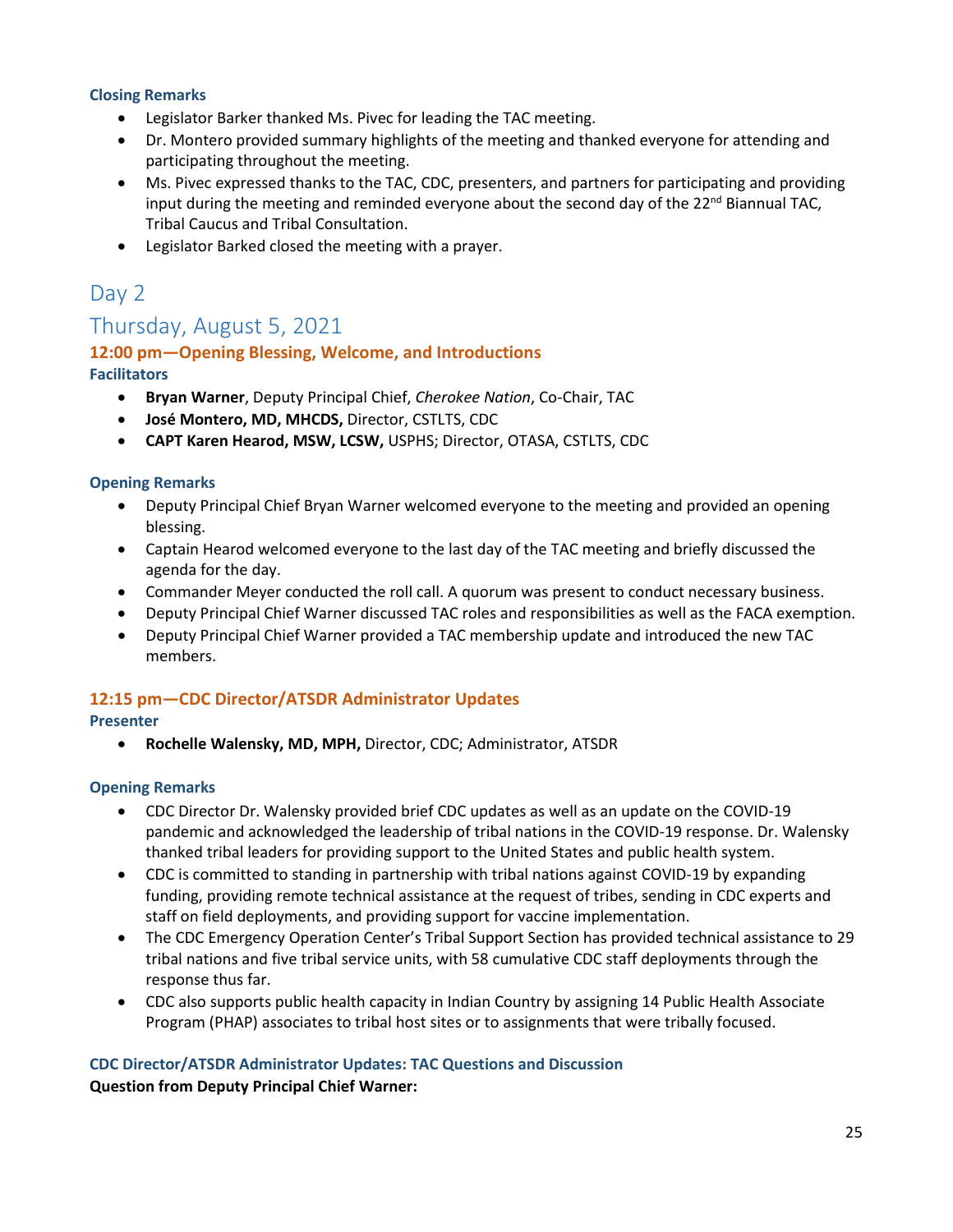- Currently, Cherokee Nation is at a 76% vaccination rate. Cherokee Nation used an initiative which was effective, but now there are increasing numbers of hospitalizations.
- What kind of efforts are there currently from a public relations standpoint on breakthrough case information? There is a lot misinformation on the internet. Are there concerns about the breakthrough infections? How can tribal nations help to reduce breakthrough infections?

### **Response from Dr. Walensky:**

- Congratulations on that vaccination rate; that is much higher than in the United States. I want to applaud your efforts. I know you are working towards the final vaccinations and have made extraordinary strides.
- As we have the conversations, we need to understand that every shot is a win. We need to understand and acknowledge that not everyone will have the same questions.
- If your community members are looking for information on specific topics or are looking for resources, CDC can provide those.
- There was a Morbidity and Mortality Weekly Report about the experience in Massachusetts. There were initially over 300 cases of COVID-19, and now over 900 cases of COVID-19, in July in a community that was densely packed with over 240,000 visitors that month.
- This could have been a devastating event, but instead led to only 900 cases of mild COVID-19 and only 9 hospitalizations. When you think about this community, which was over 75% vaccinated, that is a win for what COVID-19 vaccination can do.
- We need to convey the information about breakthrough infections in context of what was averted and not necessarily the number of mild infections that occurred.

# **Comments from Councilmember Sanchez:**

- In terms of the vaccination rate, we have a high number of people who came for the first vaccine but did not come back for their second shot. Are those numbers including those people or only those who are fully vaccinated?
- They are included in the vaccination rate, but it is not a true number because they did not come for the second shot.

# **Response from Dr. Walensky:**

- Thank you for that question; that is vitally important right now with the Delta variant. We know now and have seen data from other countries that have demonstrated that the vaccines do not work as well with just one dose with the Delta variant.
- I would urge those in your community who have only gotten one vaccination to come back for a second shot and to presume they are not protected until they do.

# **Question from Legislator Barker:**

• Do you have a timeframe for when the FDA will approve the vaccine? Will that make a difference to some of the people who are afraid of the vaccine?

# **Response from Dr. Walensky:**

- Hopefully, that will make a difference. The timeline for FDA approval is projected for early September.
- We need to understand that sometimes vaccines take a year to approve.
- As CDC looks at the survey data, many people have said once it's approved, they will be willing to get vaccinated.
- We are watching the safety data closely.

# **Question from Dr. Stanphill:**

• Can you speak to the vaccination going forward with our children?

### **Response from Dr. Walensky:**

- The FDA is anticipating mid-fall to the end of the year for approval for vaccinations for children.
- The best way to protect children is to reduce exposure to the virus. I am encouraging all parents, teachers, and anyone who is around children to be vaccinated.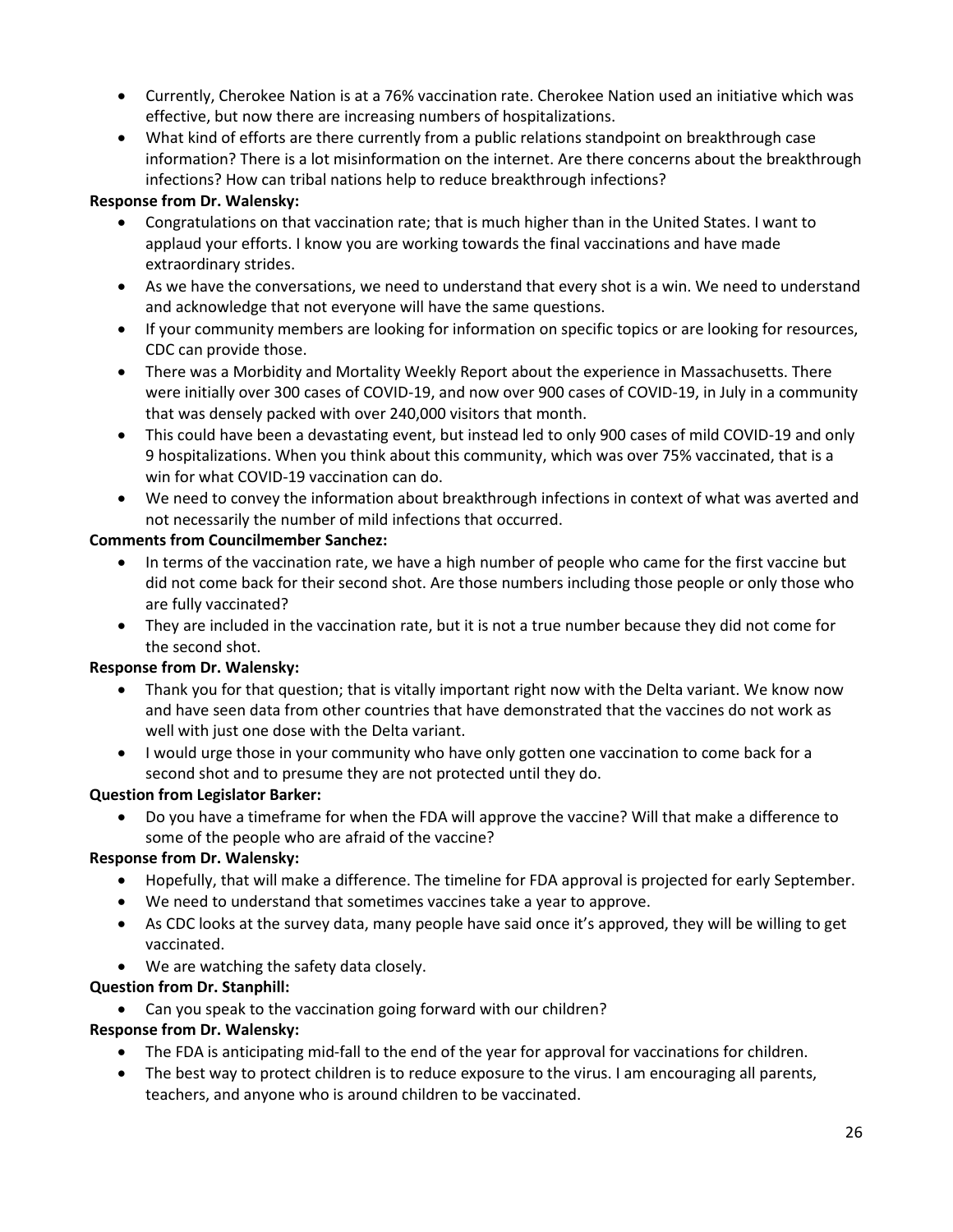- In areas seeing high rates of hospitalization in children, the children have not been masked, and they engaged in activities in communities where there is a lot of disease.
- This is unlike what we saw last summer and last winter when there were mitigation strategies.

# **Comment from Deputy Principal Chief Warner:**

• I will yield my time to Ms. Pivec.

# **Comment from Ms. Pivec:**

• Thank you for your time. COVID-19 has highlighted public health infrastructure issues across the nation. We see the importance of it, especially in tribal nations. We are behind in funding for public health. We are requesting that CDC prioritize tribal nations to develop public health departments and infrastructure. Tribal nations are a great partner for everyone.

### **Response from Dr. Walensky:**

• Thank you, Ms. Pivec. I have emphasized the importance of disease diagnostic public health infrastructure, public health workforce, data modernization, laboratory capacity, and health equity to Congress. I agree with you, it is important to build public health infrastructure.

# **Comment from Ms. Pivec:**

• It is important to develop infrastructure at the sovereign tribal level and not let that impact funding for TECs. Public health infrastructure should be provided to both TECs and tribal nations directly.

# **Comment from Secretary Bradley:**

• At Eastern Band of Cherokee Indians, we have had a PHAP for about six years in a row, and they are tremendous help in building public health capacity and increasing the competencies of other staff members. I would encourage CDC to increase the PHAP program specifically for tribal communities. I think that would move public health capacity forward in AI/AN communities.

### **Comment from Dr. Walensky:**

• I would like to encourage other tribal nations to engage with PHAP.

# **Comment from Secretary Bradley:**

- Yes, PHAP has been extremely helpful, and our epidemiologist now is a prior PHAP that worked for our tribe.
- I also want to echo Ms. Pivec's comments about public health infrastructure and building capacity in tribal communities and the importance of recognizing tribal public health authority as sovereign nations.
- We encourage support through cooperative agreements to help build capacity.

# **Comment from Dr. Montero:**

- PHAP has many positions throughout tribal lands but has not been successful at recruiting AI/AN people into the program.
- Please help us to recruit AI/AN people into PHAP to build the workforce of the future.

# **Comment from Secretary Bradley:**

- That might be a great partnership and initiative.
- We would love to have further conversations on this topic.

### **Comment from Deputy Principal Chief Warner:**

• Thank you, Dr. Walensky, and everyone for the comments.

# <span id="page-26-0"></span>**12:45 pm—Technical Assistance Guidelines and Recommendations**

# <span id="page-26-1"></span>**Presenter**

- **Bryan Warner**, Deputy Principal Chief, *Cherokee Nation*, Co-Chair, TAC
- **Georgia Moore, MS,** Associate Director for Policy, CSTLTS, CDC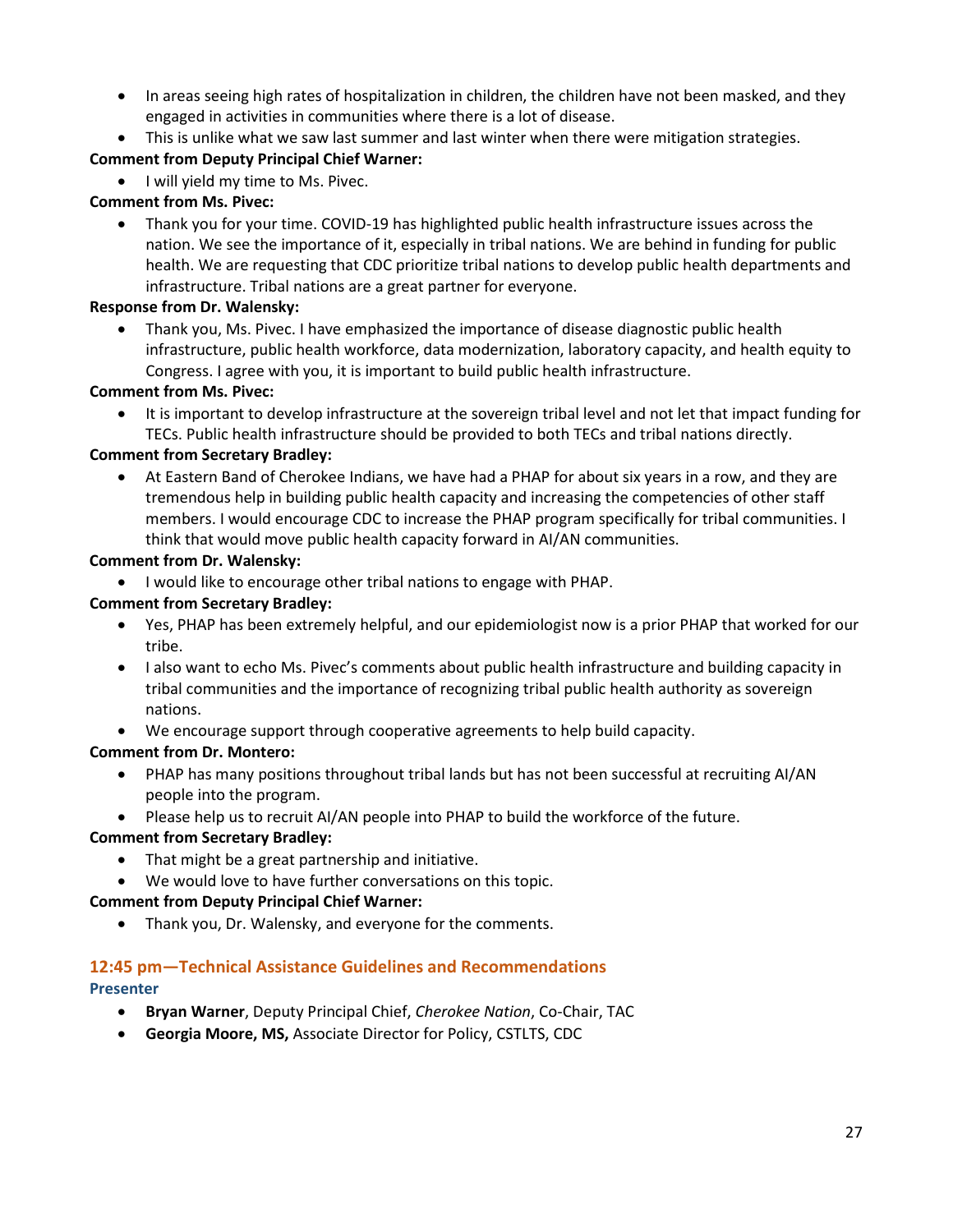#### <span id="page-27-0"></span>**TAC Subcommittee Updates**

- Deputy Principal Chief Warner provided an update on the work that has been completed in the TAC Subcommittee regarding the Technical Assistance Guidance and Guidelines. He opened the floor for other TAC members to share their thoughts and opinions on the TAC Technical Assistance Guidance and Guidelines.
- Deputy Principal Chief Warner discussed the CDC Centers, Institute, and Offices (CIO) Resource Guide that will be given to new TAC members to provide detailed information about CDC.
- Deputy Principal Chief Warner encouraged TAC members to join the TAC Subcommittee and noted that this will be a continuing project to build the Technical Assistance Guidelines and Recommendations.

#### <span id="page-27-1"></span>**TAC Charter**

- Deputy Principal Chief Warner provided updates on the TAC Charter.
- During the August 5, 2021, Tribal Caucus, the TAC clarified wording around letters of support for membership selection, revising the language to reflect open conversation and maintain consistency with other federal TAC charters as well as clarifying the content of quarterly reports to include results of tribal consultations.
- During Tribal Caucus, the TAC determined that it is important that the full TAC has time to review and comment on these items. Deputy Principal Chief Warner will send out these changes for review to the full TAC with a deadline for comments by close of business on August 20, 2021.

#### <span id="page-27-2"></span>**TAC Charter: TAC Questions and Discussion**

#### **Comments from Dr. Stanphill:**

- I want to clarify and explain what we mean by communication at the meetings in the comments on the TAC Charter.
- The TAC is asking for a comfortable relationship. TAC delegates would like to call upon their authorized representative or technical advisor for clarification with less formality to not disrupt the meeting.
- The TAC understands the rules of the FACA exemption but would like a more comfortable environment by which we all can participate, and technical advisors can add comments quickly.

### **Response from Dr. Montero:**

- There are limitations within the rules of the FACA exemption that cannot be altered, but I believe what you are asking for is a more efficient way of providing comments from technical teams.
- We can figure out ways of doing this efficiently without losing the essence of the meeting.

### **Question from Deputy Principal Chief Warner:**

• Dr. Montero, what is the next step after the TAC presents the Charter to CDC?

### **Response from Dr. Montero:**

- CDC will perform an internal review and determine if the new suggestions will need to be reviewed by the legal team to ensure that the TAC will not lose FACA exemption.
- Afterwards, the TAC will vote on the Charter and it will move forward for tribal consultation.

#### **Comment from Captain Hearod:**

• I would like to remind the TAC of the guidelines that we are under for the Tribal Consultation and how that might impact the time frame. CDC will need about a 60-day lead time for tribal consultation.

### <span id="page-27-3"></span>**1:30 pm—TAC Business**

#### <span id="page-27-4"></span>**Facilitators**

- **Bryan Warner**, Deputy Principal Chief, *Cherokee Nation*, Co-Chair, TAC
- **José Montero, MD, MHCDS,** Director, CSTLTS, CDC
- **CAPT Karen Hearod, MSW, LCSW,** USPHS; Director, OTASA, CSTLTS, CDC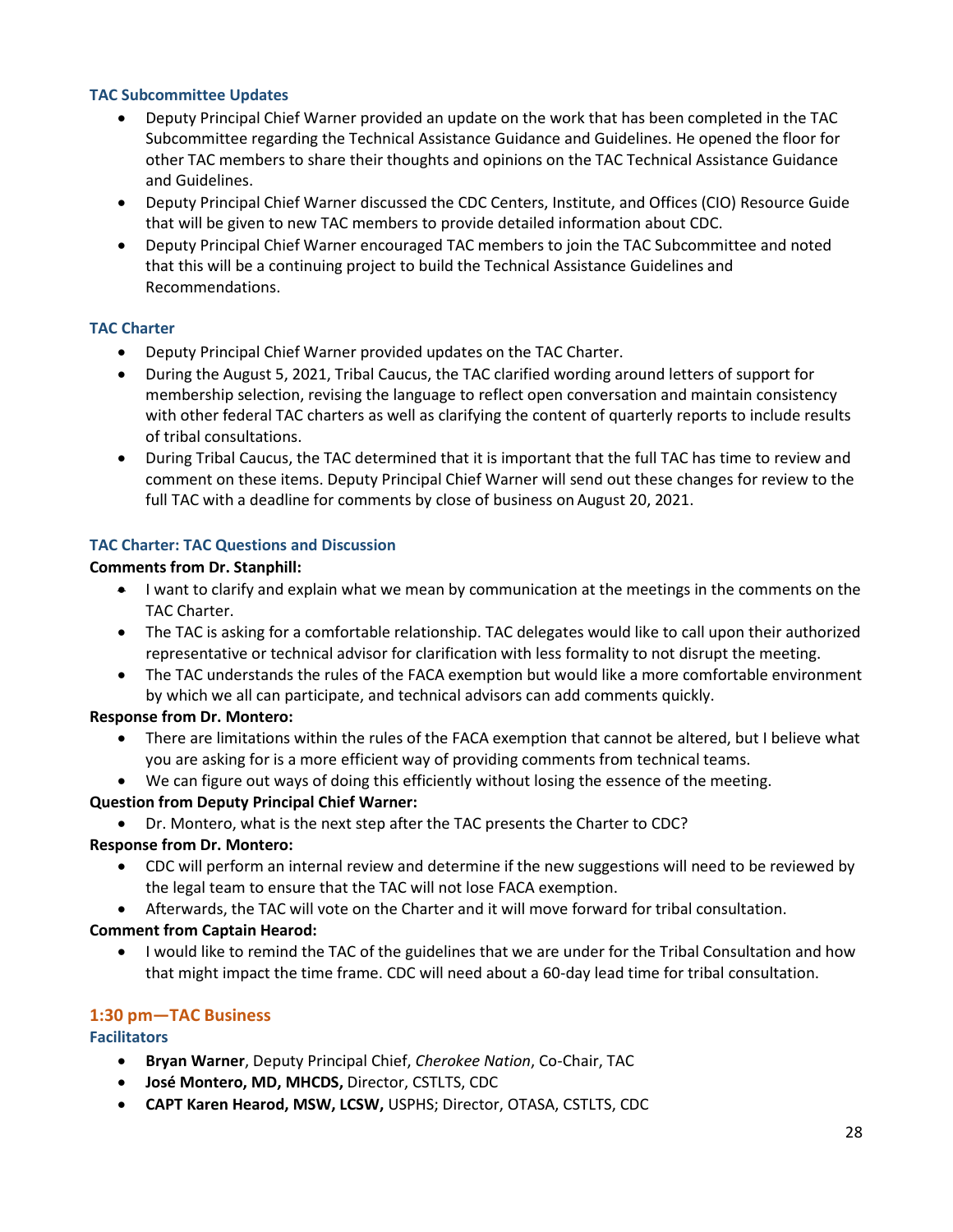#### <span id="page-28-0"></span>**TAC Subcommittee Membership**

- Deputy Principal Chief Warner asked the TAC if it would like to continue the TAC Subcommittee to discuss Technical Assistance Guidelines and Recommendations and other intensive work needing to be completed for the TAC.
- Deputy Principal Chief Warner also asked if any other TAC members would like to join the TAC Subcommittee.
- The TAC decided to keep the Subcommittee standing and open for additional TAC members to join.

#### <span id="page-28-1"></span>**TAC Chair/Co-Chair Vote**

- Dr. Montero thanked Representative TwoBears for his time and dedication as the TAC Chair and provided information on the TAC Chair and Co-Chair position and terms.
- Deputy Principal Chief Warner opened the floor to TAC members for nominations for a new TAC Chair.
- Councilmember Sanchez nominated Deputy Principal Chief Warner for TAC Chair. Ms. Trinidad Krystal seconded the motion. Deputy Principal Chief Warner accepted this nomination and TAC members unanimously approved this motion.
- Deputy Principal Chief Warner opened the floor for Co-Chair nominations. Secretary Bradley nominated Legislator Connie Barker. Legislator Barker accepted the nomination. Councilmember Sanchez seconded the nomination. TAC members unanimously approved this motion.

#### <span id="page-28-2"></span>**23rd Biannual TAC Meeting Date**

- Deputy Principal Chief Warner asked if the dates of Wednesday, February 2, and Thursday, February 3, 2022, worked for the TAC for the  $23<sup>rd</sup>$  Biannual TAC Meeting. He noted that although the meeting is planned to be conducted virtually, it could be changed to an in-person meeting.
- A consensus was reached to have February 9–10, 2021, as the preferred dates, with February 2–3, 2021, as the alternative dates.
- Captain Hearod noted that if the meeting is in person, it will be in Atlanta.

# <span id="page-28-3"></span>**2:00 pm—Tribal Testimony**

### **Testimony from Dr. Stanphill:**

- Notice of tribal consultation should be not only through the Federal Register, but also through a Dear Tribal Leader Letter that is widely distributed among tribal nations.
- The Tribal Consultation Policy requires CDC to use all appropriate methods in order to give official notice of consultations, including mailings, broadcast emails, and the Federal Register.
- Portland Area recommends that official CDC consultations follow the proper timeline to ensure tribal leaders are aware of the consultation and have enough time to plan and prepare for consultations.

#### **Testimony from Deputy Principal Chief Warner:**

- It is valuable to have built relationships within CDC and the TAC to keep open dialogue and create meaningful, robust consultation.
- From the Cherokee Nation perspective, now more than ever, we are seeing disparities and gaps in public health.
- Public health infrastructure is not only providing boots on the ground but is also funding and infrastructure to move and enact policies that best represent our area and region.
- We need to continue to keep public health infrastructure dialogue moving forward to identify gaps in public health as well as identify health disparities.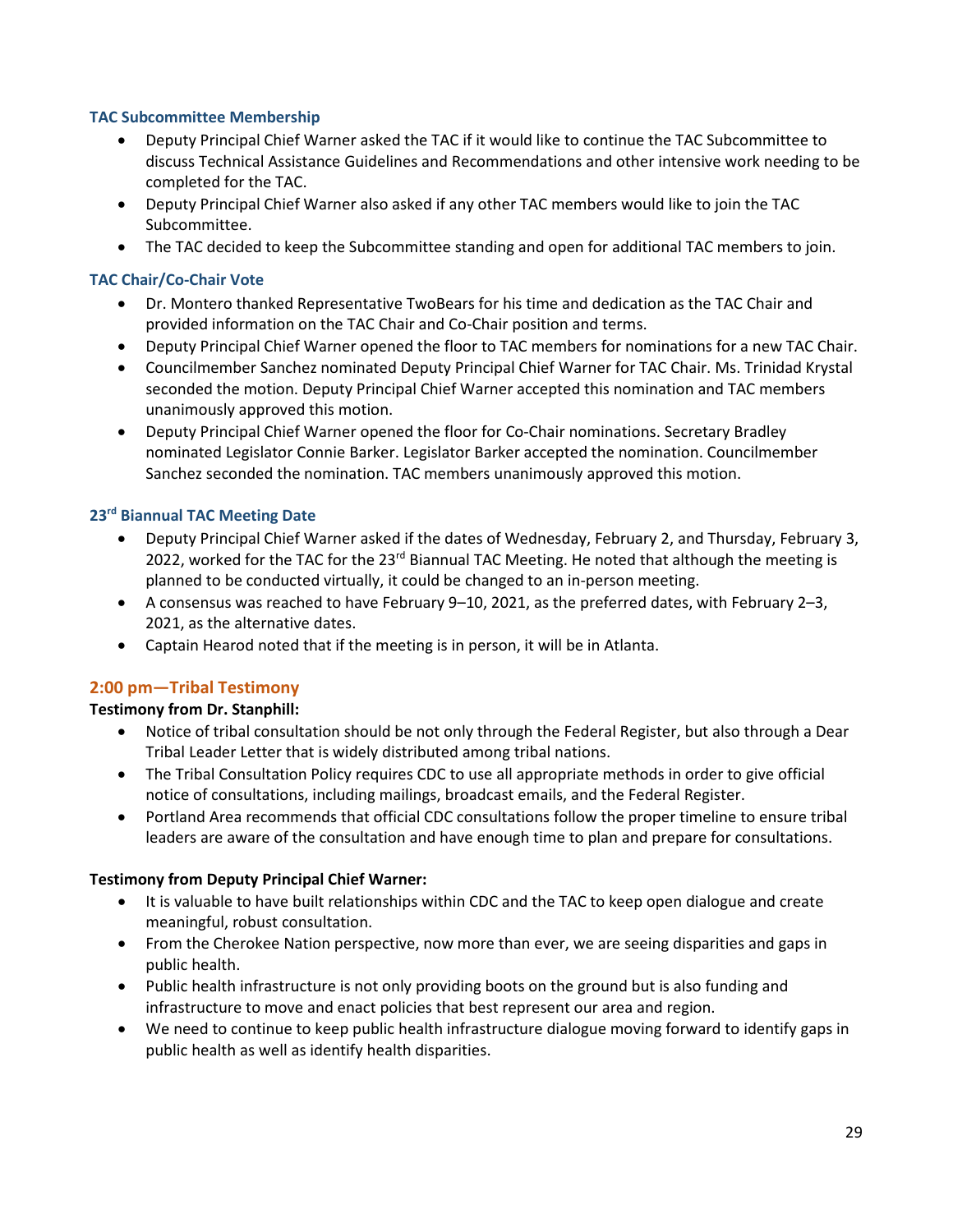- Public health is valuable in the continuation of our culture, history, language, and the overall preservation of our heritage moving forward. Both tribal nations and CDC need to think about the next seven generations of health.
- Today is the day to provide public health infrastructure to tribal nations through direct funding and other types of funding that best fits the needs of the communities.
- I look forward to working with CDC to tailor public health to fit the needs of each individual tribal nation and Indian Country as a whole.

### <span id="page-29-0"></span>**3:00 pm—Summary, Closing Prayer, and Adjournment**

#### <span id="page-29-1"></span>**Presenters**

- **Bryan Warner**, Deputy Principal Chief, *Cherokee Nation*, Co-Chair, TAC
- **Dr. Montero, MD, MHCDS,** Director, CSTLTS, CDC

#### <span id="page-29-2"></span>**Closing Comments**

- Deputy Principal Chief Warner reminded the TAC that written tribal testimony is due by 5:00 pm September 7, 2021.
- Dr. Montero provided summary highlights of the meeting and thanked everyone for attending and participating throughout the meeting. Dr. Montero also mentioned that the next TAC planning meeting will be virtual due to the COVID-19 pandemic.
- Deputy Principal Chief Warner thanked everyone for their participation and discussion during the meeting as well as Legislator Barker for stepping into the role of TAC Co-Chair.
- Captain Hearod expressed her thanks to the TAC.
- Deputy Principal Chief Warner closed the meeting with a prayer.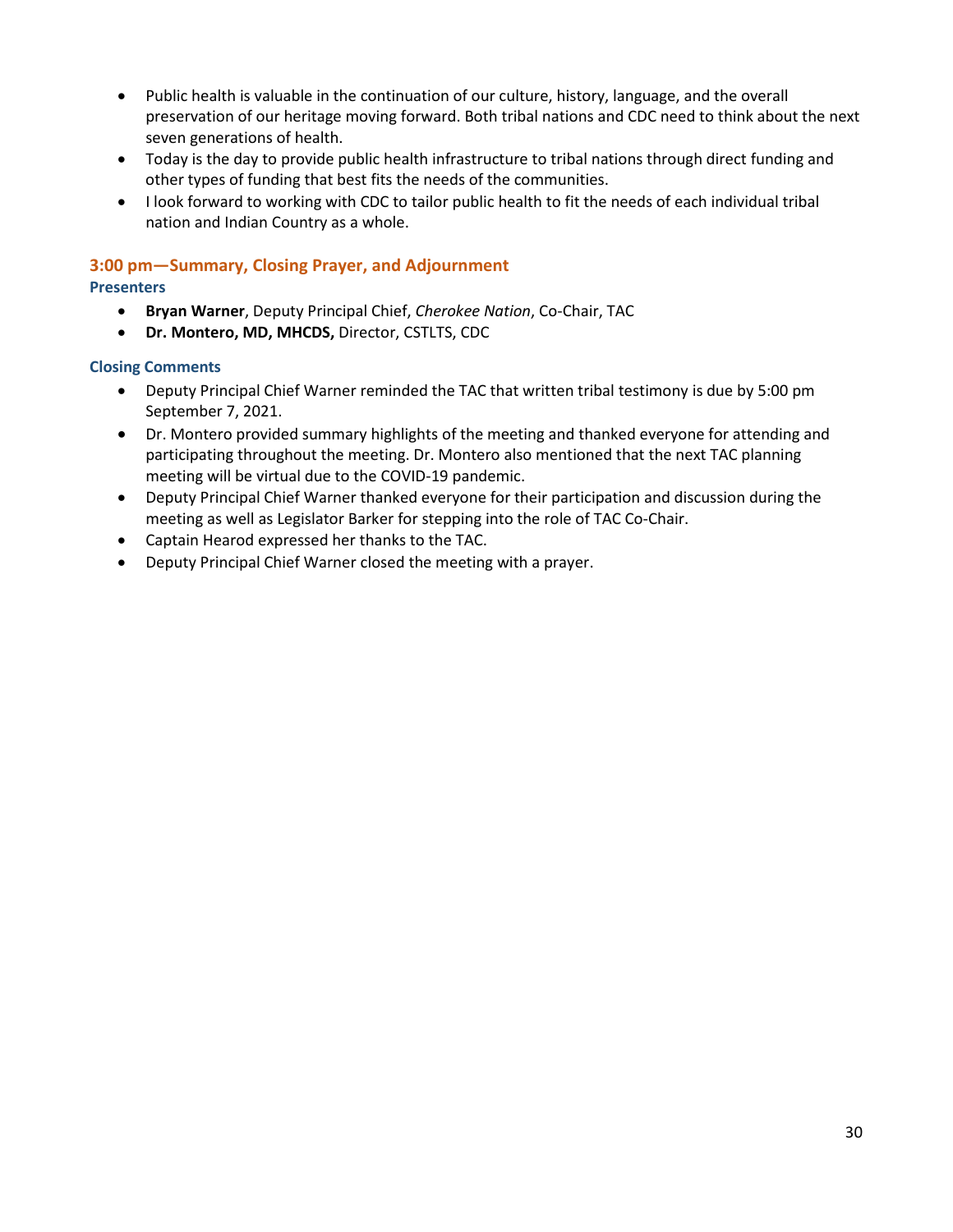# <span id="page-30-1"></span><span id="page-30-0"></span>Appendices **Appendix A: Tribal Testimony**

Testimony from Dr. Stanphill, Cow Creek Band of Umpqua Tribe of Indians

Dear Dr. Montero:

As the Portland Area CDC/ATSDR Tribal Advisory Committee (TAC) representative and a delegate of the NPAIHB, I submit this formal written testimony to be included in the 22nd Biannual Centers for Disease Control and Prevention and Agency for Toxic Substances and Disease Registry (CDC/ATSDR) TAC Meeting.

On August 4 and 5, 2021, the TAC convened for the 22nd Biannual CDC/ATSDR Meeting to discuss a plethora of topics and priorities that directly impact Tribal Nations and American Indian/Alaska Native (AI/AN) people. We had robust discussions on tribal public health infrastructure, tribal public health data, social determinants of health, Missing and Murdered Indigenous Persons, and opioid overdose prevention. On behalf of our Northwest Tribal Leaders, we extend our gratitude to you, Captain Hearod, CDC OTASA staff and others who supported this meeting.

### **RECOMMENDATIONS**

Our Area makes the following requests of the CDC:

#### **1. Tribal Public Health Capacity and Infrastructure**

Tribes have historically been and currently are often unrecognized as public health entities in landmark documents steering the growth and direction of the US governmental public health system.<sup>[1](#page-30-2)</sup> Although Tribes have worked hard to build capacity, many tribal systems are young, underfunded, and gaps remain in their public health infrastructure.

The COVID-19 pandemic has underscored the need for strong public health infrastructure in Indian Country. According to the latest data from the CDC, AI/AN people are 1.7 times (70%) more likely to be diagnosed with COVID-19, 3.4 times (340%) more likely to require hospitalization, and 2.4 times (240%) more likely to die from COVID-19-related infection when compared to non-Hispanic white people.[2](#page-30-3) The last 18 months have highlighted Tribes' abilities to lead successful public health response efforts to protect their people from COVID-19, such as the imposition of widespread health and safety restrictions, implementation of alternate care sites, and the launch of successful vaccination campaigns. However, despite these public health response efforts, tribes are still underfunded and lack full capacity to adequately respond to public health emergencies.

In order to support tribal public health infrastructure and capacity, we request the following:

- *\$1 billion for a CDC Tribal Public Health Emergency Fund established through the Secretary of the Department of Health and Human Services (HHS) that Tribes can access directly for tribally-declared public health emergencies.*
- *Continue to fund and expand both base and supplement funding for another round of the 1803 Tribal*  Public Health Capacity Building and QI Cooperative Agreement. The 1803 program should have two tracks, one specifically for tribes to allow them to develop their own public health capacity, including

<span id="page-30-2"></span><sup>1</sup> [https://www.cdc.gov/pcd/issues/2017/17\\_0017.htm](https://www.cdc.gov/pcd/issues/2017/17_0017.htm)

<span id="page-30-3"></span><sup>2</sup> [https://www.cdc.gov/coronavirus/2019-ncov/covid-data/investigations-discovery/hospitalization-death-by-race](https://www.cdc.gov/coronavirus/2019-ncov/covid-data/investigations-discovery/hospitalization-death-by-race-ethnicity.html)[ethnicity.html](https://www.cdc.gov/coronavirus/2019-ncov/covid-data/investigations-discovery/hospitalization-death-by-race-ethnicity.html)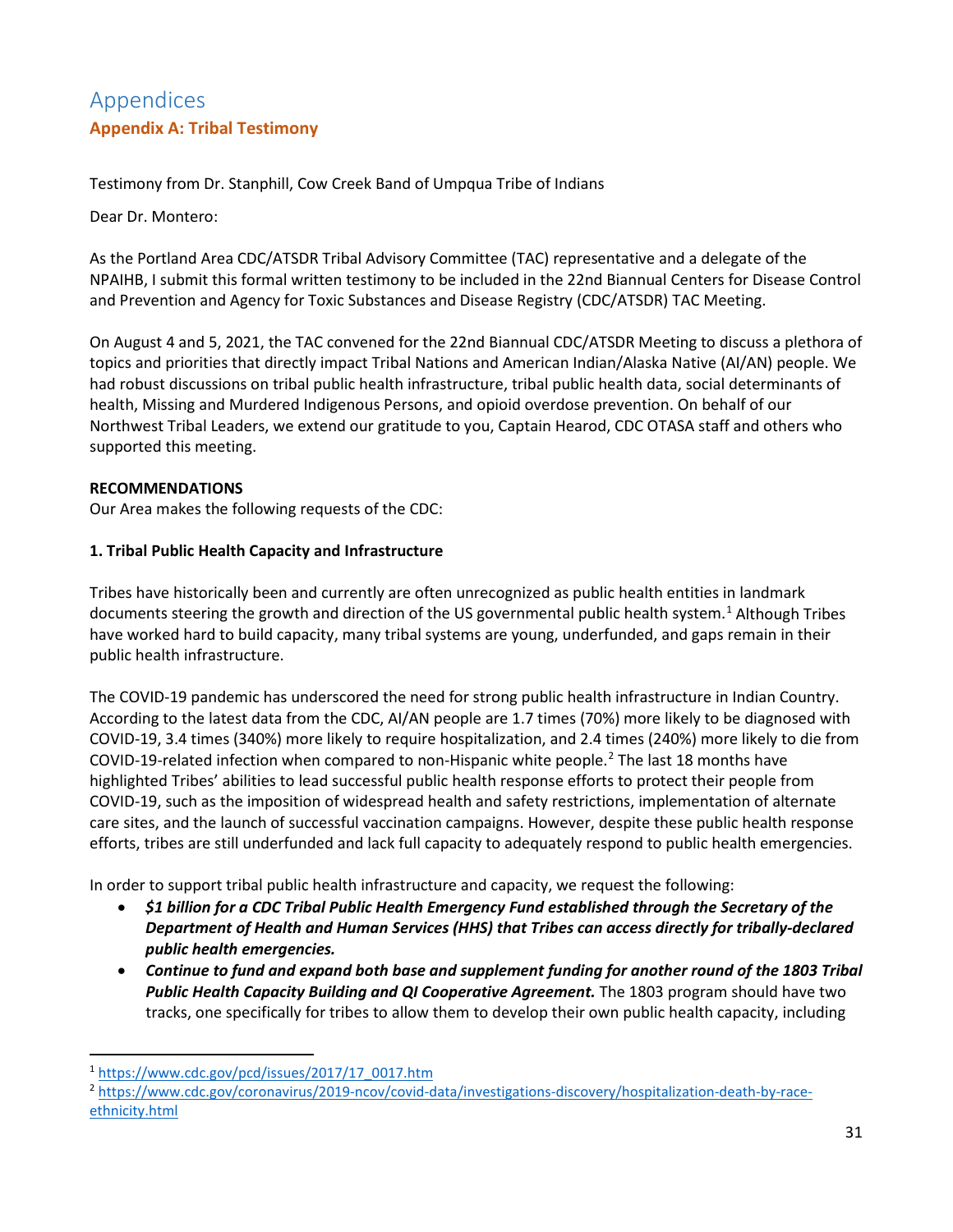tribal health departments; and another track for the TECs/Tribal Organizations to support tribal public health infrastructure. CDC should provide both tracks with on-going training on successful applications to apply for the cooperative agreement.

• *Public health infrastructure grants should work together with Good Health and Wellness in Indian Country (GHWIC) and Tribal Epidemiology Centers' (TEC) PHI (Public Health Infrastructure) to streamline community reach across CDC agencies to successfully address the needs of longstanding*  weaknesses that have resulted from inadequate funding. The infrastructure grants should provide sustained support in the areas of chronic disease prevention, emergency response, community health assessment, and program evaluation. In addition, CDC should fund systems and workforce development initiatives that build capacity around the collection, analysis, and governance of data by tribal communities.

### **2. Tribal Public Health Data**

Sturdy data systems are key elements of strong Tribal public health systems. This includes both during times of emergency, such as this ongoing pandemic, and routine operations of essential public health services. For example, according to the Public Health in Indian Country Capacity Scan, syndromic surveillance occurs in only 24% of Tribal health organization service areas. Conversely, according to the 2019 ASTHO profile, 88% of states (44/50) report performing syndromic surveillance activities. THOs also reported a lack of epidemiologists and statisticians and cited a need for technical assistance and training related to epidemiology, data analysis, and public health informatics.

Many tribes in the Portland Area do not have data analysts, data infrastructure, and data storage capacity. Because of these limitations, and as a result of advocacy of tribal leaders, Tribal Epidemiology Centers (TECs) were created in 1996 for the purposes of research and for preventing and controlling disease, injury, or disability.<sup>[3](#page-31-0)</sup> TECs fill this crucial public health gap by providing data support for the tribes and urban programs.

Under Section 214 of the Indian Health Care Improvement Act (25 U.S.C. § 1621m et. seq.), the Northwest Tribal Epidemiology Center (NWTEC) is defined as a public health authority and authorized to access federal and state data to conduct health-related research and surveillance.

We make the following requests as to tribal public health data access:

- *NWTEC should be able to access all national data sets. Specifically, NWTEC has been unable to access the National Death Index (and National Death Index linked to National Hospital Care Survey);*  National EMS Information System; and the Medicare/Medicaid claim data from CMS. The National Death Index has been a lengthy process to access this dataset and pretty substantive cost on the TEC.
- *Provide training on use of national data sets at the tribal level for the exchange of tribal information to allow effective work with state and local health jurisdiction partners.*

# **3. Social Determinants of Health (SDOH)**

The most advanced research on social and economic factors related to health by the Robert Wood Johnson Foundation (RWJ, 2018, 2019, 2020) clearly demonstrates the large, negative impact poverty, poor housing (and water and sanitation), food insecurity, and education have on the health of AI/ANs. An NIHB analysis of the prevalence of negative outcomes in counties with large AI/AN populations affirms the findings of the RWJF research. When combined with workforce shortages, these socio-economic factors result in shortened life spans for AI/ANs compared with the all-races US population morbidity rates.

<span id="page-31-0"></span><sup>3</sup> 25 U.SC. §1621m (e) (1), 25 U.S.C. §1621m (e) (3)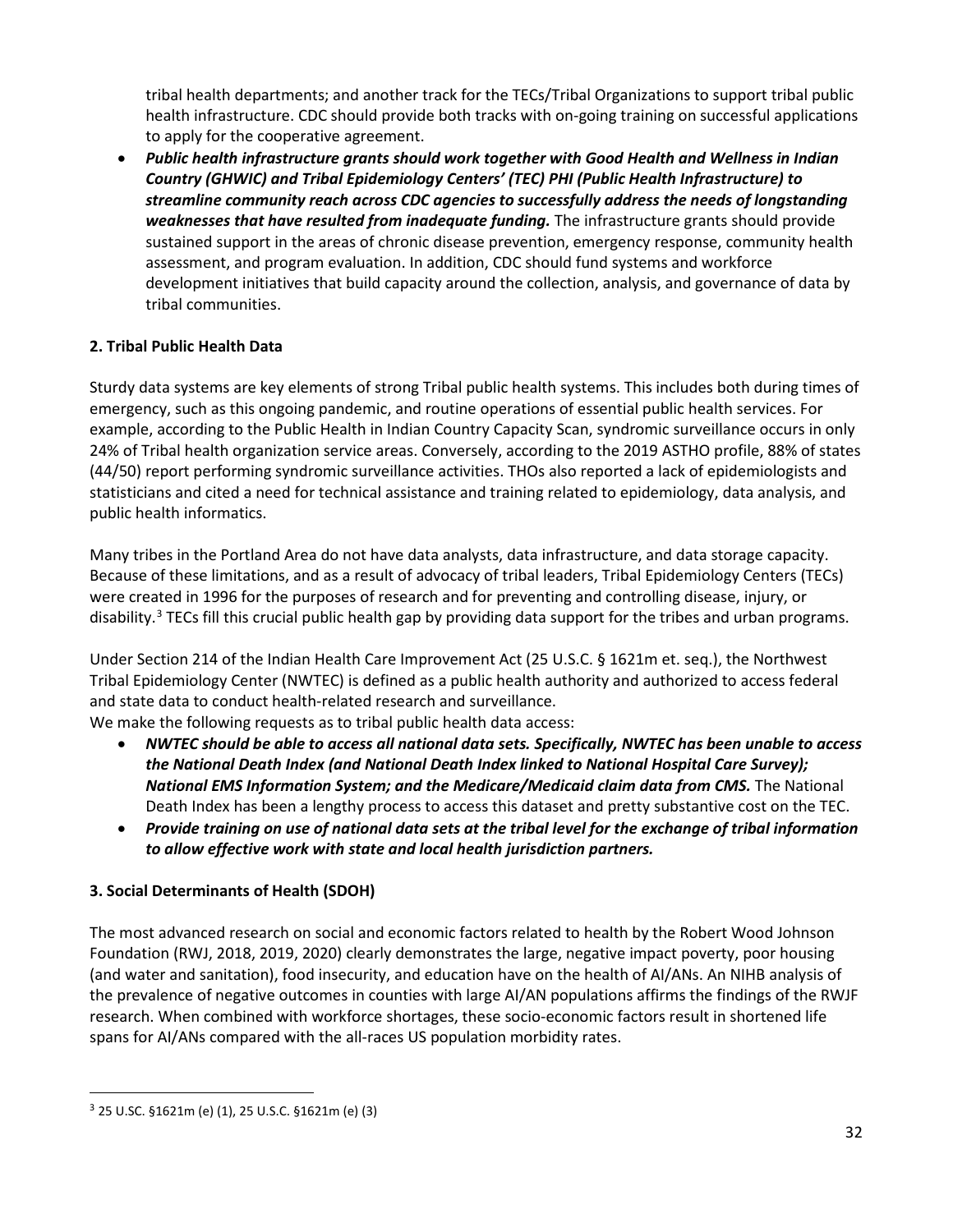Additional SDOHs such as adverse childhood experiences (ACES), race-based stress and historical trauma for AI/ANs also contribute to health disparities.

One of the vital programs in Indian Country that helps address SDOH, and here in the Northwest, is the Good Health and Wellness in Indian Country (GWHIC) program. This initiative is important in cultural and traditional ways of sustenance in order to reduce and prevent chronic disease.

- We recommend that the GWHIC initiative is funded at \$32 million in FY 2023.
- **SDOH unique to AI/ANs must be acknowledged and better understood.** CDC should work with Tribes to better understand SDOH in Indian Country and incorporate the Tribal perspective and needs in any efforts to address SDOH.
- *Any efforts to invest in SDOH must also engage Tribes and Tribal public health experts.*

# **4. Missing and Murdered Indigenous Persons (MMIP)**

The MMIP Crisis has long impacted Tribal communities. Grassroots activists have worked to raise national attention and work to respond to and prevent these tragedies. Related and connected to MMIP Nationally and in the Northwest, AI/AN people have the highest death rates from police violence compared to other race/ethnicity groups – we believe there is connection between these rates and how we access and use data from national datasets like those held by the CDC. On July 27, 2021, Operation Lady Justice hosted a discussion session on federal public health and safety data about MMIP.

• We request that there is Tribal representation on the Operation Lady Justice taskforce.

Additionally, we have the following questions:

- What is CDC doing to develop data collection for MMIP?
- How is the National Center for Health Statistics involved?

### **5. Opioid Overdose Prevention**

There is a dire need to fund behavioral health programs for AI/ANs. Even before the COVID-19 pandemic, AI/AN communities experienced some of the largest disparities in mental and behavioral health outcomes. The COVID-19 pandemic has made this worse, especially for Native youth. A 2018 survey found that AI/AN youth in 8th, 10th, and 12th grades were more likely than non-Native youth to have used alcohol or illicit drugs in the past 30-days. Also, according to the CDC, suicide rates for AI/ANs across 18 states were reported to be 3.5 times higher than demographic groups with the lowest rates. These statistics reflect both the intergenerational trauma that many of our community's face and our need for additional support to address this trauma.

In the Northwest, our tribes are experiencing high rates of fentanyl overdoses. We are also experiencing a shortage of Narcan.

- *We need community advocacy materials specific for our tribal communities and tribal providers to address the high rates of fentanyl use.*
- *We request that CDC follows up with NPAIHB on the resolution around Narcan shortage in the Northwest.*
- **6. Tribal Set-Asides and Direct Funding to Tribes**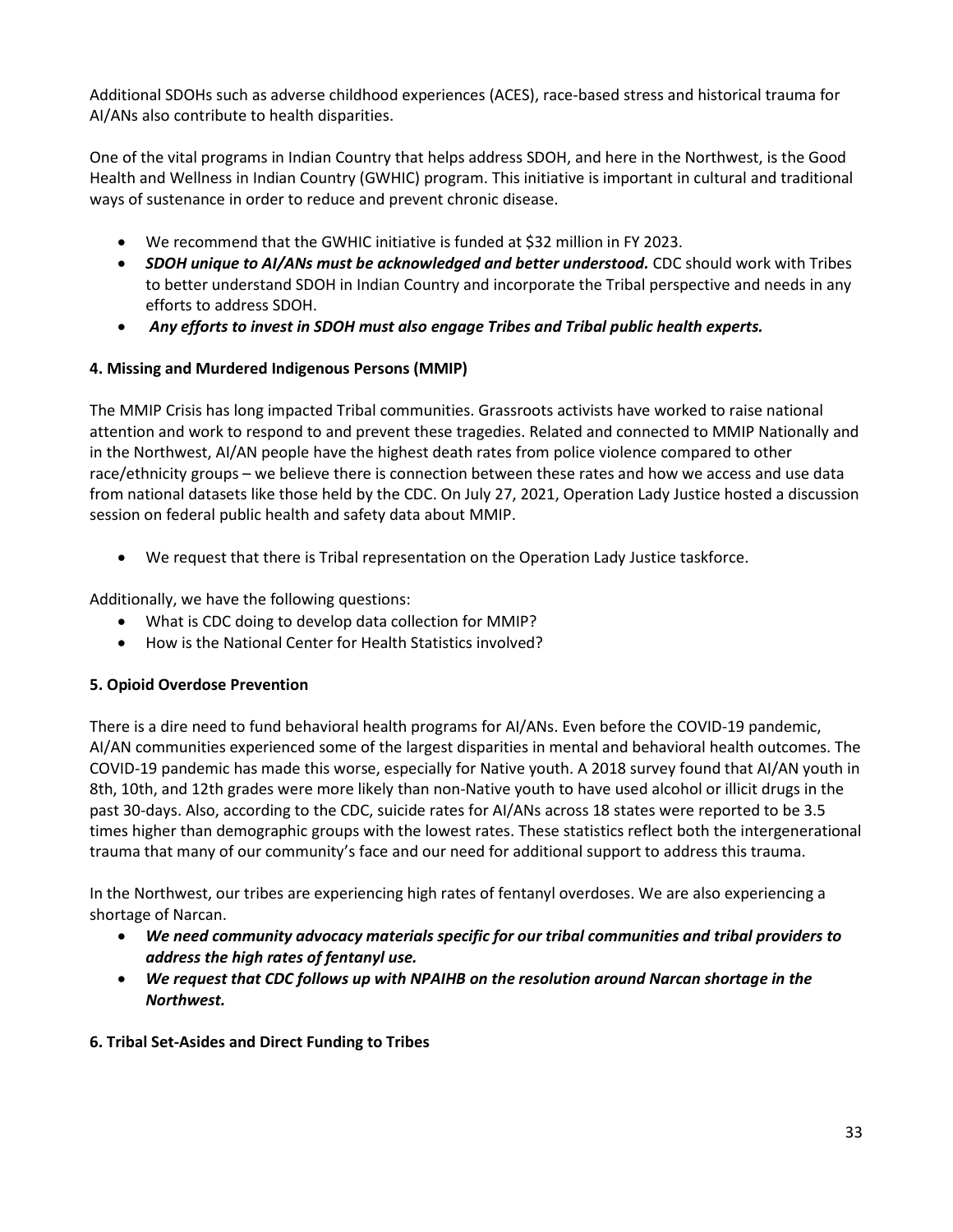Like State and territorial governments, Tribes have both the rights and responsibilities to provide vital public health services for their communities. To do this, they must also have the funding and the tools to carry out these functions.

- *We request tribal set-asides for AI/AN programs and services.*
- CDC must ensure direct funding to tribal governments for AI/AN communities. Tribes should not have to access funds through state block grants. For example, CDC HIV and Hepatitis C funds for prevention and education generally flows to states via block grants. This leaves many tribes with limited or no resources and forces tribes to complete with states for funding.
- *We request that CDC enter into intergovernmental agreements with tribes directly or allocate funding through ISDEAA compacts and contracts.* We just saw the latter done with COVID-19 funding so it can and must be done moving forward.

# **7. CIO Technical Assistance Guidelines**

The Consolidated Appropriations Act of 2021 (CAA21) directed each CDC Center, Institute, and Office (CIO) within the CDC to create written guidelines to integrate Tribal public health priorities and needs across the entire agency. These written guidelines are to be developed in consultation with the CDC TAC and will establish best practices around the delivery of Tribal technical assistance, as well as the consideration of cultural and traditional Tribal public health practices. Because the CDC is required to work with the TAC to develop these guidelines, the Tribes will have a valuable opportunity to create a new, more inclusive path forward for working with CDC.

- *We reiterate the requirement to ensure TAC inclusion, as well as tribal consultation, in developing guidelines or in integrating Tribal public health priorities across the agencies.* For example, at the April 14th Subcommittee meeting we heard a presentation from the National Center for Environmental Health. They highlighted the Environmental Tribal Public Health Think Tank, which is funded by CDC via the American Public Health Association (APHA) to identify areas of interest and provide feedback on CDC environmental health initiatives impacting Tribes. The TAC expressed concerns that this body does not represent all Tribes and should not replace engagement with the TAC or formal consultation.
- *When CDC creates the guidelines with the TAC, tribal consultation must still be conducted.*  Consultation with the CDC TAC does not supplant Tribal consultation. It is important that the agency seek input from all Tribal leaders, across Indian Country, on issues impacting Indian country. We hope the recent Tribal consultation addresses some of these challenges and that CDC leadership is accountable to the requests of Tribal Leaders shared in addition to any further testimony provided via e-mail communication in the coming weeks.

### **8. Tribal Consultation Policy**

Recently, CDC announced formal tribal consultation on the Tribal Consultation Policy through the Federal Register. The current tribal consultation policy requires the agency to use all appropriate methods to provide official notification, including mailing, broadcast email, Federal Register, and other outlets. *We recommend that CDC uses a Dear Tribal Leader Letter (DTLL) for any tribal consultation official notification and widely broadcasts the DTLL to the TAC listserv and any other tribal listserv CDC maintains.* All copies of DTLL should be posted on the CDC tribal webpage, any CDC associated social media streams and Tribal partner agency coordination including the Indian Health Service, HHS divisions, National and regional Tribal organizations.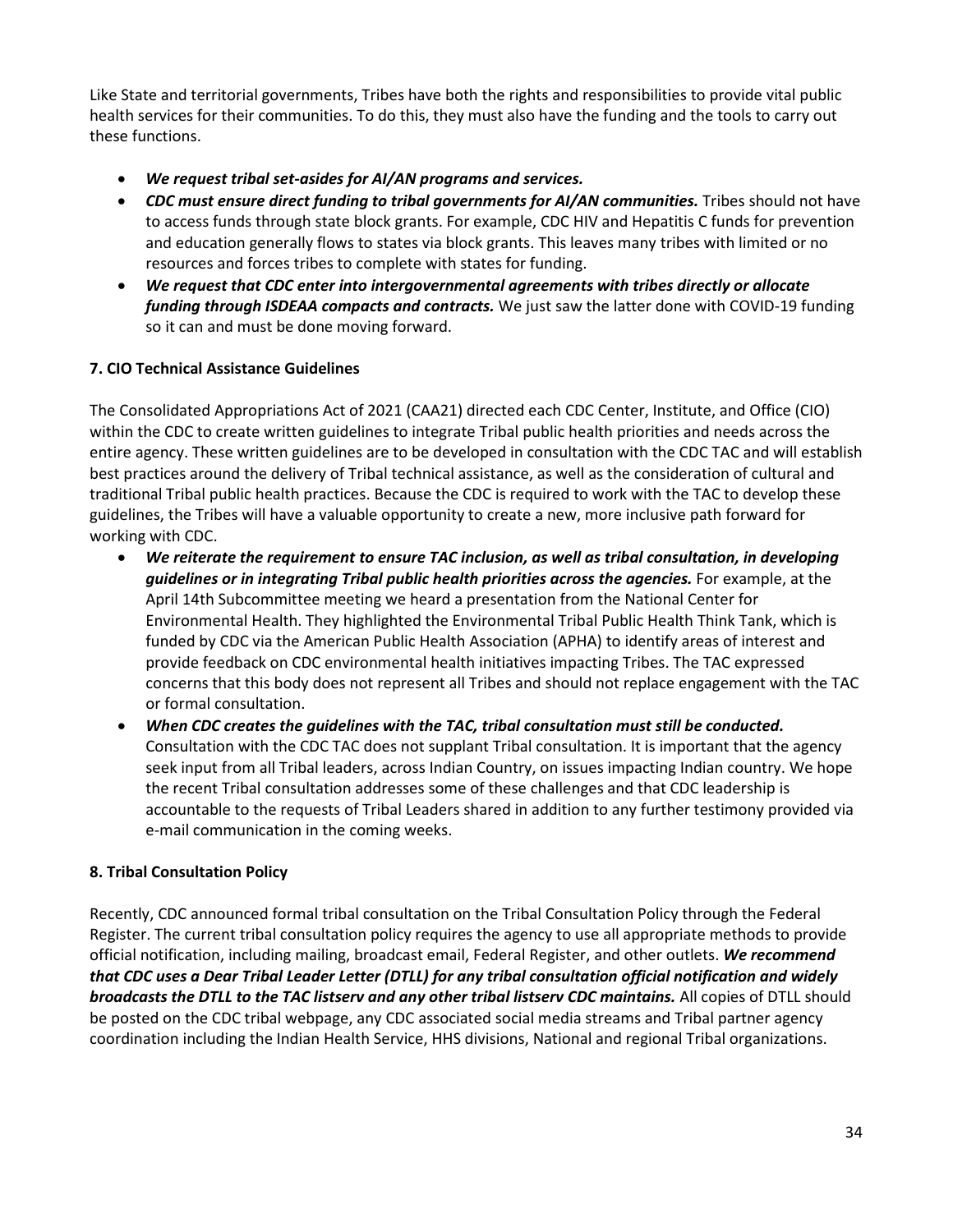### **Conclusion**

We kindly request formal response from the CDC on the requests identified above. We look forward to further collaboration with the CDC through the TAC in furtherance of our government-to-government relationship. We will be providing written testimony for the recent tribal consultation on the CDC/ATSDR Tribal Consultation Policy.

Sincerely, Sharon Stanphill, DrPH Chief Health Officer Cow Creek Band of Umpqua Tribe of Indians Portland Area Representative, CDC TAC Northwest Portland Area Indian Health Board, Delegate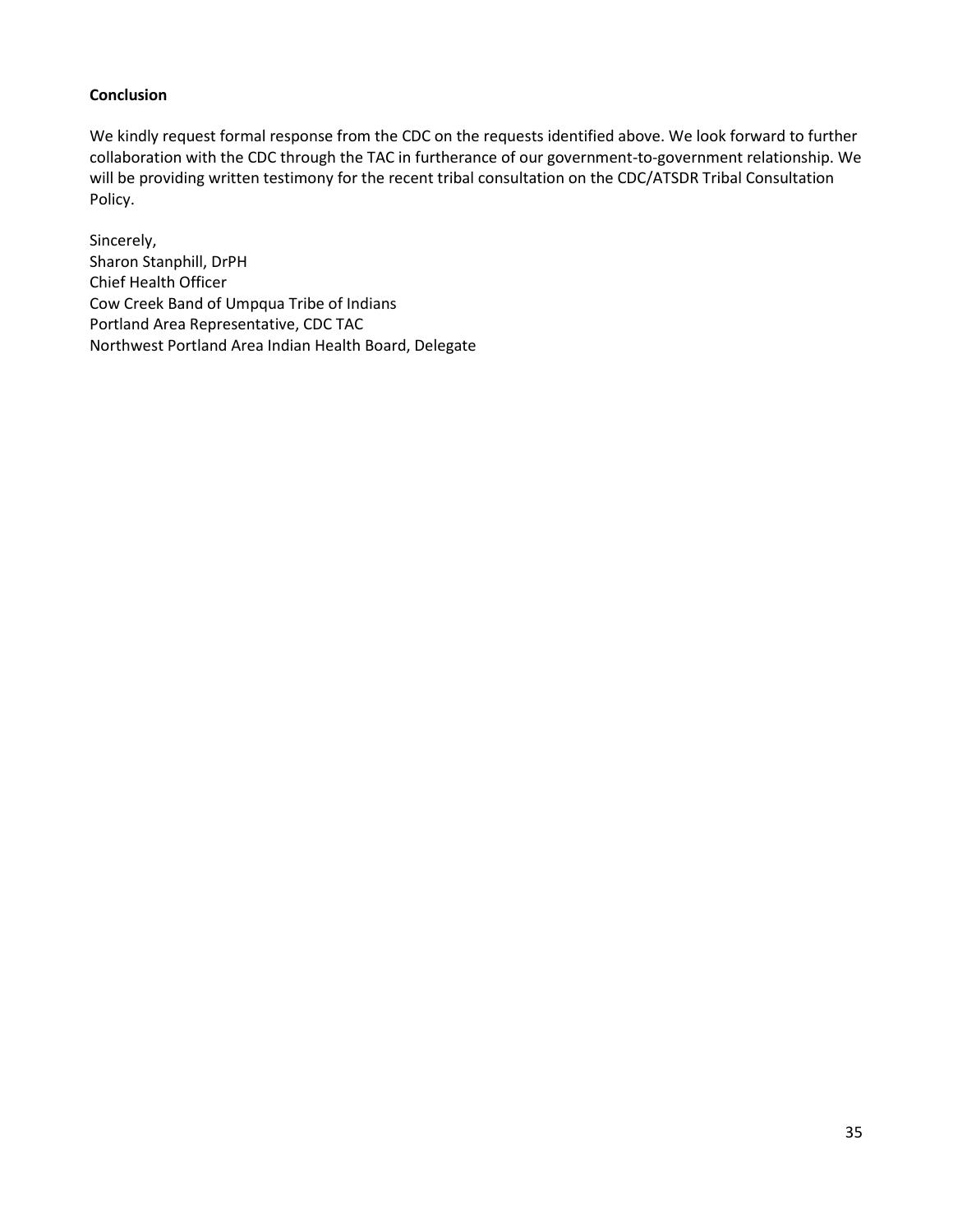# <span id="page-35-0"></span>**Appendix B: Acronym List**

| ACEs           | <b>Adverse Childhood Experiences</b>                                |
|----------------|---------------------------------------------------------------------|
| AI/AN          | American Indian/Alaska Native                                       |
| <b>ASTHO</b>   | Association of State and Territorial Health Officials               |
| <b>ATSDR</b>   | Agency for Toxic Substances and Disease Registry                    |
| <b>CDC</b>     | <b>Centers for Disease Control and Prevention</b>                   |
| CIOs           | Centers, Institute, and Offices                                     |
| COVID-19       | 2019 Novel Coronavirus Disease                                      |
| <b>CSELS</b>   | Center for Surveillance, Epidemiology, and Laboratory Services      |
| <b>CSTLTS</b>  | Center for State, Tribal, Local, and Territorial Support            |
| <b>DPH</b>     | Division of Population Health                                       |
| eCR            | <b>Electronic Case Reporting</b>                                    |
| FACA           | Federal Advisory Committee Act                                      |
| <b>FDA</b>     | Food and Drug Administration                                        |
| <b>FTE</b>     | <b>Full Time Employee</b>                                           |
| <b>GHWIC</b>   | Good Health and Wellness in Indian Country                          |
| <b>HHS</b>     | United States Department of Health and Human Services               |
| <b>IHS</b>     | Indian Health Service                                               |
| <b>NCCDPHP</b> | National Center for Chronic Disease Prevention and Health Promotion |
| <b>NCEH</b>    | National Center for Environmental Health                            |
| <b>NCHS</b>    | <b>National Center for Health Statistics</b>                        |
| <b>NCIPC</b>   | National Center for Injury Prevention and Control                   |
| <b>NIHB</b>    | National Indian Health Board                                        |
| <b>NNPHI</b>   | National Network of Public Health Institutes                        |
| <b>NOFO</b>    | Notice of Funding Opportunity                                       |
| <b>NPAIHB</b>  | Northwest Portland Area Indian Health Board                         |
| OD             | Office of the Director                                              |
| OD2A           | Overdose Data to Action                                             |
| OLJ            | <b>Operation Lady Justice</b>                                       |
| OTASA          | <b>Office of Tribal Affairs and Strategic Alliances</b>             |
| <b>PHAP</b>    | Public Health Associate Program                                     |
| <b>SDOH</b>    | Social Determinants of Health                                       |
| TAC            | <b>Tribal Advisory Committee</b>                                    |
| <b>TEC</b>     | <b>Tribal Epidemiology Center</b>                                   |
| <b>TECPHI</b>  | Tribal Epidemiology Centers for Public Health Infrastructure        |
| <b>TPWIC</b>   | Tribal Practices for Wellness in Indian Country                     |
| <b>USPHS</b>   | United States Public Health Service                                 |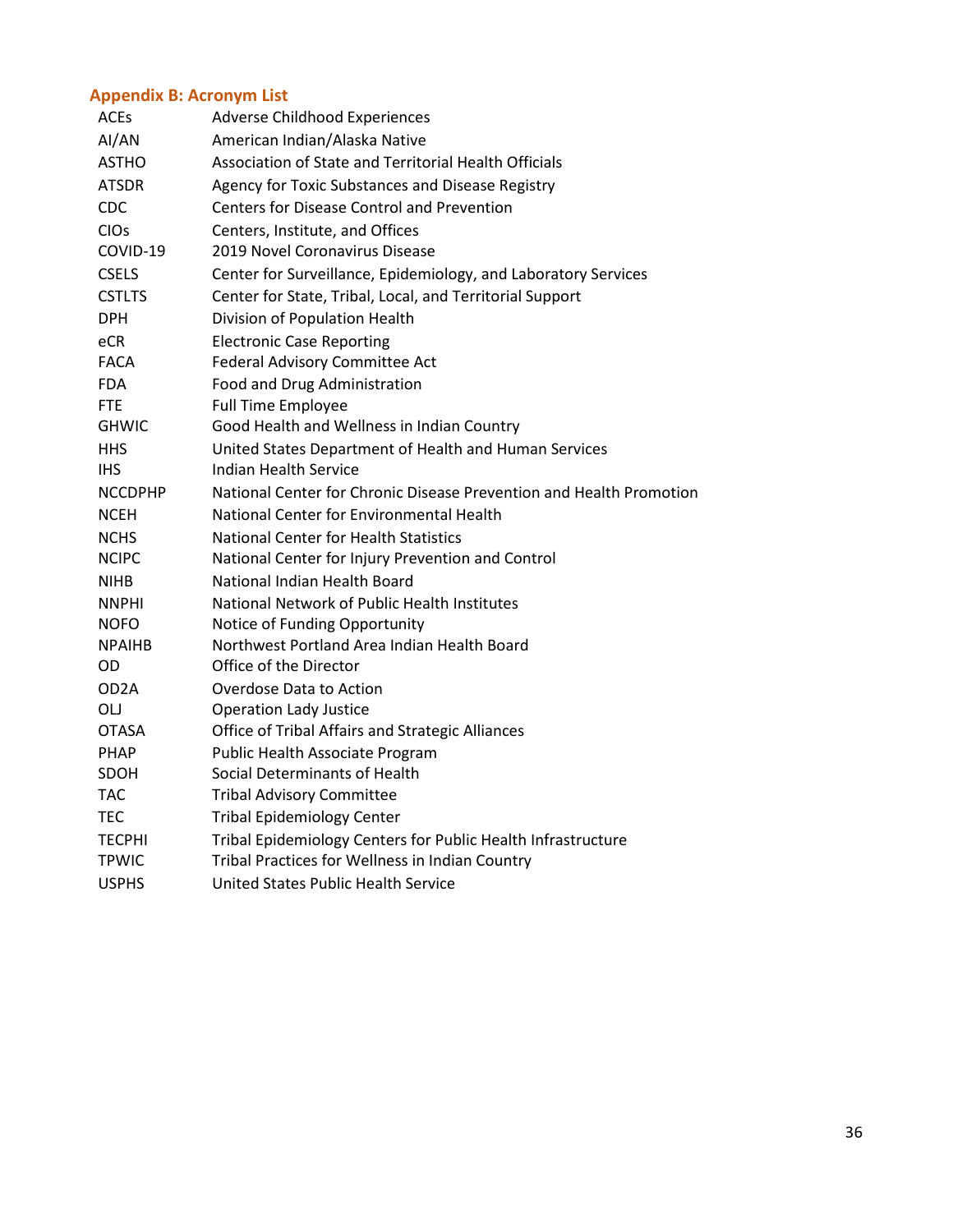# <span id="page-36-0"></span>**Appendix C: TAC Roster**

| <b>Area Office</b>                                                       | <b>Delegate</b>                                                                                                        | <b>Authorized Representative</b>                                                                                        |
|--------------------------------------------------------------------------|------------------------------------------------------------------------------------------------------------------------|-------------------------------------------------------------------------------------------------------------------------|
| Alaska Area<br><b>Term Expires:</b><br>June 30, 2023                     | <b>Alicia L. Andrew</b><br>President, Karluk IRA Tribal Council<br>Native Village of Karluk                            | <b>VACANT</b>                                                                                                           |
| <b>Albuquerque Area</b><br><b>Term Expires:</b><br>August 31, 2021       | Selwyn Whiteskunk<br><b>Tribal Councilman</b><br>Ute Mountain Ute Tribe                                                | <b>Alston Turtle</b><br><b>Council Delegate</b><br>Ute Mountain Ute Tribe                                               |
| <b>Bemidji Area</b>                                                      | <b>VACANT</b>                                                                                                          | <b>VACANT</b>                                                                                                           |
| <b>Billings Area</b>                                                     | <b>VACANT</b>                                                                                                          | <b>VACANT</b>                                                                                                           |
| <b>California Area</b><br><b>Term Expires:</b><br>November 30,<br>2022   | <b>Teresa Sanchez</b><br><b>Tribal Council Member</b><br><b>Morongo Band of Mission Indians</b>                        | <b>VACANT</b>                                                                                                           |
| <b>Great Plains Area</b><br><b>Term Expires:</b><br>November 30,<br>2022 | <b>Monica Mayer</b><br>Councilwoman, North Segment<br>Representative<br>Mandan, Hidatsa, and Arikara Nation            | <b>VACANT</b>                                                                                                           |
| <b>Nashville Area</b>                                                    | <b>VACANT</b>                                                                                                          | <b>VACANT</b>                                                                                                           |
| Navajo Area<br><b>Term Expires:</b><br>August 31, 2021                   | <b>Myron Lizer</b><br><b>Vice President</b><br>The Navajo Nation                                                       | Jill Jim, PhD, MHA/MPH<br>Executive Director, Department of Health<br>The Navajo Nation                                 |
| <b>Oklahoma Area</b><br><b>Term Expires:</b><br>October 31, 2021         | <b>Bryan Warner (TAC Chair)</b><br><b>Deputy Principal Chief</b><br><b>Cherokee Nation</b>                             | Lisa Pivec, MS<br>Senior Director of Public Health, Cherokee<br><b>Nation Health Services</b><br><b>Cherokee Nation</b> |
| <b>Phoenix Area</b><br><b>Term Expires:</b><br>June 30, 2023             | <b>David Reede</b><br>Executive Director, Department of<br><b>Health and Human Services</b><br>San Carlos Apache Tribe | <b>VACANT</b>                                                                                                           |
| <b>Portland Area</b><br><b>Term Expires:</b><br>August 31, 2021          | <b>Sharon Stanphill, MD</b><br><b>Chief Health Officer</b><br>Cow Creek Band of Umpqua Tribe of<br><b>Indians</b>      |                                                                                                                         |
| <b>Tucson Area</b><br><b>Term Expires:</b><br>July 30, 2023              | <b>Sandra Ortega</b><br>Councilwoman<br>Tohono O'odham Nation                                                          | <b>Evelyn Juan-Manuel</b><br>Representative<br>Tohono O'odham Nation                                                    |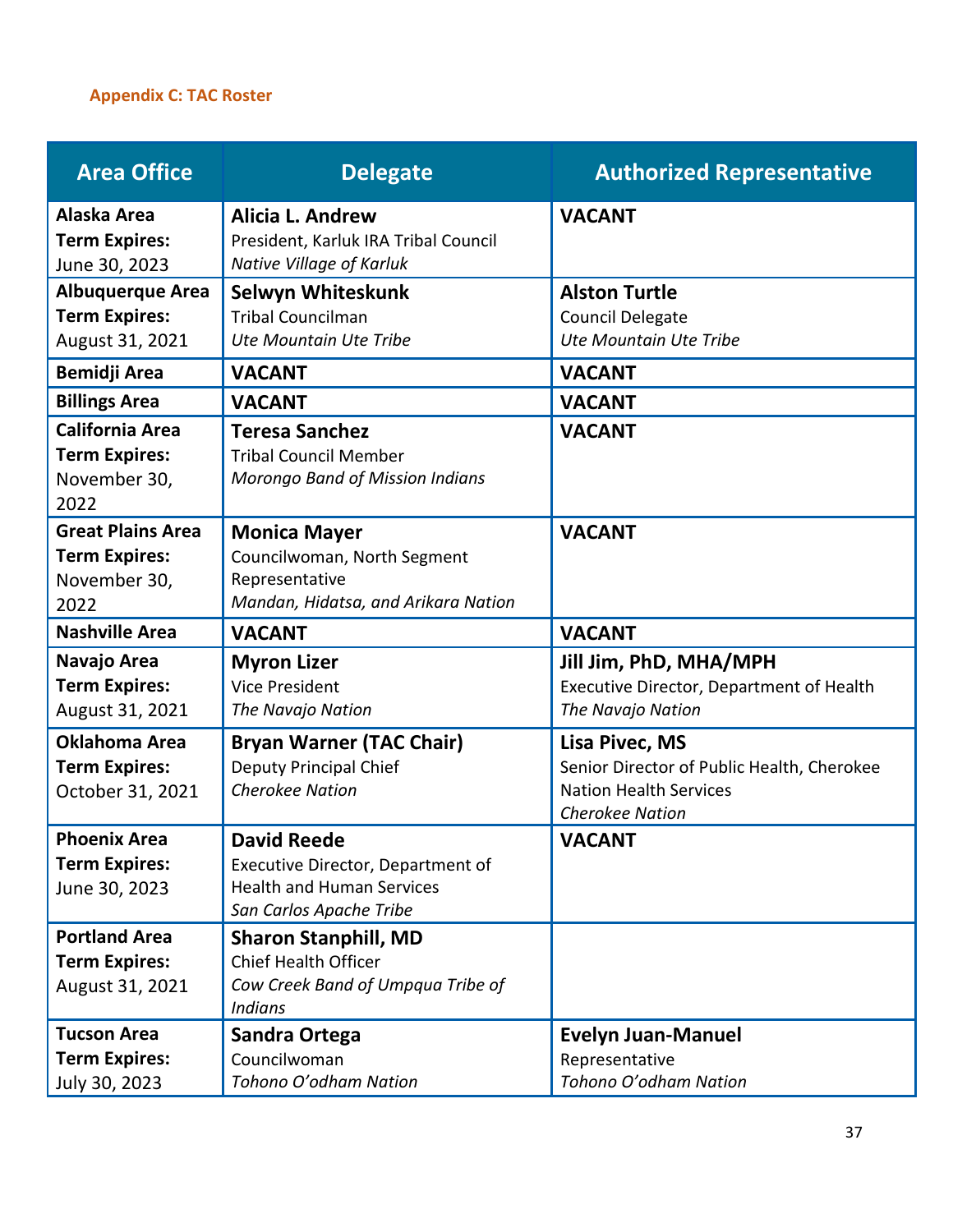| <b>Tribes At-Large</b><br><b>Term Expires:</b><br>August 31, 2021 | <b>Doreen Fogg-Leavitt</b><br>Secretary, Inupiat Community of the<br><b>Arctic Slope Council</b><br>Inupiat Community of the Arctic Slope | <b>VACANT</b>                              |
|-------------------------------------------------------------------|-------------------------------------------------------------------------------------------------------------------------------------------|--------------------------------------------|
| <b>Tribes At-Large</b>                                            | <b>Connie Barker</b>                                                                                                                      | <b>Darcy Morrow</b>                        |
| <b>Term Expires:</b>                                              | <b>Tribal Legislator</b>                                                                                                                  | <b>Tribal Council Member</b>               |
| August 31, 2021                                                   | The Chickasaw Nation                                                                                                                      | Sault Ste. Marie Tribe of Chippewa Indians |
| <b>Tribes At-Large</b>                                            | <b>Trinidad Krystall</b>                                                                                                                  | <b>VACANT</b>                              |
| <b>Term Expires:</b>                                              | Riverside San Bernardino County Indian                                                                                                    |                                            |
| August 31, 2022                                                   | Health Clinic, Inc.                                                                                                                       |                                            |
|                                                                   | Torres Martinez Desert Cahuilla Indians                                                                                                   |                                            |
| <b>Tribes At-Large</b>                                            | <b>Richard Sneed</b>                                                                                                                      | Vickie Bradley, MPH, BSN, RN               |
| <b>Term Expires:</b>                                              | <b>Principal Chief</b>                                                                                                                    | Secretary of Public Health and Human       |
| August 31, 2021                                                   | <b>Eastern Band of Cherokee Indians</b>                                                                                                   | <b>Services</b>                            |
|                                                                   |                                                                                                                                           | <b>Eastern Band of Cherokee Indians</b>    |